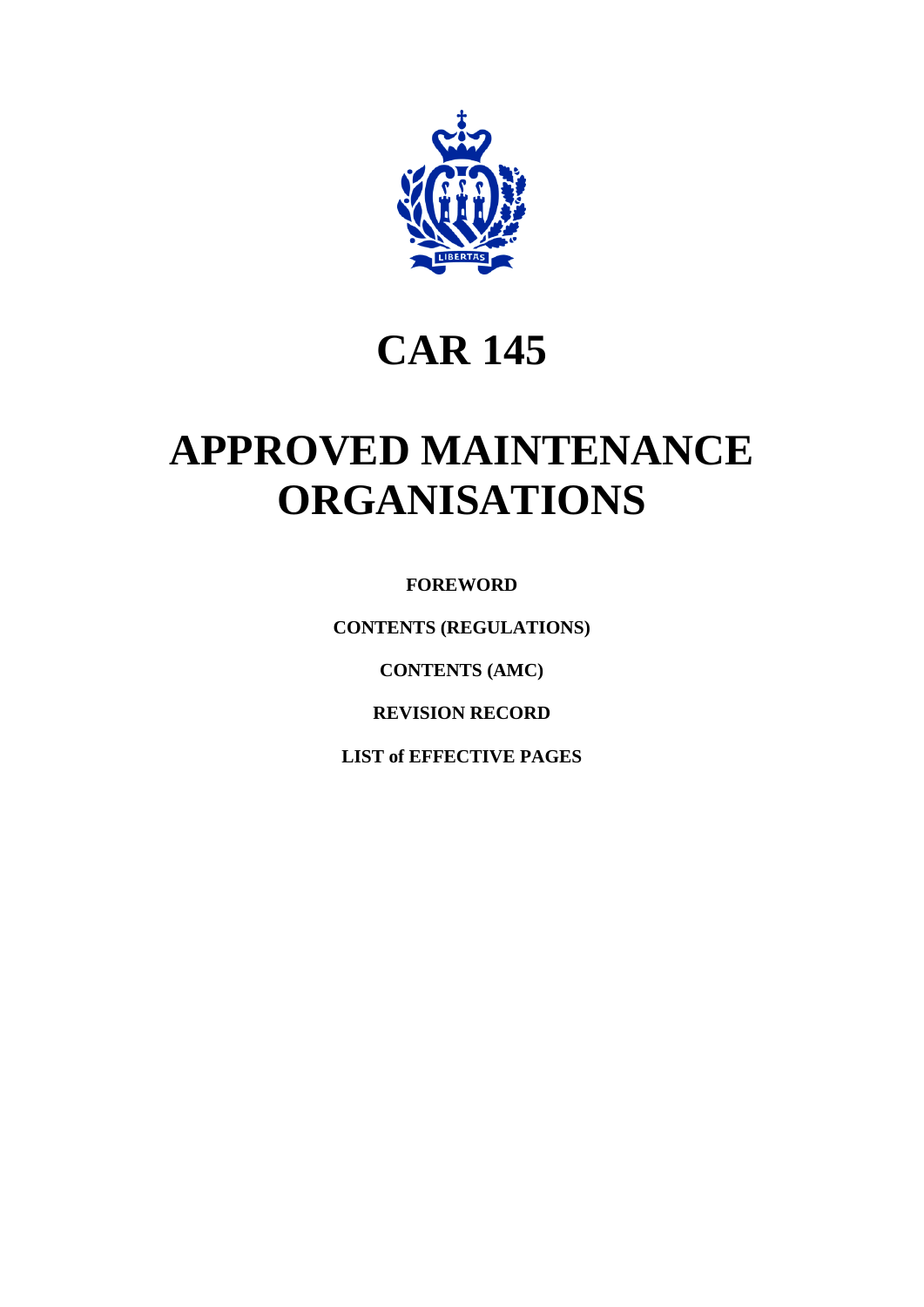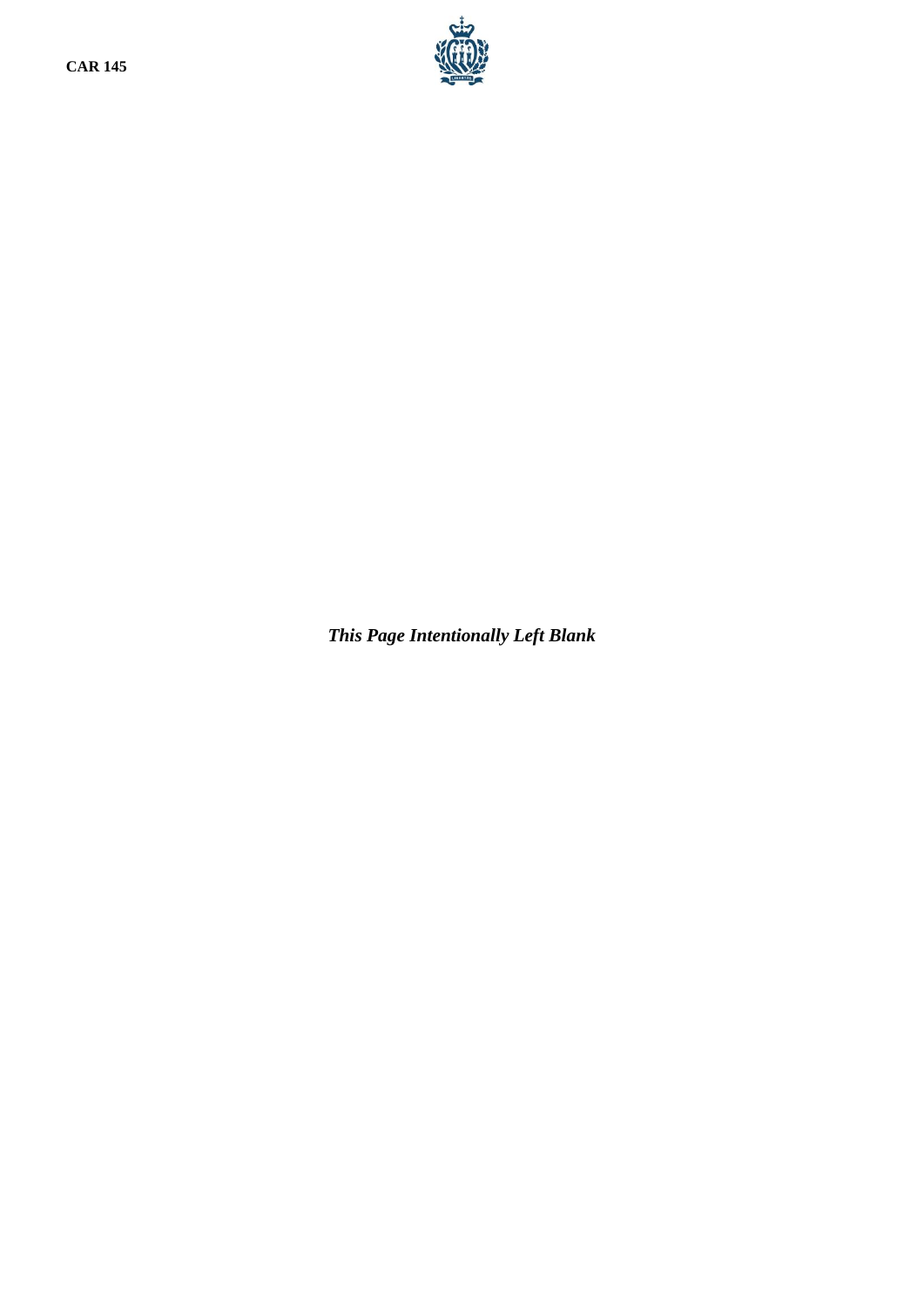

# **FOREWORD**

- <span id="page-2-0"></span>(a) The Civil Aviation and Maritime Navigation Authority (L'Autorità per l'Aviazione Civile e la Navigazione Marittima) of the Republic of San Marino is known in these regulations as the "Authority"
- (b) CAR 145 addresses Approved Maintenance Organisations.
- (c) The editing practices used in this document are as follows:
	- (1) 'Shall' is used to indicate a mandatory requirement.
	- (2) 'Should' is used to indicate a recommendation.
	- (3) 'May' is used to indicate discretion by the Authority, the industry or the applicant, as appropriate.
	- (4) 'Will' indicates a mandatory requirement.

*Note: The use of the male gender implies the female gender and vice versa.*

(d) Paragraphs and sub-paragraphs with new, amended and corrected text will be enclosed within square brackets until a subsequent "amendment" is issued.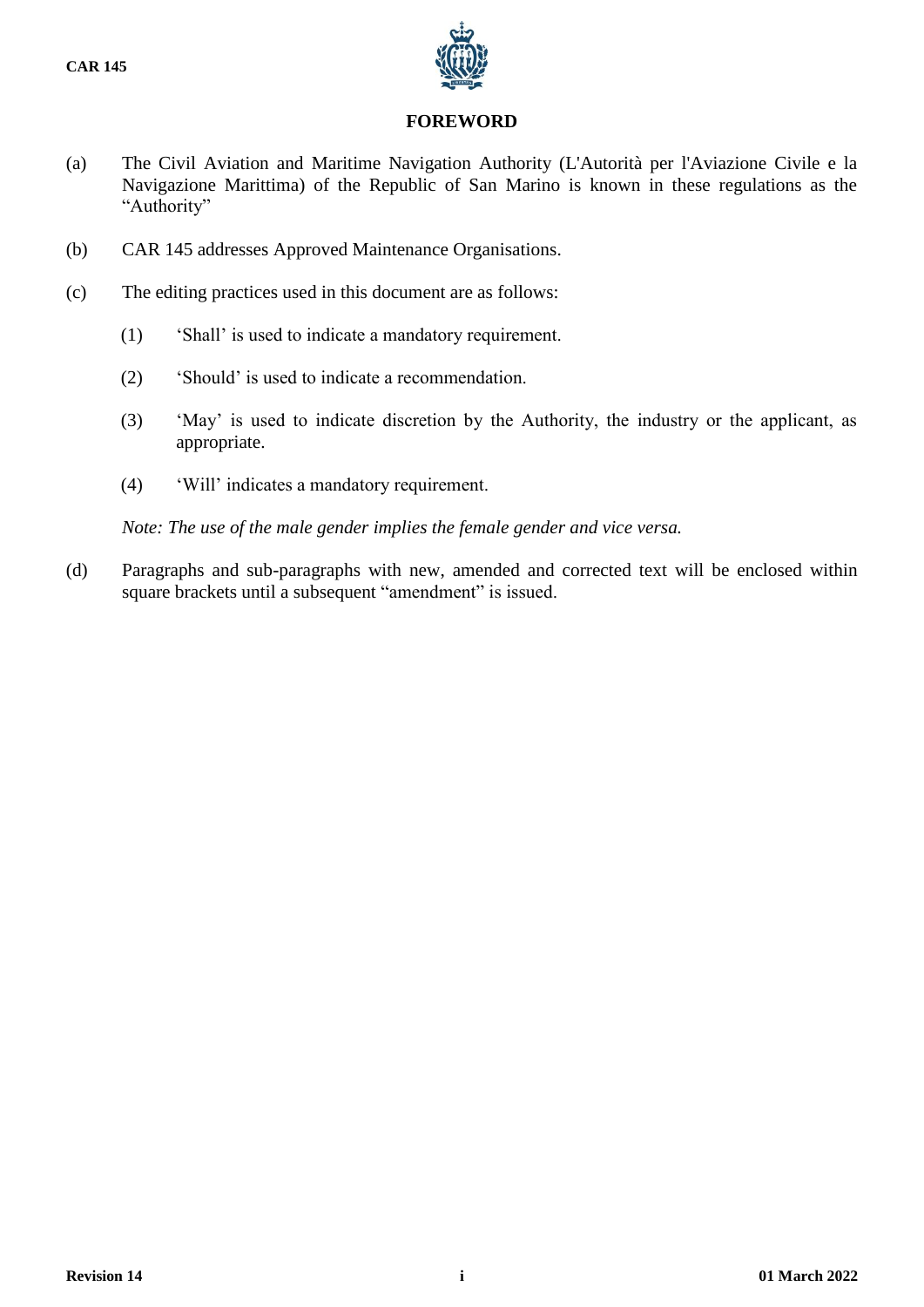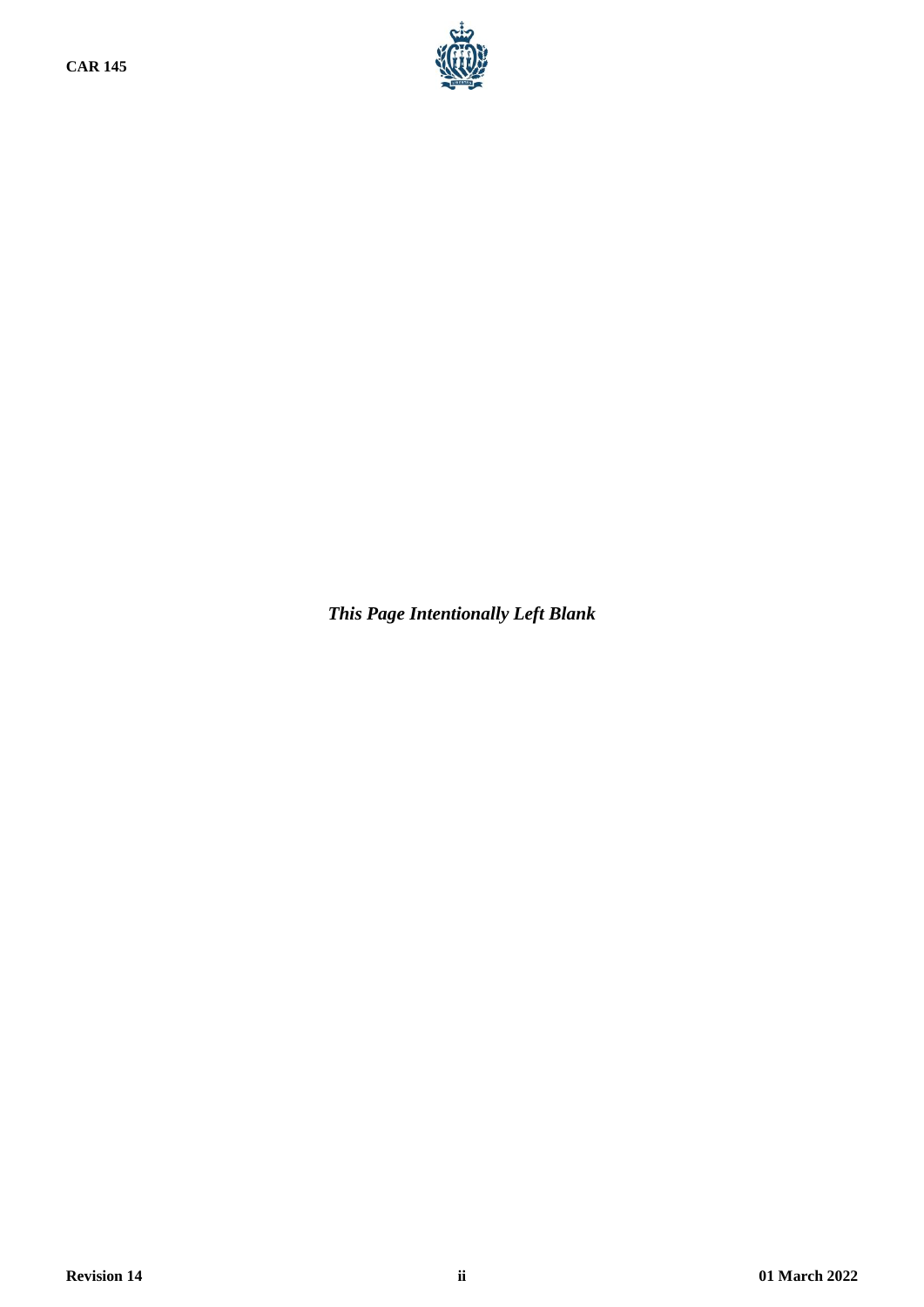

# **REVISION RECORD**

<span id="page-4-0"></span>

| <b>REVISION NO.</b>    | <b>EFFECTIVE DATE</b> | <b>ENTERED BY</b> |
|------------------------|-----------------------|-------------------|
| Initial Issue (Rev 00) | 01 March 2013         |                   |
| 01                     | 01 September 2014     |                   |
| 02                     | 18 July 2015          |                   |
| 03                     | 01 November 2015      |                   |
| 04                     | 01 May 2016           |                   |
| 05                     | 01 January 2018       |                   |
| 06                     | 01 July 2018          |                   |
| 07                     | 01 January 2019       |                   |
| 08                     | 01 July 2019          |                   |
| 09                     | 01 January 2020       |                   |
| 10                     | 01 August 2020        |                   |
| 11                     | 01 January 2021       |                   |
| 12                     | 08 February 2021      |                   |
| 13                     | 01 July 2021          |                   |
| 14                     | 01 March 2022         |                   |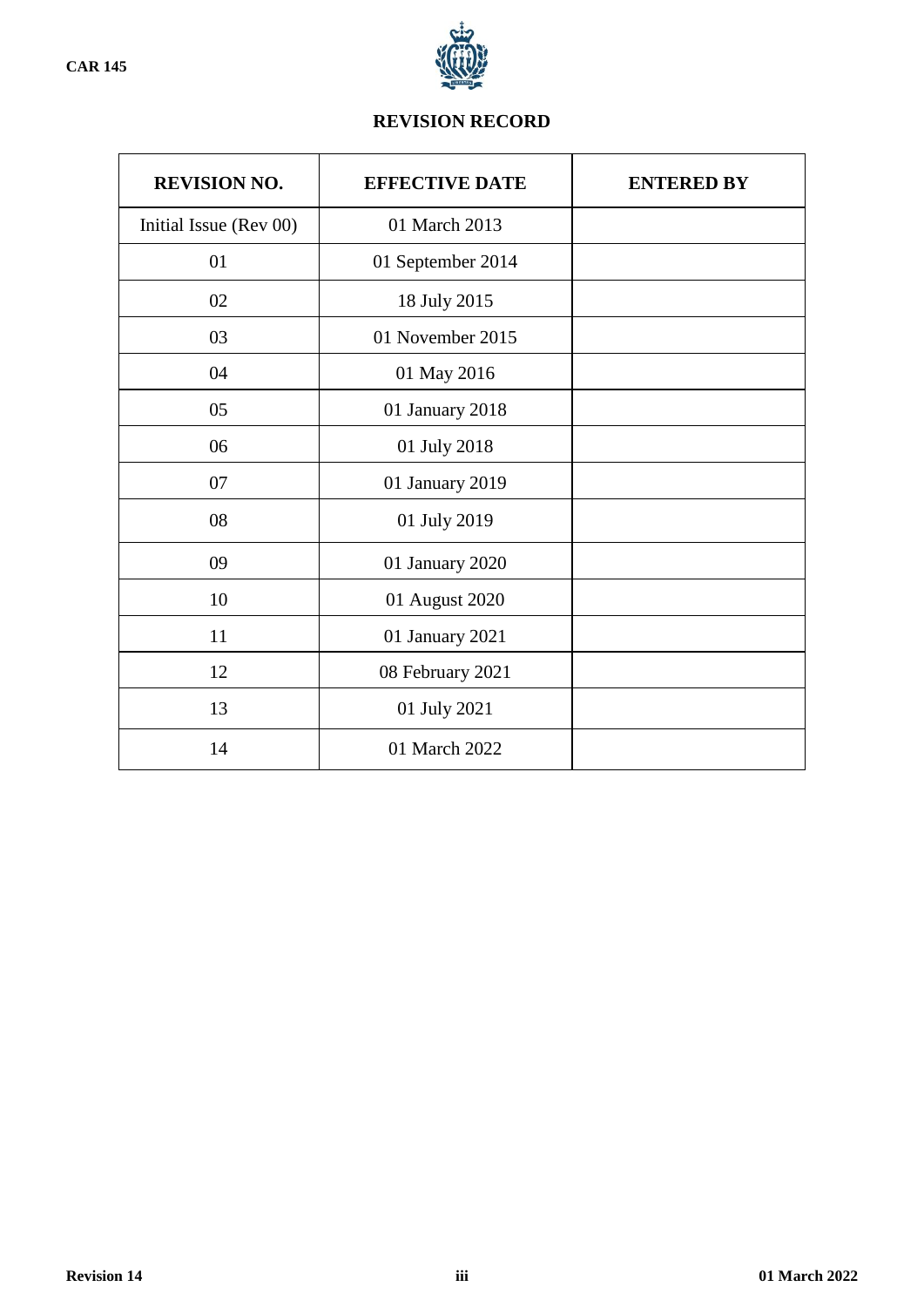<span id="page-5-1"></span>



# **LIST OF EFFECTIVES PAGES**

# **Subpart A**

i 01 Mar 22<br>ii 01 Mar 22 01 Mar 22 iii 01 Mar 22 iv 01 Mar 22 v 01 Mar 22 vi 01 Mar 22

# **SECTION 1**

# **Subpart A**

1-A-1 01 Mar 22 1-A-2 01 Mar 22 1-A-3 01 Mar 22 1-A-4 01 Mar 22

# **Subpart B**

1-B-1 01 Jan 18 1-B-2 01 Jan 18 1-B-3 01 Jan 18 1-B-4 01 Jan 18 1-B-5 01 Jan 18 1-B-6 01 Jan 18

# **Subpart C**

1-C-1 01 Jan 19 1-C-2 01 Jan 19

# **Subpart D**

1-D-1 01 Jan 20 1-D-2 01 Jan 20 1-D-3 01 Jan 20 1-D-4 01 Jan 20 1-D-5 01 Jan 20 1-D-6 01 Jan 20 1-D-7 01 Jan 20 1-D-8 01 Jan 20 1-D-9 01 Jan 20 1-D-10 01 Jan 20

# **SECTION 2**

<span id="page-5-0"></span>

| $\mathbf{i}$ | 01 Jan 18 |
|--------------|-----------|
| -11          | 01 Jan 18 |

# **Subpart B**

2-B-1 01 Jan 18 2-B-2 01 Jan 18

# **Subpart C**

2-C-1 01 Jan 18 2-C-2 01 Jan 18

# **Subpart D**

| $2-D-1$ | 01 Jul 18        |
|---------|------------------|
| 2-D-2   | 01 Jul 18        |
| 2-D-3   | 01 Jul 18        |
| 2-D-4   | 01 Jul 18        |
| $2-D-5$ | 01 Jul 18        |
| 2-D-6   | 01 Jul 18        |
| $2-D-7$ | 01 Jul 18        |
| $2-D-8$ | 01 Jul 18        |
| $2-D-9$ | 01 Jul 18        |
|         | 2-D-10 01 Jul 18 |
|         | 2-D-11 01 Jul 18 |
|         | 2-D-12 01 Jul 18 |
|         | 2-D-13 01 Jul 18 |
|         | 2-D-14 01 Jul 18 |
|         | -End-            |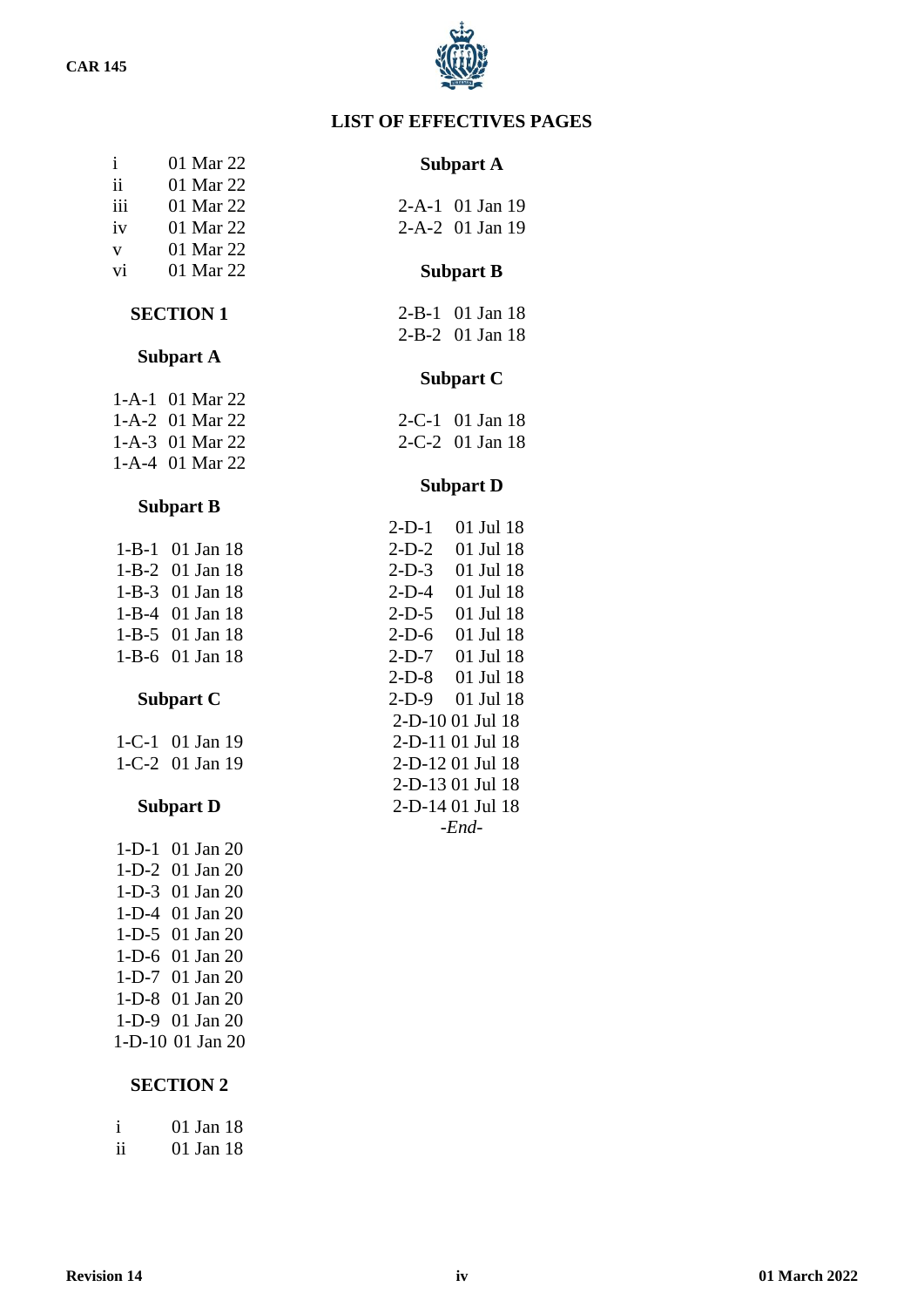

# **CONTENTS**

| Foreword           |                                 |  |
|--------------------|---------------------------------|--|
|                    |                                 |  |
|                    |                                 |  |
| <b>Contents</b>    |                                 |  |
| <b>SECTION 1</b>   | <b>REGULATIONS</b>              |  |
| <b>SUBPART A</b>   | <b>GENERAL</b>                  |  |
| 145.1              |                                 |  |
| 145.5              |                                 |  |
| 145.7              |                                 |  |
| 145.9              |                                 |  |
| 145.11             |                                 |  |
| 145.13             |                                 |  |
| 145.15             |                                 |  |
| 145.17             |                                 |  |
| 145.19             |                                 |  |
| <b>SUBPART B</b>   | <b>SAFETY MANAGEMENT SYSTEM</b> |  |
| 145.25             |                                 |  |
| Appendix to        |                                 |  |
| 145.25             |                                 |  |
| <b>SUBPART C</b>   | <b>APPROVAL REQUIREMENTS</b>    |  |
| 145.51             |                                 |  |
| 145.53             |                                 |  |
| 145.55             |                                 |  |
| 145.57             |                                 |  |
| 145.59             |                                 |  |
| <b>SUBPART D</b>   | <b>REQUIREMENTS</b>             |  |
| 145.101            |                                 |  |
| 145.103            |                                 |  |
| 145.105            |                                 |  |
| 145.107            |                                 |  |
| 145.109            |                                 |  |
| 145.111            |                                 |  |
| 145.113            |                                 |  |
| 145.115            |                                 |  |
| 145.117            |                                 |  |
|                    |                                 |  |
| 145.119<br>145.121 |                                 |  |
|                    |                                 |  |
| 145.123            |                                 |  |
| 145.125            |                                 |  |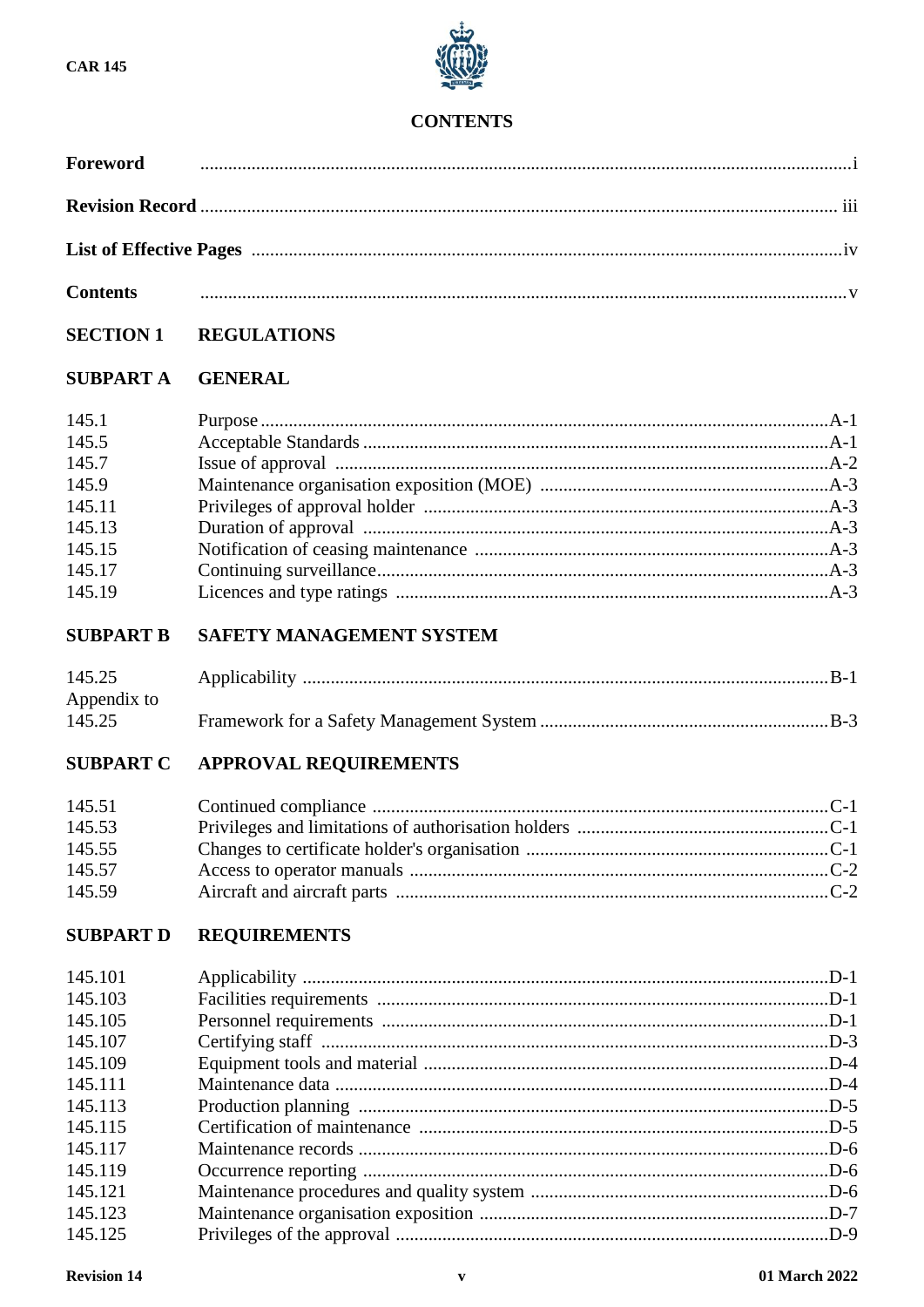

<span id="page-7-0"></span>

| <b>SECTION 2</b>                                                                                                                                                                                                                                            | <b>ACCEPTABLE MEANS OF COMPLIANCE (AMC)</b> |  |  |
|-------------------------------------------------------------------------------------------------------------------------------------------------------------------------------------------------------------------------------------------------------------|---------------------------------------------|--|--|
| General<br>Presentation                                                                                                                                                                                                                                     |                                             |  |  |
| <b>SUBPART A</b>                                                                                                                                                                                                                                            | <b>GENERAL</b>                              |  |  |
| AMC 145.19                                                                                                                                                                                                                                                  |                                             |  |  |
| <b>SUBPART B</b>                                                                                                                                                                                                                                            | <b>SAFETY MANAGEMENT SYSTEM</b>             |  |  |
| AMC 145.25                                                                                                                                                                                                                                                  |                                             |  |  |
| <b>SUBPART C</b>                                                                                                                                                                                                                                            | <b>APPROVAL REQUIREMENTS</b>                |  |  |
| AMC 145.59(b)                                                                                                                                                                                                                                               |                                             |  |  |
| <b>SUBPART D</b>                                                                                                                                                                                                                                            | <b>REQUIREMENTS</b>                         |  |  |
| AMC 145.103(a)<br>AMC 145.103(b)<br>AMC 145.103(e)<br>AMC 145.105(a)<br>AMC 145.105(b)<br>AMC 145.105(c)<br>AMC 145.105(e)<br>AMC 145.105(f)<br>AMC 145.105(g)<br>AMC 145.105(h)<br>AMC 145.105(k)<br>AMC 145.107(a)                                        |                                             |  |  |
| AMC 145.107(h)<br>AMC 145.109(a)<br>AMC 145.109(b)<br>AMC 145.111(b)<br>AMC 145.111(d)<br>AMC 145.111(f)<br>AMC 145.111(g)<br>AMC 145.113(a)<br>AMC 145.113(b)<br>AMC 145.113(c)<br>AMC 145.115(a)<br>AMC 145.119(a)<br>AMC 145.121(c)<br>AMC 145.125(a)(3) |                                             |  |  |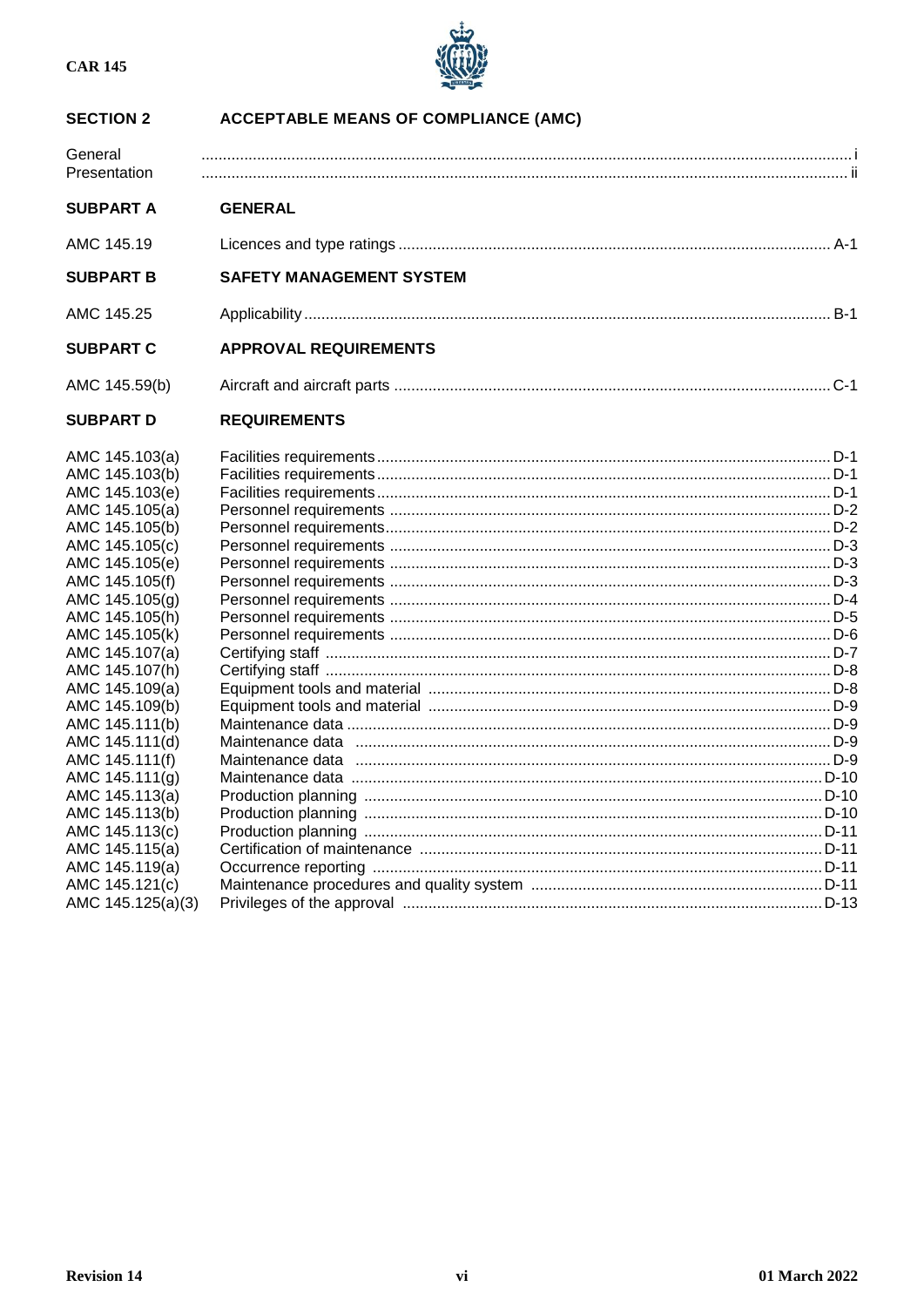

## **SUBPART A**

# **GENERAL**

## <span id="page-8-1"></span><span id="page-8-0"></span>**145.1 Purpose**

These regulations are applicable to the approval of organisations involved in the maintenance of aircraft, engine, propeller and associated parts.

## <span id="page-8-2"></span>**145.5 Acceptable Standards**

The following standards apply to aircraft maintenance organisations;

- (a) Unless notified to the contrary, the Authority shall accept as an equivalent standard, an approval granted by the following National Aviation Authorities in accordance with their applicable regulations;
	- (1) EASA Part 145;
	- (2) UAE GCAA CAR 145;
	- (3) Singapore CAAS SAR Part 145;
	- [ (4) FAA FAR Part 145;
	- (5) [Hong Kong CAD HKAR-145;
	- (6) Transport Canada Civil Aviation CAR Part V, Subpart 73;
	- (7) UK CAA Part 145;
	- (8) EASA Part CAO; and
	- (9) UK CAA Part CAO.]
- (b) An organisation that does not hold a valid approval identified in paragraph (a), but holds an aircraft maintenance approval granted by a different National Aviation Authority to that in (a) above, may be approved upon application subject to that organisation demonstrating to the satisfaction of the Authority, compliance with;
	- (1) the requirements of CAR 145; and
	- (2) the organisation's application for a rating and scope of approval does not exceed that of the valid approval granted by the applicable National Aviation Authority; and
	- (3) the organisation is in compliance with Subparts A, B and C and relevant requirements of CAR GEN; and
	- (4) provide to the Authority a copy of the NAA approved MOE, or equivalent document, together with a supplement demonstrating compliance with (1) and (3) above.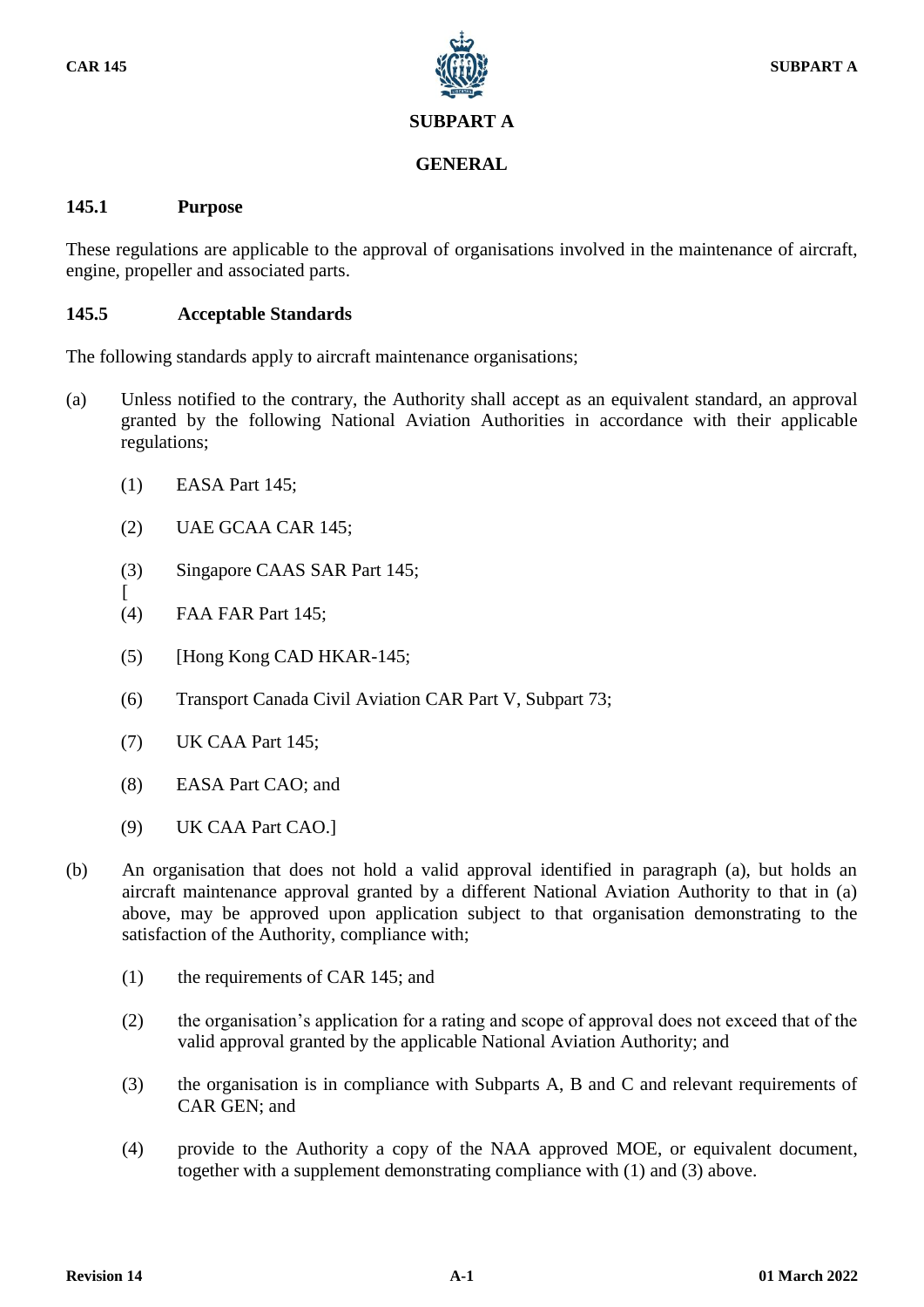

- (c) An organisation that does not hold a valid approval identified in paragraph 145.5(a) or (b) above may be approved upon application subject to that organisation demonstrating to the satisfaction of the Authority, compliance with the;
	- (1) requirements of CAR 145; and
	- (2) applicable requirements of CAR GEN; and
	- (3) relevant safety management system provisions contained in Subpart B of these regulations.

# <span id="page-9-0"></span>**145.7 Issue of approval**

- (a) An organisation may be approved subject to its demonstrating to the satisfaction of the Authority compliance with:
	- (1) the requirements of this regulation; and
	- (2) applicable requirements in CAR GEN; and
	- (3) relevant safety management system provisions contained in Subpart B of these regulations.
- (b) An approval granted by the Authority shall identify the;
	- (1) the issuing authority and the name, title and signature of the person issuing the certificate;
	- (2) the maintenance organisation name and registered address;
	- (3) the maintenance organisation approval reference number;
	- (4) the date of current issue;
	- (5) in the case of certificates of limited duration, the expiration date;
	- (6) the scope of approval, in relation to aircraft, component and/or specialised maintenance, and to the type of aircraft and components covered by the approval; and
	- (7) the locations of the maintenance facilities, unless the information is included in a separate document referred to in the Certificate.
- (c) The continued validity of the approval shall depend upon the organisation remaining in compliance with these regulations.
- (d) The maintenance organisation shall notify the Authority of any changes to the organisation's scope of work, location, personnel nominated, and loses of the certifying staff, which could affect the continuing ability to certify maintenance under the approval of the organisation.
- (e) Where the Authority accepts, in whole or in part, a maintenance organisation approval issued by another Contracting State, it shall establish a process for the recognition of such approval and successive changes. In such a case, the Authority shall build an adequate liaison with the Contracting State that initially issued the maintenance organisation approval.
- (f) The approval certificate should follow the template in the Appendix to ICAO Annex 8 and contain the date of original issue if different from the date of current issue.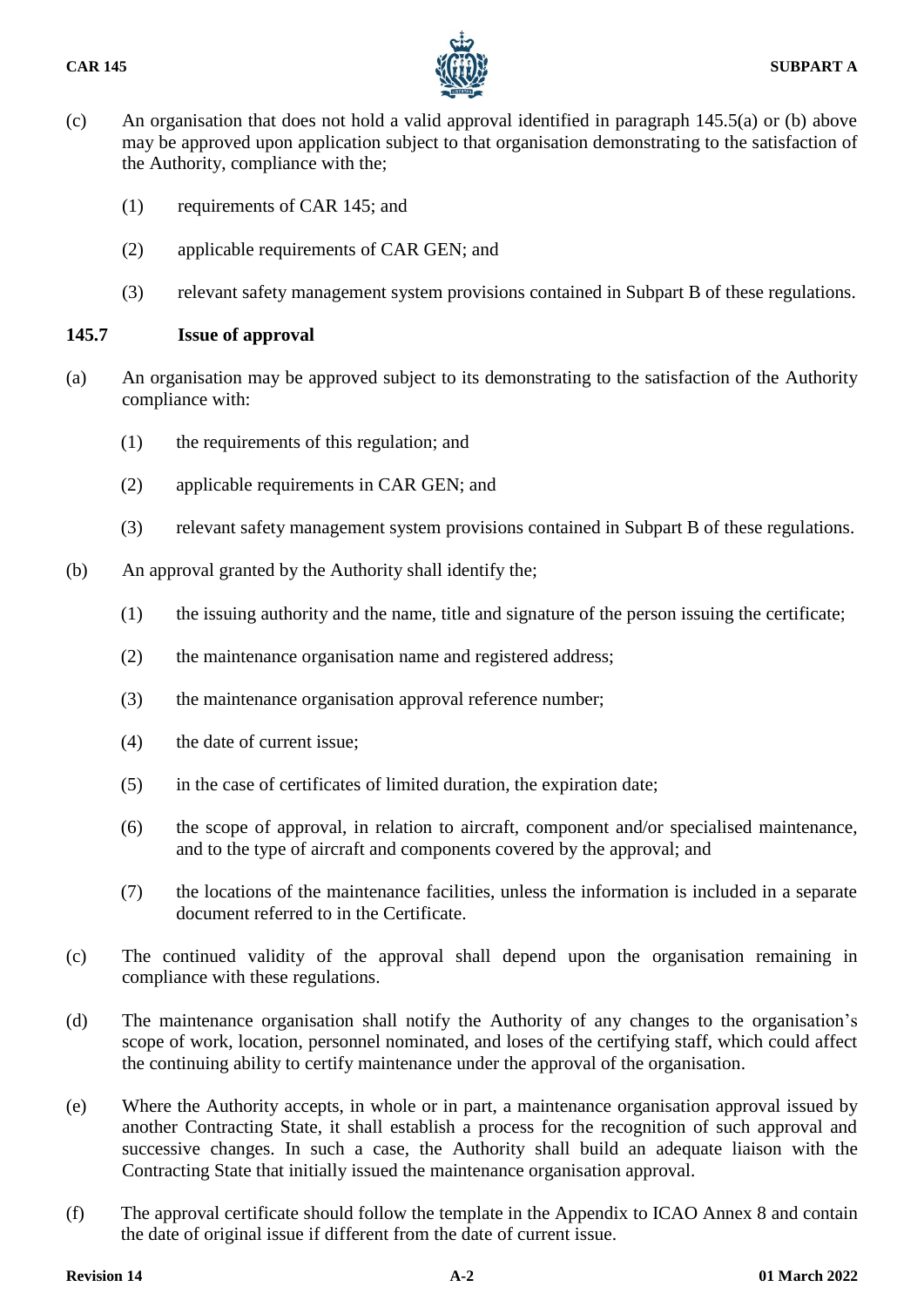

# <span id="page-10-0"></span>**145.9 Maintenance organisation exposition (MOE)**

An applicant for approval shall provide to the Authority a copy of the MOE and all supporting documents in the English language. The MOE and all supporting documents shall demonstrate compliance with CAR  $145.7(a)$ .

# <span id="page-10-1"></span>**145.11 Privileges of approval holder**

The maintenance organisation exposition shall specify the capability and scope of approval and specify the scope of maintenance activity for each aircraft type for which approval has been granted.

# <span id="page-10-2"></span>**145.13 Duration of approval**

- (a) A maintenance organisation approval remains in force until it expires, surrendered, suspended or revoked.
- (c) The holder of a maintenance organisation approval that is revoked or suspended shall forthwith surrender the certificate to the Authority.

# <span id="page-10-3"></span>**145.15 Notification of ceasing maintenance**

- (a) Each holder of a maintenance organisation approval that ceases to offer maintenance services shall notify the Authority in writing within 30 days of the date of cessation.
- (b) The notification required by paragraph 145.15(a) shall include a request for revocation of the maintenance organisation approval.

## <span id="page-10-4"></span>**145.17 Continuing surveillance**

The approved maintenance organisation will be subject to a continuing surveillance programme as determined by the Authority.

# <span id="page-10-5"></span>**145.19 Licences and type ratings**

[\(See AMC 145.19\)](#page-32-1)

Except in the case of task trained certifying staff in accordance with 145.105(h), certifying staff issued with an authorisation for the issuance of certificates of release to service in accordance with CAR 145.115 must hold a valid licence in the appropriate category acceptable to the authority supported by a course of type training, examination and practical experience acceptable to the Authority.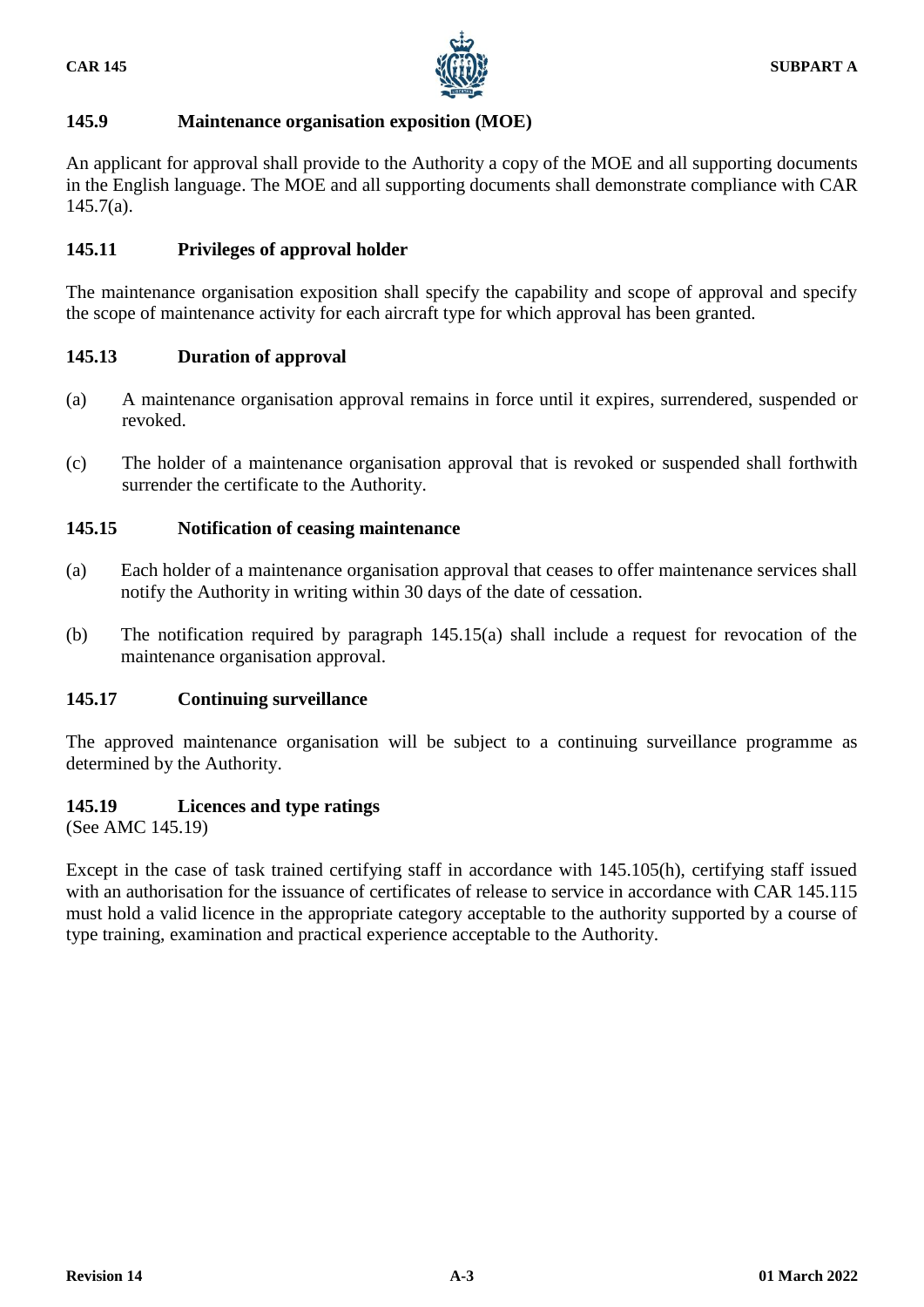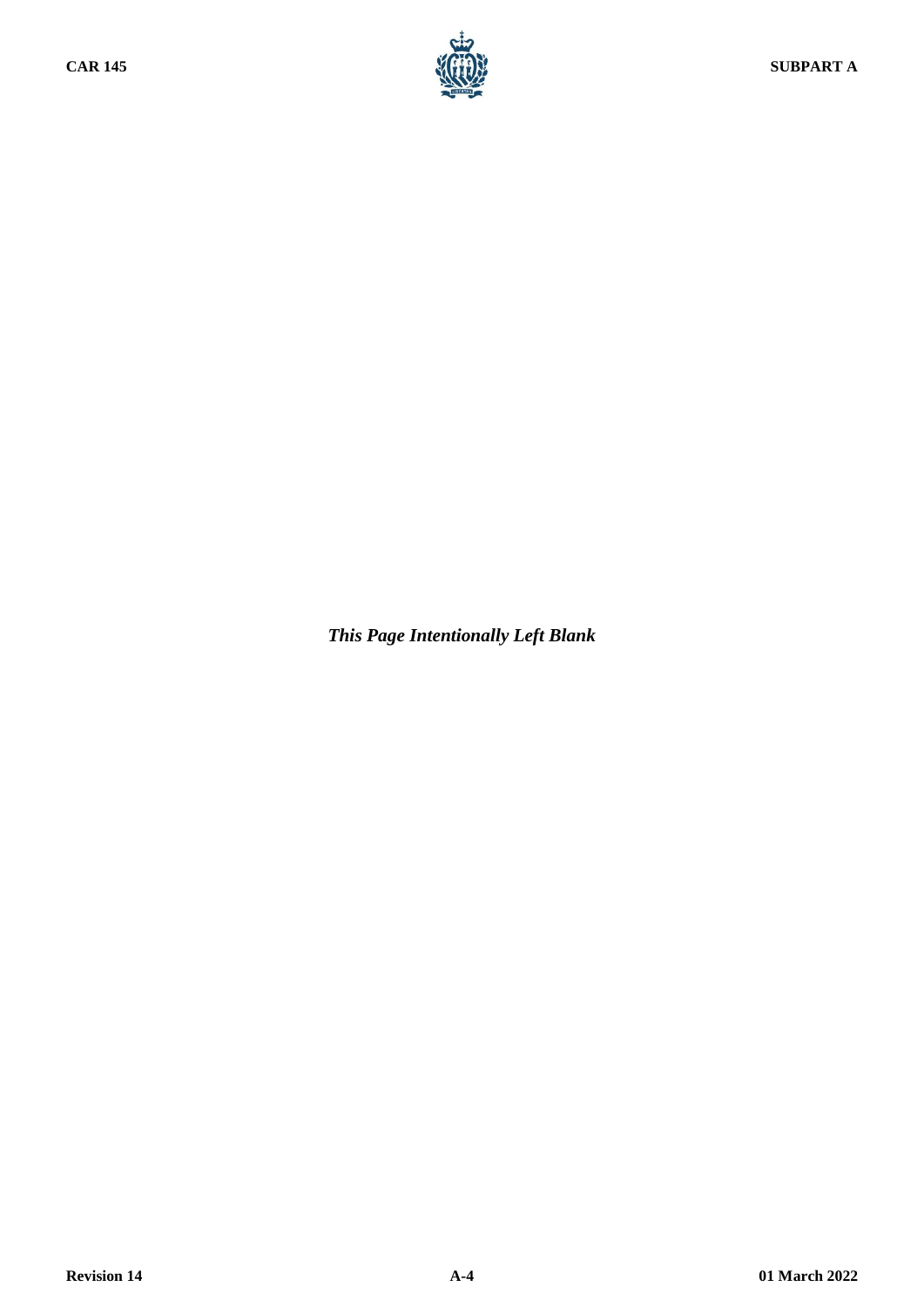

## **SUBPART B**

## **SAFETY MANAGEMENT SYSTEM**

## <span id="page-12-2"></span><span id="page-12-1"></span><span id="page-12-0"></span>**145.25 Applicability**

[\(See Appendix to 145.25\)](#page-14-0) [\(See AMC 145.25\)](#page-34-1)

- (a) Each applicant for approval under this regulation shall establish a safety management system appropriate to the size and complexity of the operation, for the proactive management of safety, that integrates the management of operations and technical systems with financial and human resource management, and that reflects quality assurance principles.
- (b) The safety management system shall be for the purpose of making continuous improvement to the overall level of safety.
- (c) The SMS of an approved aircraft maintenance organisation shall be established in accordance with the framework elements contained in the Appendix to 145.025; and
- (d) The SMS of an approved aircraft maintenance organisation providing services to operators of aeroplanes or helicopters respectively shall be acceptable to the Authority.
- (e) The safety management system shall clearly define lines of safety accountability throughout the operator's organisation, including a direct accountability for safety on the part of senior management.
- (f) The safety management system shall include, as a minimum, the following:
	- (1) processes to identify actual and potential safety hazards and assess the associated risks; and
	- (2) processes to develop and implement remedial action necessary to maintain an acceptable level of safety; and
	- (3) provision for continuous monitoring and regular assessment of the appropriateness and effectiveness of safety management activities; and
	- (4) quality assurance processes to:
		- (i) identify applicable requirements, regulations and standards and demonstrate compliance with them;
		- (ii) ensure technical manuals, checklists and other documentation are appropriately maintained and incorporate the latest amendments; and
		- (iii) ensure that training programmes maintain staff proficiency and competency.
- (e) The safety management system shall be described in relevant documentation and procedures established for ensuring that current issues are available to personnel at all locations where they need access to such documentation,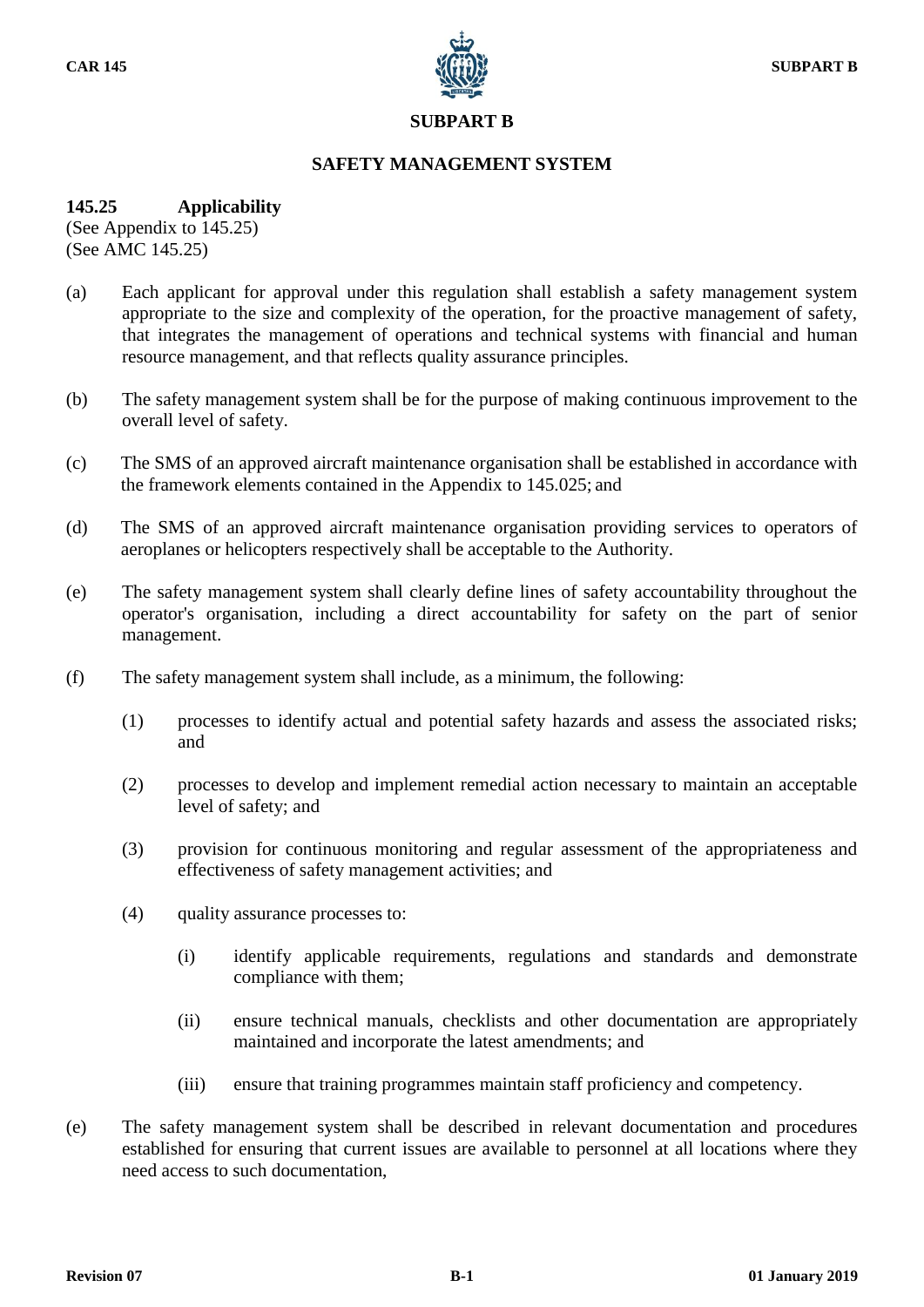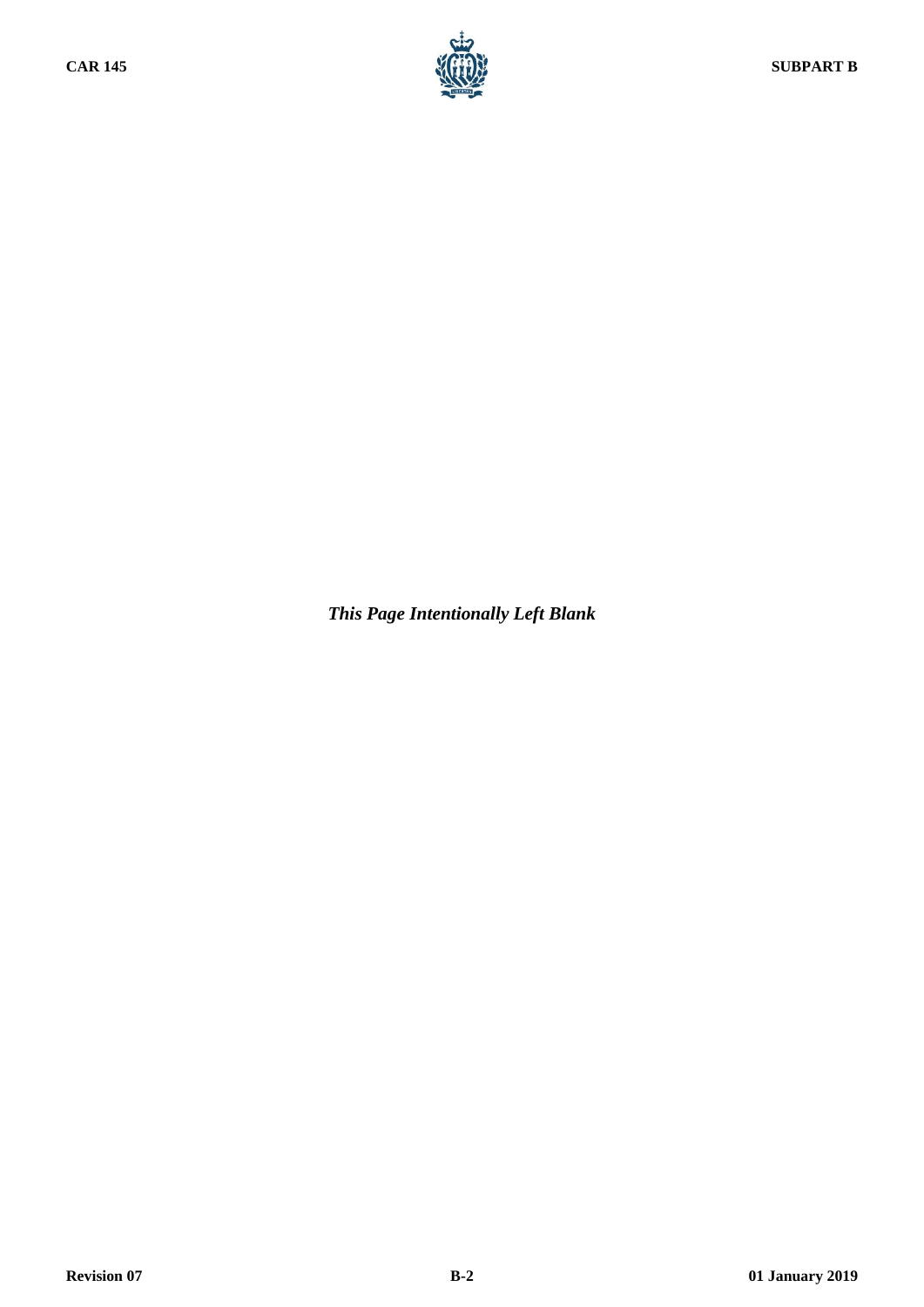

# <span id="page-14-0"></span>**Appendix to CAR 145.25**

#### **Framework for a Safety Management System (SMS)** [\(See AMC 145.25\)](#page-34-1)

This Appendix specifies the framework for the implementation and maintenance of an SMS. The framework comprises four components and twelve elements as the minimum requirements for SMS implementation:

# **1. Safety policy and objectives**

- 1.1 Management commitment
- 1.1.1 The organisation shall define its safety policy in accordance with international and national requirements. The safety policy shall:
	- (a) reflect organisational commitment regarding safety, including the promotion of a positive safety culture;
	- (b) include a clear statement about the provision of the necessary resources for the implementation of the safety policy;
	- (c) include safety reporting procedures;
	- (d) clearly indicate which types of behaviours are unacceptable related to the organisation's aviation activities and include the circumstances under which disciplinary action would not apply;
	- (e) be signed by the accountable manager of the organisation;
	- (f) be communicated, with visible endorsement, throughout the organisation; and
	- (g) be periodically reviewed to ensure it remains relevant and appropriate to the organisation.
- 1.1.2 Taking due account of its safety policy, the organisation shall define safety objectives. The safety objectives shall:
	- (a) form the basis for safety performance monitoring and measurement;
	- (b) reflect the organisation's commitment to maintain or continuously improve the overall effectiveness of the SMS;
	- (c) be communicated throughout the organisation; and
	- (d) be periodically reviewed to ensure they remain relevant and appropriate to the organisation.
- 1.2 Safety accountability and responsibilities

The organisation shall:

(a) identify the accountable manager who, irrespective of other functions, is accountable on behalf of the organisation for the implementation and maintenance of an effective SMS;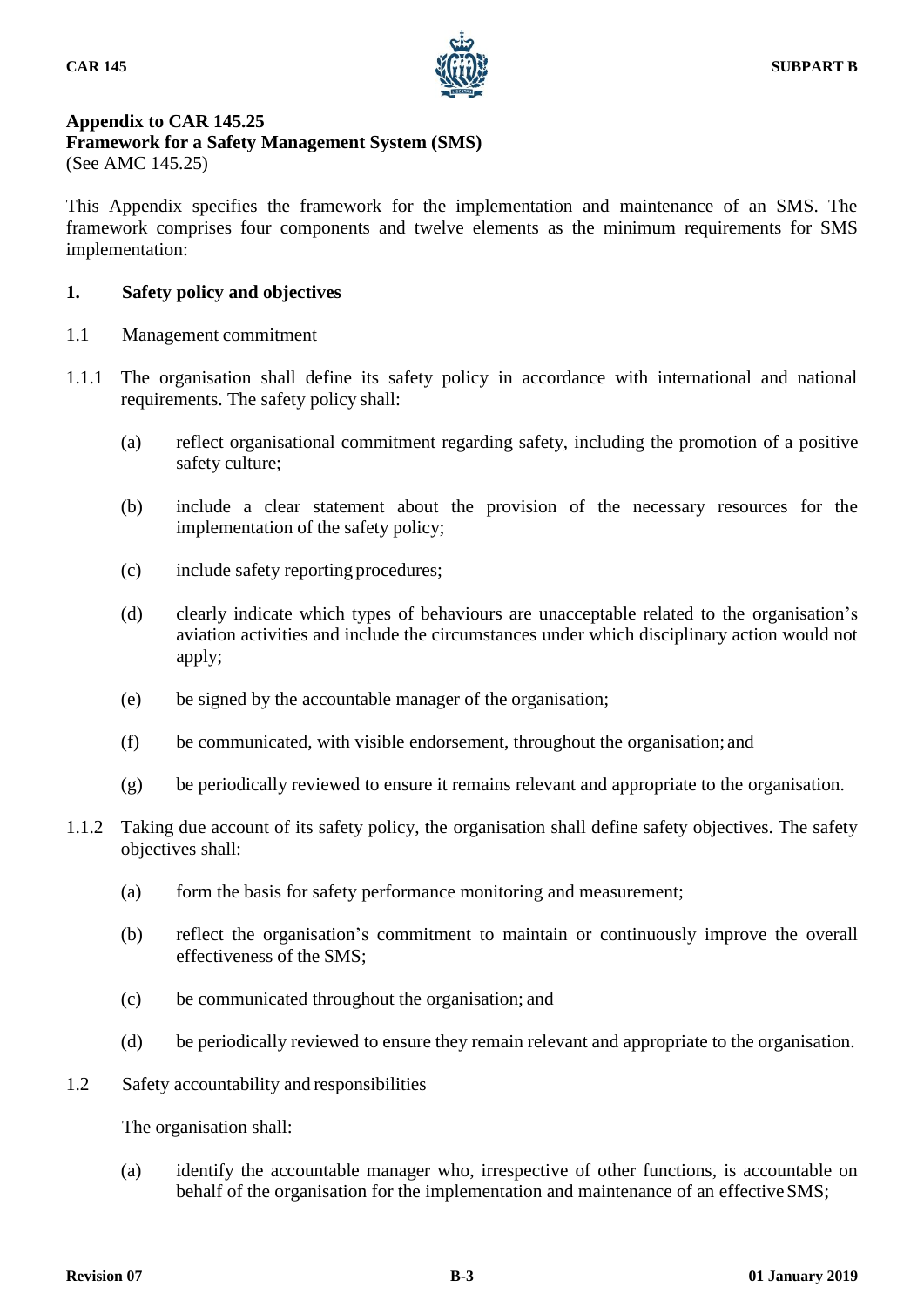

- (b) clearly define lines of safety accountability throughout the organisation, including a direct accountability for safety on the part of senior management;
- (c) identify the responsibilities of all members of management, irrespective of other functions, as well as of employees, with respect to the safety performance of the organisation;
- (d) document and communicate safety accountability, responsibilities and authorities throughout the organisation; and
- (e) define the levels of management with authority to make decisions regarding safety risk tolerability.
- 1.3 Appointment of key safety personnel

The accountable manager shall nominate a safety manager who is responsible for the implementation and maintenance of the SMS. The person nominated shall be acceptable to the Authority

- *Note: Depending on the size of the organisation and the complexity of its services, the responsibilities for the implementation and maintenance of the SMS may be assigned to one or more persons, fulfilling the role of safety manager, as their sole function or combined with other duties, provided these do not result in any conflicts of interest. The person(s) with responsibilities for fulfilling the role of safety manager shall have received training, acceptable to the Authority, on safety management systems (SMS) and have a detailed knowledge of the safety management system within the approved organisation.*
- 1.4 Coordination of emergency response planning

The organisation required to establish and maintain an emergency response plan for accidents and incidents in aircraft operations and other aviation emergencies shall ensure that the emergency response plan is properly coordinated with the emergency response plans of those organisations it must interface with during the provision of its services.

- 1.5 SMS documentation
- 1.5.1 The organisation shall develop and maintain an SMS manual that describesits:
	- (a) safety policy and objectives;
	- (b) SMS requirements;
	- (c) SMS processes and procedures; and
	- (d) accountability, responsibilities and authorities for SMS processes and procedures.
- 1.5.2 The organisation shall develop and maintain SMS operational records as part of its SMS documentation.
	- *Note Depending on the size of the organisation and the complexity of its aviation services, the SMS manual and SMS operational records may be in the form of stand-alone documents or may be integrated with other organisational documents (or documentation) maintained by the organisation.*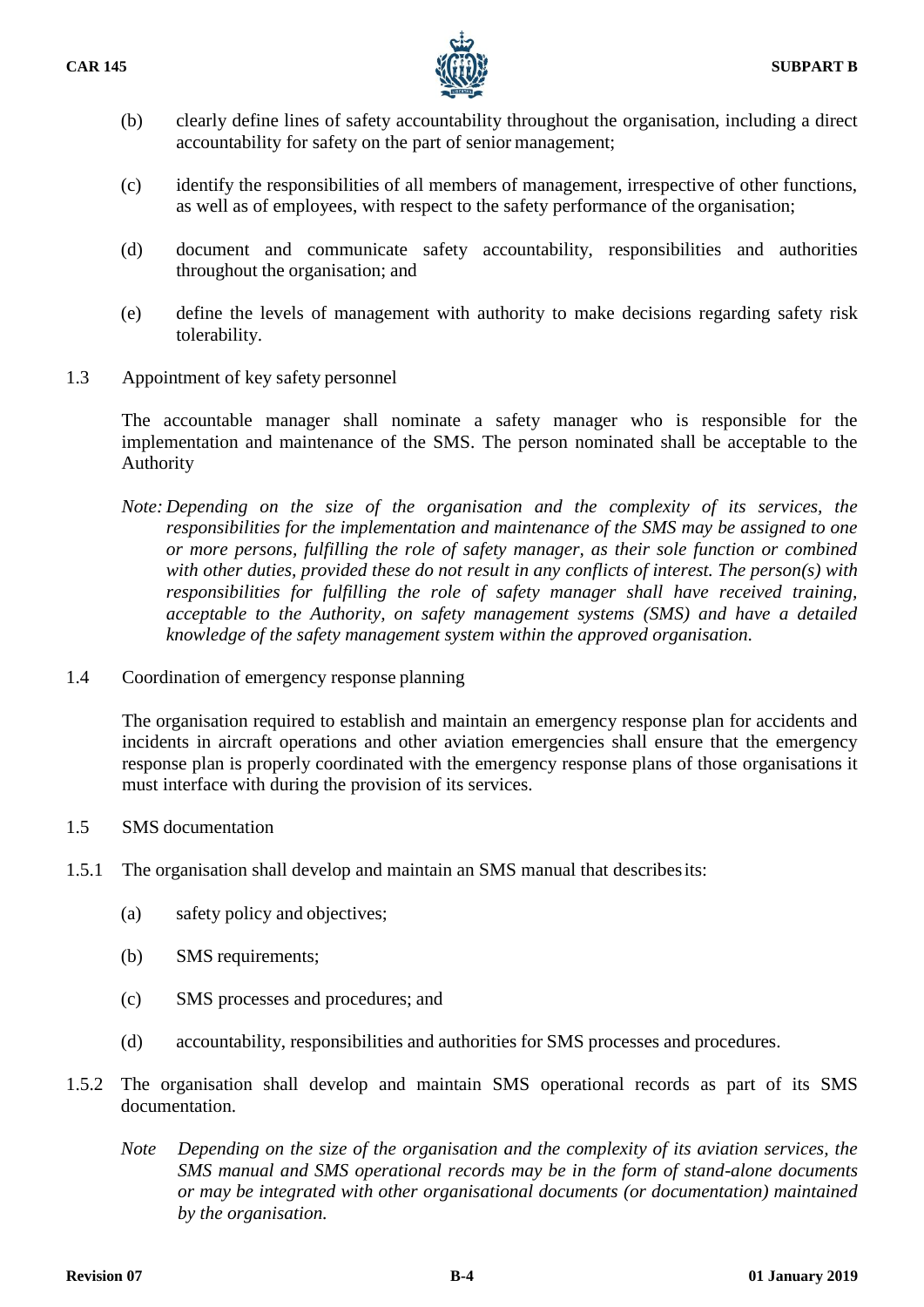

# **2. Safety risk management**

- 2.1 Hazard identification
- 2.1.1 The organisation shall develop and maintain a process to identify hazards associated with its aviation services.
- 2.1.2 Hazard identification shall be based on a combination of reactive and proactive methods.
- 2.2 Safety risk assessment and mitigation

The organisation shall develop and maintain a process that ensures analysis, assessment and control of the safety risks associated with identified hazards.

*Note: The process may include predictive methods of safety data analysis.*

#### **3. Safety assurance**

- 3.1 Safety performance monitoring and measurement
- 3.1.1 The organisation shall develop and maintain the means to verify the safety performance of the organisation and to validate the effectiveness of safety risk controls.
	- *Note: An internal audit process is one means to monitor compliance with safety regulations, the foundation upon which SMS is built, and assess the effectiveness of these safety risk controls and the SMS.*
- 3.1.2 The organisation's safety performance shall be verified in reference to the safety performance indicators and safety performance targets of the SMS in support of the organisation's safety objectives.
- 3.2 The management of change

The organisation shall develop and maintain a process to identify changes which may affect the level of safety risk associated with its aviation services and to identify and manage the safety risks that may arise from those changes.

3.3 Continuous improvement of the SMS

The organisation shall monitor and assess its SMS processes to maintain or continuously improve the overall effectiveness of the SMS.

## **4. Safety promotion**

- 4.1 Training and education
- 4.1.1 The organisation shall develop and maintain a safety training programme that ensures that personnel are trained and competent to perform their SMS duties.
- 4.1.2 The scope of the safety training programme shall be appropriate to each individual's involvement in the SMS.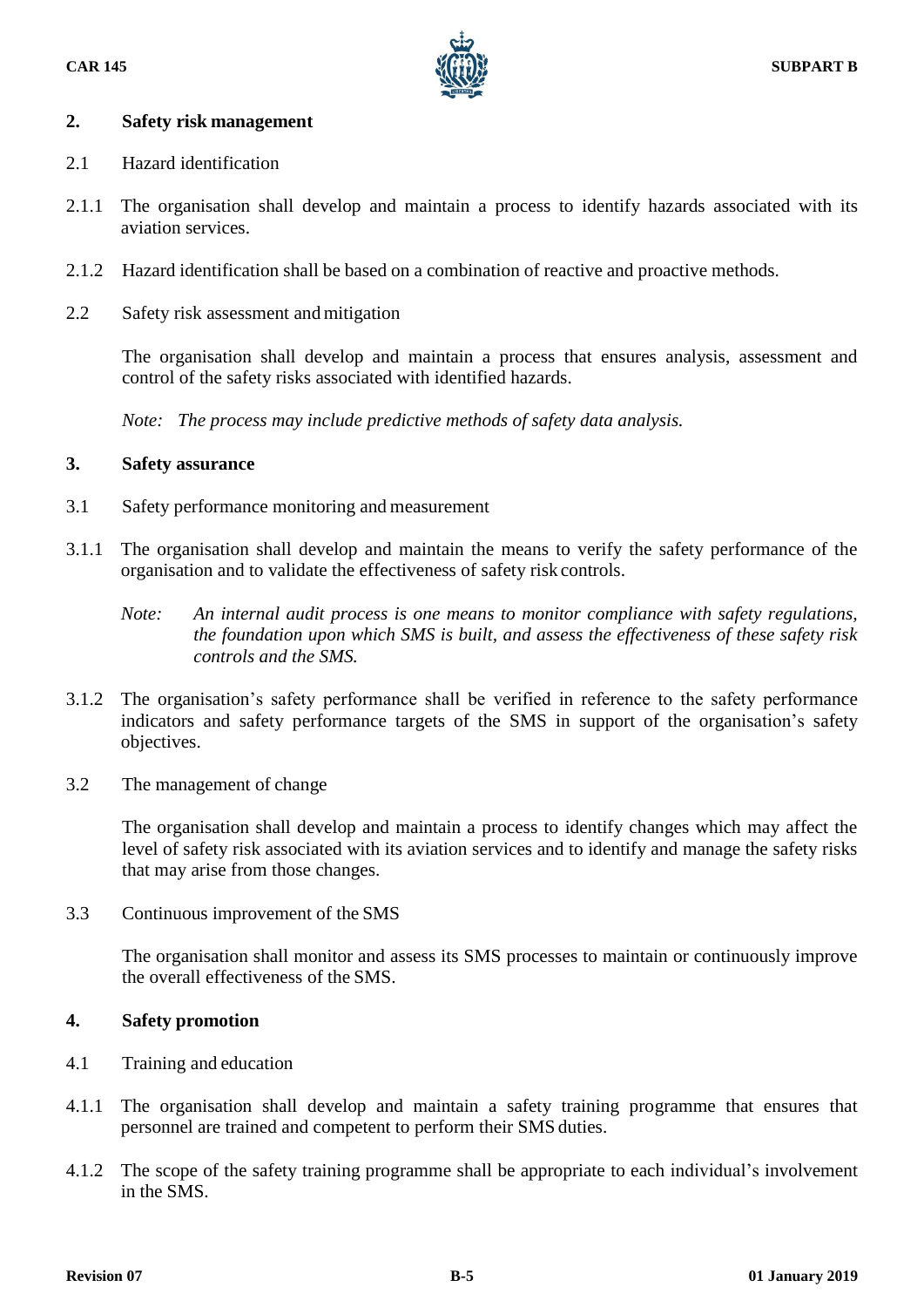

# 4.2 Safety communication

The organisation shall develop and maintain a formal means for safety communication that:

- (a) ensures personnel are aware of the SMS to a degree commensurate with their positions;
- (b) conveys safety-critical information;
- (c) explains why particular actions are taken to improve safety; and
- (d) explains why safety procedures are introduced or changed.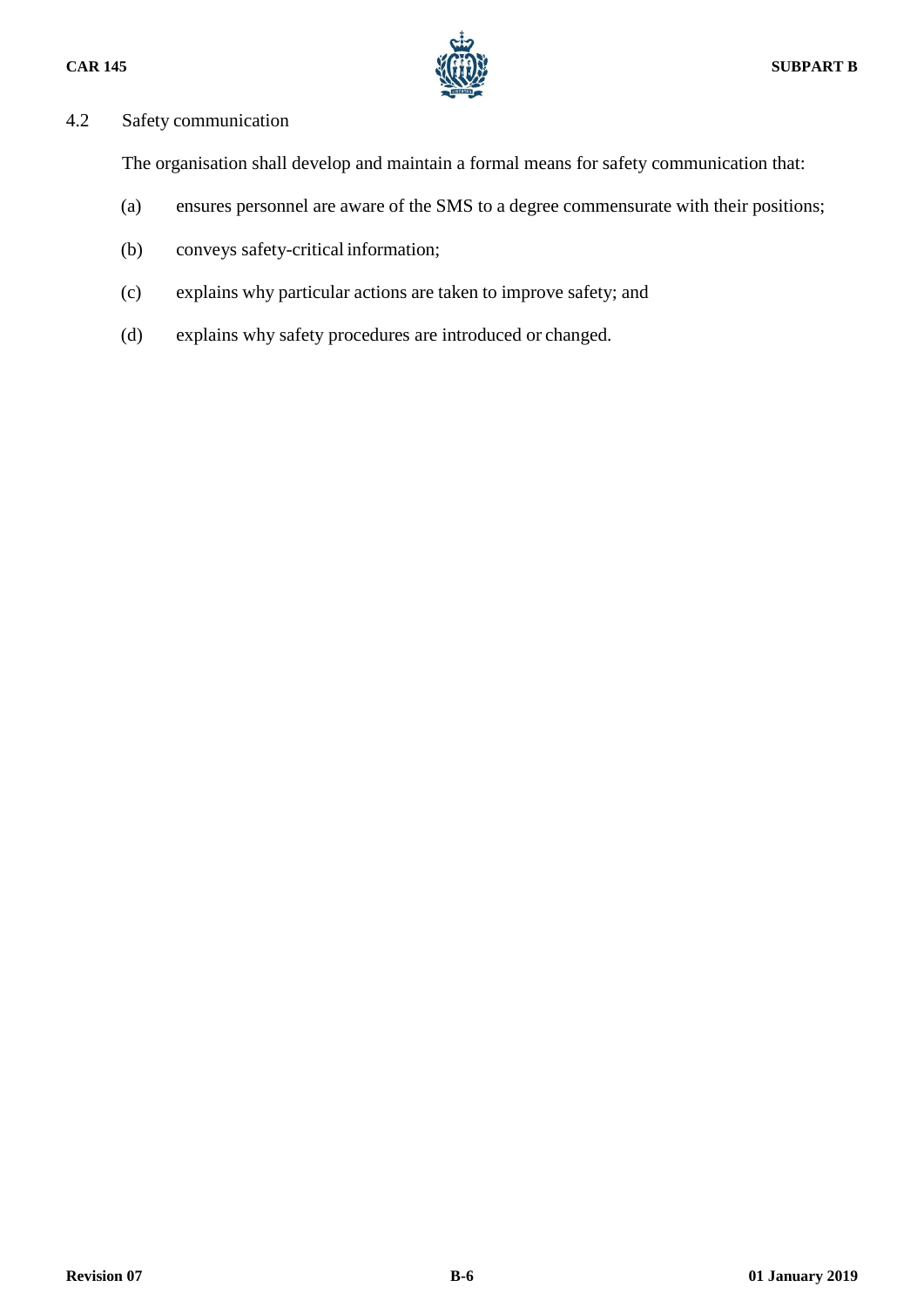

#### **SUBPART C**

## **APPROVAL REQUIREMENTS**

#### <span id="page-18-1"></span><span id="page-18-0"></span>**145.51 Continued compliance**

Each holder of a maintenance organisation approval shall:

- (a) hold at least one complete and current copy of its MOE at each work location specified in its MOE; and
- (b) comply with all procedures detailed in its MOE; and
- (c) make each applicable section of its MOE available to personnel who require those sections to carry out their duties; and
- (d) continue to meet the standards and comply with the requirements of Subpart B; and
- (e) determine that each aircraft released to service by the approval holder is in an airworthy condition.

#### <span id="page-18-2"></span>**145.53 Privileges and limitations of authorisation holders**

An authorised person shall only release to service an aircraft within the scope of the maintenance organisation approval issued by the Authority.

#### <span id="page-18-3"></span>**145.55 Changes to certificate holder's organisation**

- (a) Each holder of a maintenance organisation approval shall ensure that its MOE is amended so as to remain a current description of the organisation, its approved capability and supporting procedures.
- (b) The approval holder shall:
	- (1) ensure any amendments to its exposition meets the applicable requirements of this or any other CAR; and
	- (2) comply with the amendment procedures contained in its exposition.
- (c) The approval holder shall provide the Authority with a copy of each amendment to its exposition as soon as practicable after it has incorporated the amendment into the exposition.
- (d) Where an approval holder proposes to make a change to any of the following, prior application to and acceptance by the Authority is required, except in the case of proposed changes in personnel not known to the management beforehand. These changes must be notified to the Authority at the earliest opportunity.
	- (1) the name of the organisation; or
	- (2) the location of the organisation; or
	- (3) additional sites of the organisation; or
	- (4) the accountable manager; or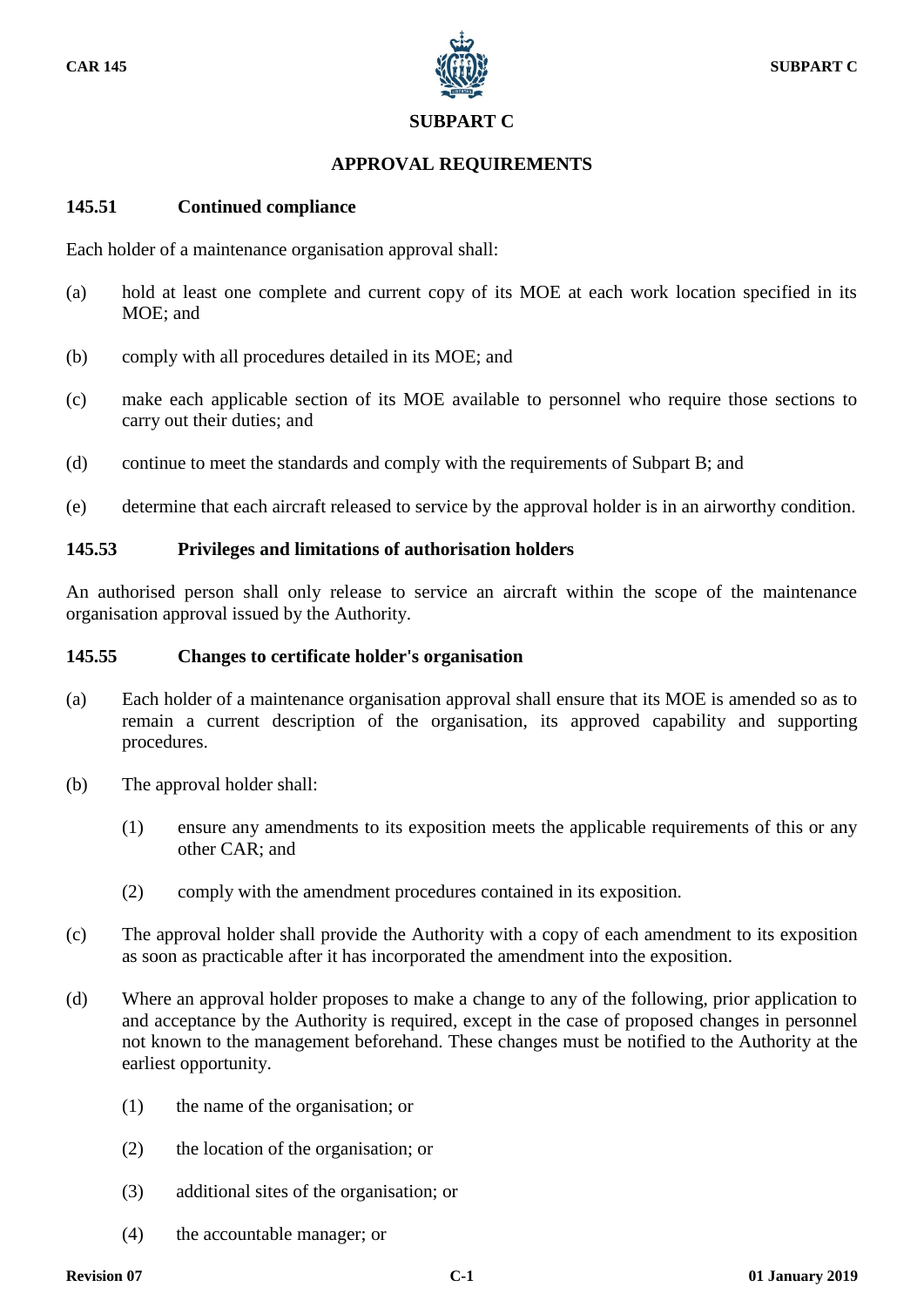

- (5) any of the senior persons specified in paragraph 145.105(b) or Appendix to CAR 145.25 paragraph 1.3; or
- (6) the scope of the maintenance ratings; or
- (7) the locations at which maintenance is carried out; or
- (10) the procedure for authorising persons to certify maintenance; or
- (11) the facilities, equipment, tools, material, and certifying staff that could affect the continuing ability to perform and certify maintenance in accordance with the approved scope of work and approval.
- (e) The Authority may amend the approval certificate and, if necessary, prescribe conditions under which the organisation may operate during such changes or determine that the approval should be suspended.
- (f) The Authority may prescribe conditions under which an approval holder may operate during or following any of the changes specified in paragraph 145.55(d) and the approval holder shall comply with any such conditions.
- (g) The approval holder shall make such amendments to its exposition as the Authority may consider necessary in the interests of aviation safety.

# <span id="page-19-0"></span>**145.57 Access to Operator Manuals**

Each holder of a maintenance organisation approval shall:

- (a) have arrangements to hold copies of any applicable operator's Maintenance Management Exposition (MME) or Maintenance Control Manual (MCM) as applicable; and
- (b) establish procedures for ensuring current issues are available to personnel at all locations where they need access to such documentation.

# <span id="page-19-1"></span>**145.59 Aircraft and aircraft parts**

- (a) All components and parts to be installed in an aircraft registered in San Marino shall be supported by an acceptable serviceable release certificate in accordance with CAR 21, Subpart K.
- (b) Where a part is identified as unapproved it should be reported to the Authority in a manner prescribed in the applicable CAR OPS. Any applicable known agencies that maintain records of unapproved parts should also be notified. [\(See AMC 145.59\(b\)\)](#page-36-1)
- (c) Where a part, major assembly or complete aircraft is to be permanently removed from aviation use, the owner of the assembly or part shall be responsible to ensure that it is scrapped and disposed of in a manner to prevent any unauthorised return to service.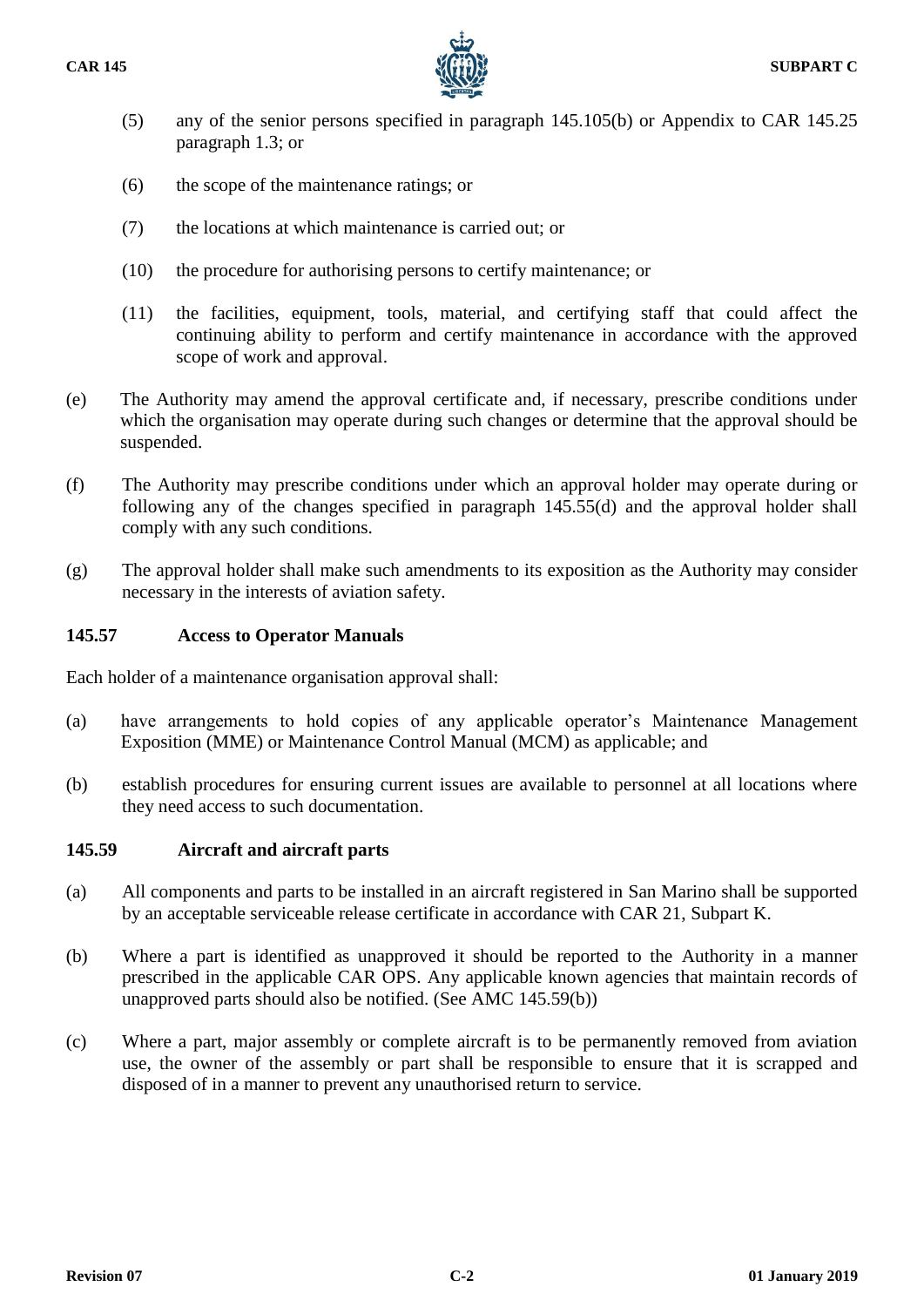

#### **SUBPART D**

#### **REQUIREMENTS**

#### <span id="page-20-1"></span><span id="page-20-0"></span>**145.101 Applicability**

This Subpart prescribes the requirements to be met by organisations seeking approval to undertake maintenance of San Marino registered aircraft. Any approval granted will apply to the whole organisation headed by an accountable manager.

#### <span id="page-20-2"></span>**145.103 Facilities requirements**

- (a) Facilities shall be provided appropriate for all planned work, ensuring in particular, protection from the weather elements. Any required specialised workshops and bays shall be segregated as appropriate; to ensure that environmental and work area contamination is unlikely to occur. [\(See](#page-38-1)  [AMC 145.103\(a\)\)](#page-38-1)
- (b) Appropriate office accommodation shall be provided for management staff required for the planned work including in particular, the management of quality, planning and technical records. [\(See AMC 145.103\(b\)\)](#page-38-2)
- (c) The working environment shall be appropriate for the task to be carried out and in particular special requirements observed. The working environment shall be such that the effectiveness of personnel is not impaired.
- (d) If the particular task environment may affect the performance of personnel, then additional measures acceptable to the Authority shall be taken to ensure the control and effectiveness of task completion.
- (e) Secure storage facilities shall be provided for aircraft components, equipment, tools and materials. Storage conditions shall ensure segregation of serviceable aircraft components and material from unserviceable aircraft components, materials, equipment and tools. The conditions of storage shall be in accordance with the manufacturers' instructions to prevent deterioration and damage of stored items, such as parts, equipment, tools and material. Access to storage facilities shall be restricted to authorised personnel. [\(See AMC 145.103\(e\)\)](#page-38-3)
- (f) Storage of life-limited items shall be in accordance with a procedure acceptable to the Authority.

#### <span id="page-20-3"></span>**145.105 Personnel requirements**

- (a) The accountable manager and senior persons, whose responsibilities include ensuring that the organisation is in compliance with the requirements of CAR 145 and CAR GEN, shall be readily identified in the organisation's MOE. The person nominated as accountable manager shall be acceptable to the Authority. [\(See AMC 145.105\(a\)\)](#page-38-4)
- (b) The accountable manager shall nominate senior personnel, directly responsible to the accountable manager and shall be acceptable to the Authority, with responsibility for ensuring compliance with the requirements of these regulations, including as a minimum the following; [\(See AMC](#page-39-0)  [145.105\(b\)\)](#page-39-0)
	- (1) a quality manager responsible for a quality system specified in paragraph 145.121(c). This person shall have right of direct access to the accountable manager to ensure that the accountable manager is kept properly informed on quality and compliance matters.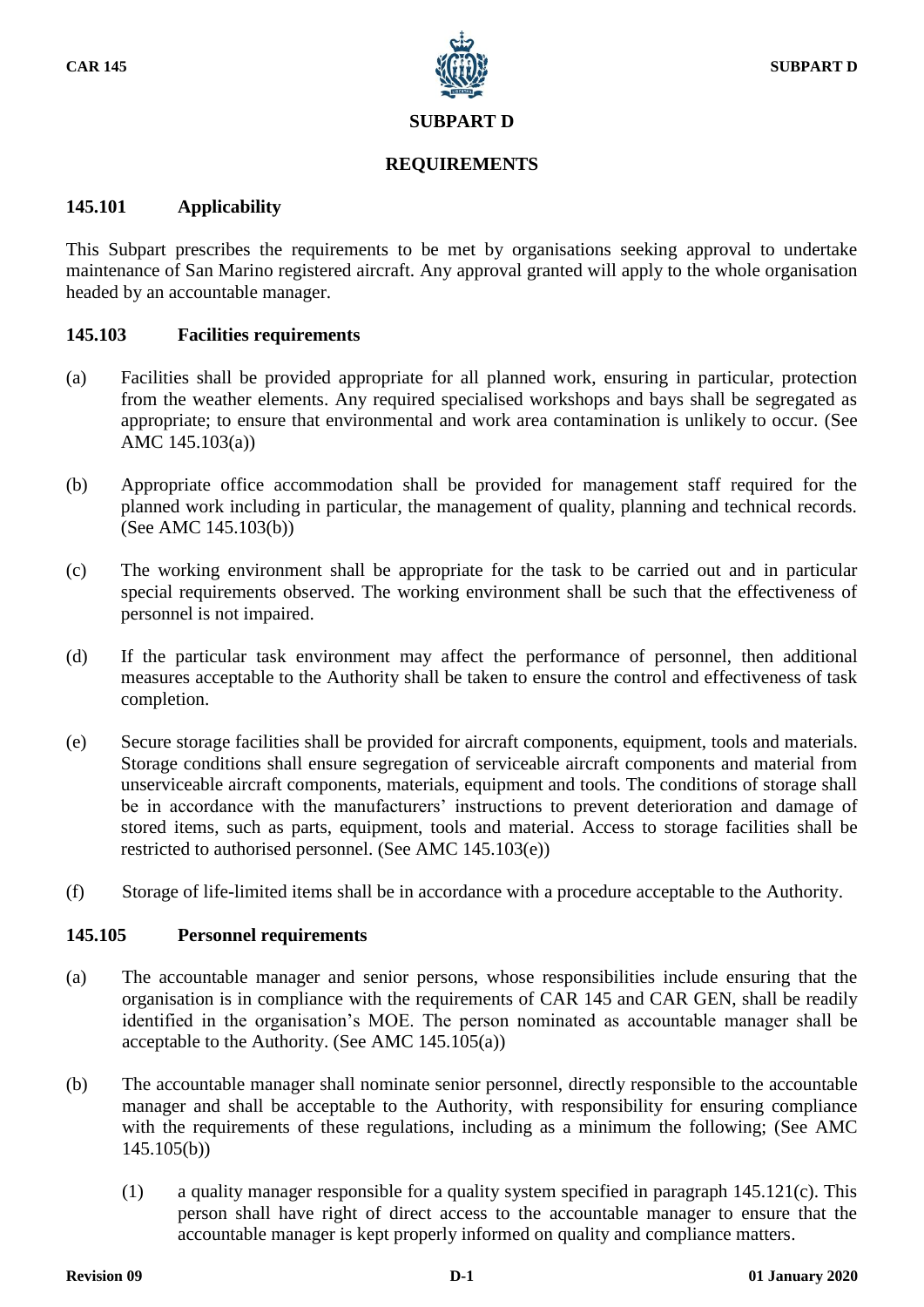

- (2) a planning manager responsible for ensuring a clear work order contract is in place, that maintenance instructions are developed in line with human factors taking account of available human resources facilities, tooling and the coordination and scheduling of tasks.
- (3) a procurement manager responsible for ensuring that available tooling is controlled, calibrated where required and maintained in a serviceable condition, that aircraft parts and materials are supplied and controlled taking account of the need for segregation and environmental conditions and documented evidence of approved release certification.
- (4) a production manager responsible for managing human resources taking account of human factors, the facilities, work task orientation, logistics and general coordination including the liaison with the operator and applicable maintenance organisation and for documentation of the maintenance activities.
- (c) The above senior personnel shall be each responsible for no more than one of the identified functions unless otherwise acceptable to the Authority as a consequence of the size and expected scope of the applicant's organisation. [\(See AMC 145.105\(c\)\)](#page-39-1)
- (d) The accountable manager is responsible for establishing and promoting the safety and quality policy specified in paragraph 145.121(a).
- (e) The organisation shall have a maintenance man-hour plan that ensures the organisation has sufficient staff to plan, perform, supervise, inspect and release the maintenance work to be performed as well as quality monitor the organisation in accordance with the requirements of the approval. In addition the organisation shall have a procedure to reassess work intended to be carried out when actual staff availability is less than the planned staffing level for any particular work shift or period. [\(See AMC 145.105\(e\)\)](#page-40-0)
- (f) The competence of personnel involved in maintenance, management and quality audits shall be established and controlled in accordance with a procedure acceptable to the Authority. In addition to the necessary expertise related to the job function, personnel shall have awareness of the application of human factors and human performance issues appropriate to that person's function in the organisation. [\(See AMC 145.105\(f\)\)](#page-40-1)
- (g) Personnel who carry out or control a continued airworthiness non-destructive test of aircraft structures or aircraft; [\(See AMC 145.105\(g\)\)](#page-41-0)
	- (1) establish procedures for ensuring current issues are available to personnel at all locations where they need access to such documentation; and
	- (2) shall be appropriately qualified for the particular non-destructive test in accordance with:
		- (i) European Standard EN 4179; or
		- (ii) American Society for Non-Destructive Testing (ASTN) and have arrangements and procedures acceptable to the Authority.
- (h) In the case of aircraft maintenance, the organisation shall have appropriate aircraft type rated certifying staff qualified in accordance with paragraph 145.19 and 145.107. In addition the organisation may also use appropriate task trained certifying staff qualified in accordance with paragraph 145.107(f) to carry out minor tasks and simple defect rectification in accordance with a procedure approved or accepted by the Authority. [\(See AMC 145.105\(h\)\)](#page-41-1)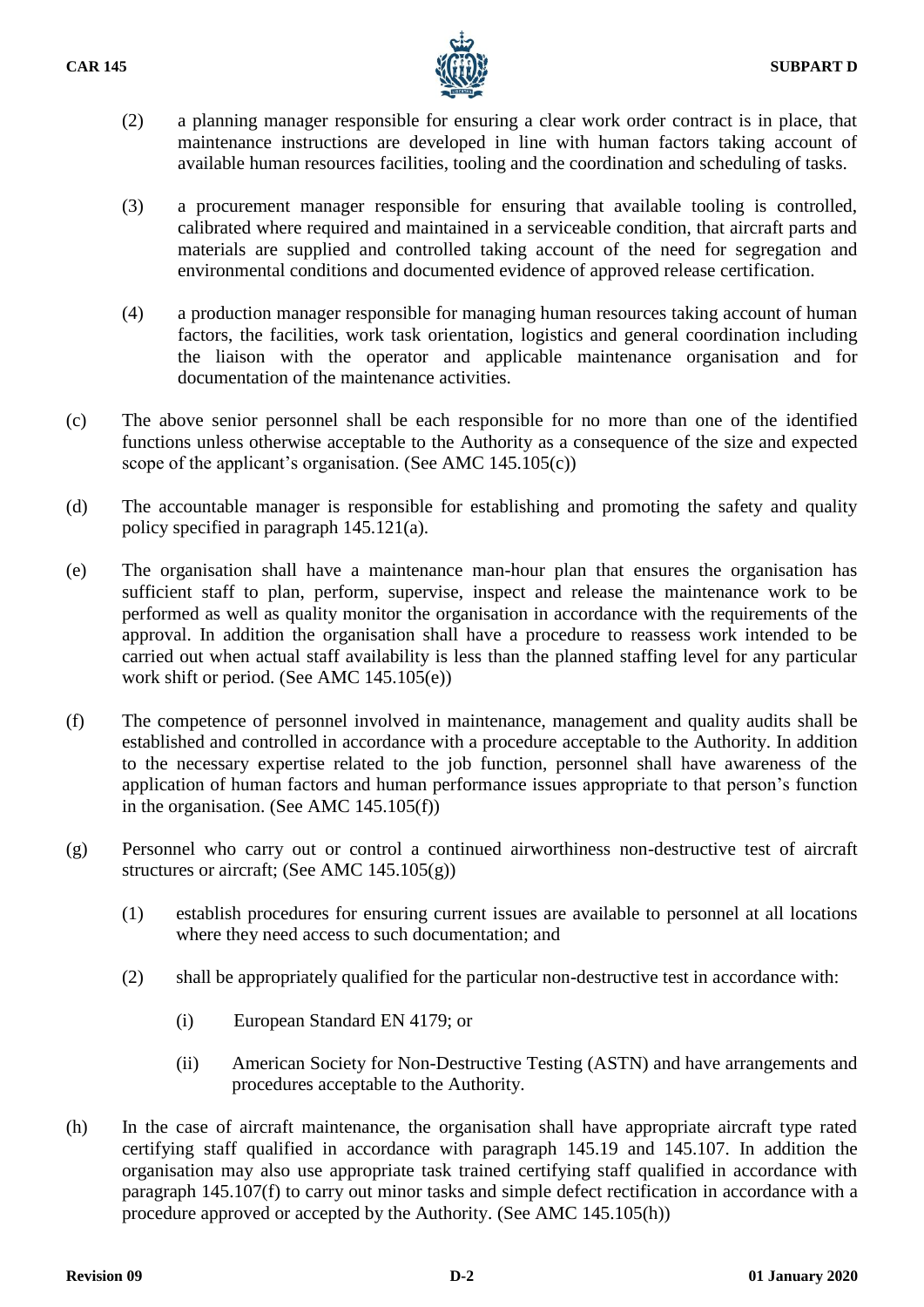

- (i) For limited line maintenance carried out by another organisation under the quality system of a CAR 145 maintenance organisation, a CAR 145 organisation may use certifying staff qualified in accordance with the national aviation regulations of the State of the location, subject to the Authority being satisfied and approving appropriate arrangements contained in the organisation exposition.
- (j) For a repetitive pre-flight airworthiness directive which specifically states that the flight crew may carry out such airworthiness directive, the organisation may issue a limited CAR 145 authorisation to a pilot and/or the flight engineer subject to being satisfied that sufficient practical training has been carried out to ensure that the pilot or flight engineer can accomplish the airworthiness directive to the required standard and correctly interpret the results.
- (k) For the unforeseen case of an aircraft grounded at a location not having an appropriately approved CAR 145 maintenance organisation, the contracted approved CAR 145 organisation may issue a one-off authorisation to a person with not less than 5 years maintenance experience and holding a valid ICAO aircraft maintenance licence rated for the aircraft type requiring certification subject to: [\(See AMC 145.105\(k\)\)](#page-43-0)
	- (1) the CAR 145 maintenance organisation obtaining and holding on file evidence of the individual's experience and licence; and
	- (2) all such cases being reported to the Authority within 7 days of the issue of such an authorisation.
- (l) The maintenance organisation shall ensure that all maintenance personnel receive initial and continuation training appropriate to their assigned tasks and responsibilities. The training programme established by the maintenance organisation shall include training in knowledge and skills related to human performance, including coordination with other maintenance personnel and flight crew.

# <span id="page-22-0"></span>**145.107 Certifying staff**

- (a) Certifying staff shall have an adequate understanding of the relevant aircraft to be maintained together with the associated organisation procedures before the issue or re-issue of the CAR 145 authorisation. Relevant aircraft means those aircraft specified in the approved exposition. [\(See](#page-44-0)  [AMC 145.107\(a\)\)](#page-44-0)
- (b) The CAR 145 approved maintenance organisation shall ensure that all aircraft certifying staff are involved in at least 6 months of actual aircraft maintenance experience in any 2 year period. Actual aircraft maintenance means the person has worked in an aircraft maintenance environment and has either exercised the privileges of the CAR 145 authorisation and/or has actually carried out maintenance on at least some of the aircraft type systems specified in the particular CAR 145 authorisation.
- (c) The organisation shall ensure that all certifying staff receives sufficient continuation training in each 2 year period to ensure that such certifying staff have applicable up to date technical knowledge and organisation procedures.
- (d) The organisation shall establish a programme for continuation training appropriate for the approved scope of approval. Procedures shall ensure compliance with the relevant paragraphs of paragraph 145.107 as the basis for issue of CAR 145 authorisations to certifying staff.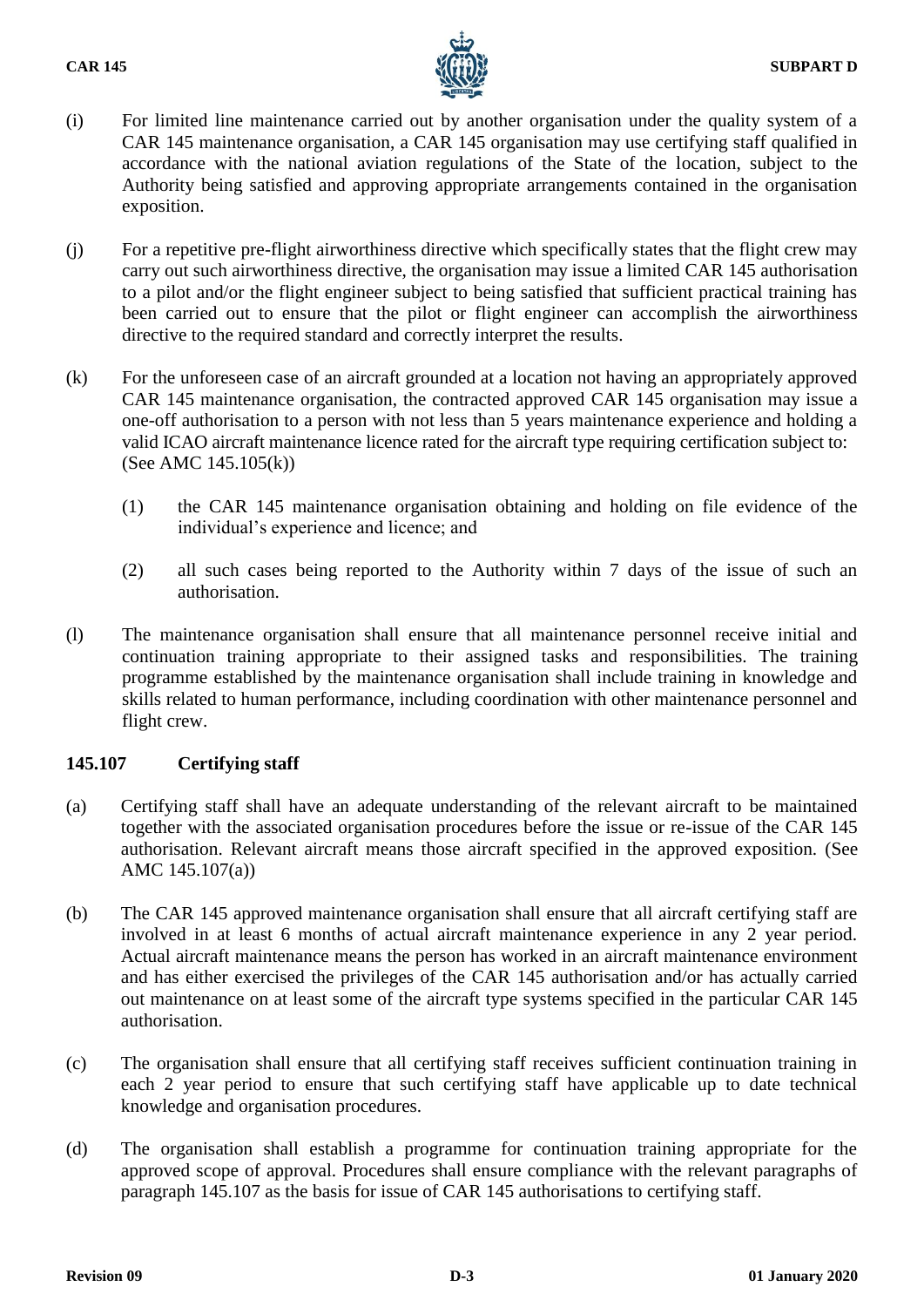- (e) All prospective certifying staff shall be assessed by the CAR 145 approved maintenance organisation for their competence, qualification and capability to carry out their intended certifying duties in accordance with a procedure approved by the Authority before the issue or reissue of a CAR 145 authorisation.
- (f) The organisation shall issue a CAR 145 authorisation that clearly specifies the scope and limitations of authorisations to those staff that it authorises as certifying staff, when satisfied that such staff are in compliance with paragraphs  $145.107$  (a), (b), (c) and (d) as applicable.
- (g) The manager or person responsible for the quality system shall also remain responsible on behalf of the organisation for issuing CAR 145 authorisations to certifying staff.
- (h) The organisation shall maintain a record of all certifying staff that shall include details of any aircraft maintenance licence held, all training completed and the scope of their CAR 145 authorisation. The record shall include those with limited or one-off CAR 145 authorisations. [\(See](#page-45-0)  [AMC 145.107\(h\)\)](#page-45-0)
- (i) Certifying staff shall be provided with a copy of their CAR 145 authorisation in a form acceptable to the Authority.
- (j) Certifying staff shall produce their CAR 145 certification authorisation to any authorised person within a reasonable time.

# <span id="page-23-0"></span>**145.109 Equipment tools and material**

- (a) The maintenance organisation shall have the necessary technical data, equipment, tools and material to perform the work for which it is approved[.. \(See AMC 145.109\(a\)\)](#page-45-1)
- (b) Where necessary, tools, equipment and particularly test equipment shall be controlled and calibrated to standards acceptable to the Authority at a frequency to ensure serviceability and accuracy. Records of such calibrations and the standard used shall be kept by the organisation. [\(See AMC 145.109\(b\)\)](#page-46-0)

## <span id="page-23-1"></span>**145.111 Maintenance data**

- (a) The organisation shall use the applicable current and approved maintenance data relevant to the aircraft, aircraft component or process specified in the organisation's approved capability list in the performance of maintenance, including modifications and repairs.
- (b) The organisation shall establish procedures that ensure that if found, any inaccurate, incomplete or ambiguous procedures, practices, information or maintenance instructions contained in the maintenance data used by maintenance personnel is recorded and notified to the author of the maintenance dat[a. \(See AMC 145.111\(b\)\)](#page-46-1)
- (c) The organisation shall establish a procedure to ensure that appropriate assessment is undertaken in the case of damage and that only approved repair data is used.
- (d) The CAR 145 approved maintenance organisation shall provide a common workcard or worksheet system for use throughout the relevant parts of the organisation and shall either: [\(See AMC](#page-46-2)   $145.111(d)$ 
	- (1) transcribe accurately the approved maintenance data on to such workcards or worksheets; or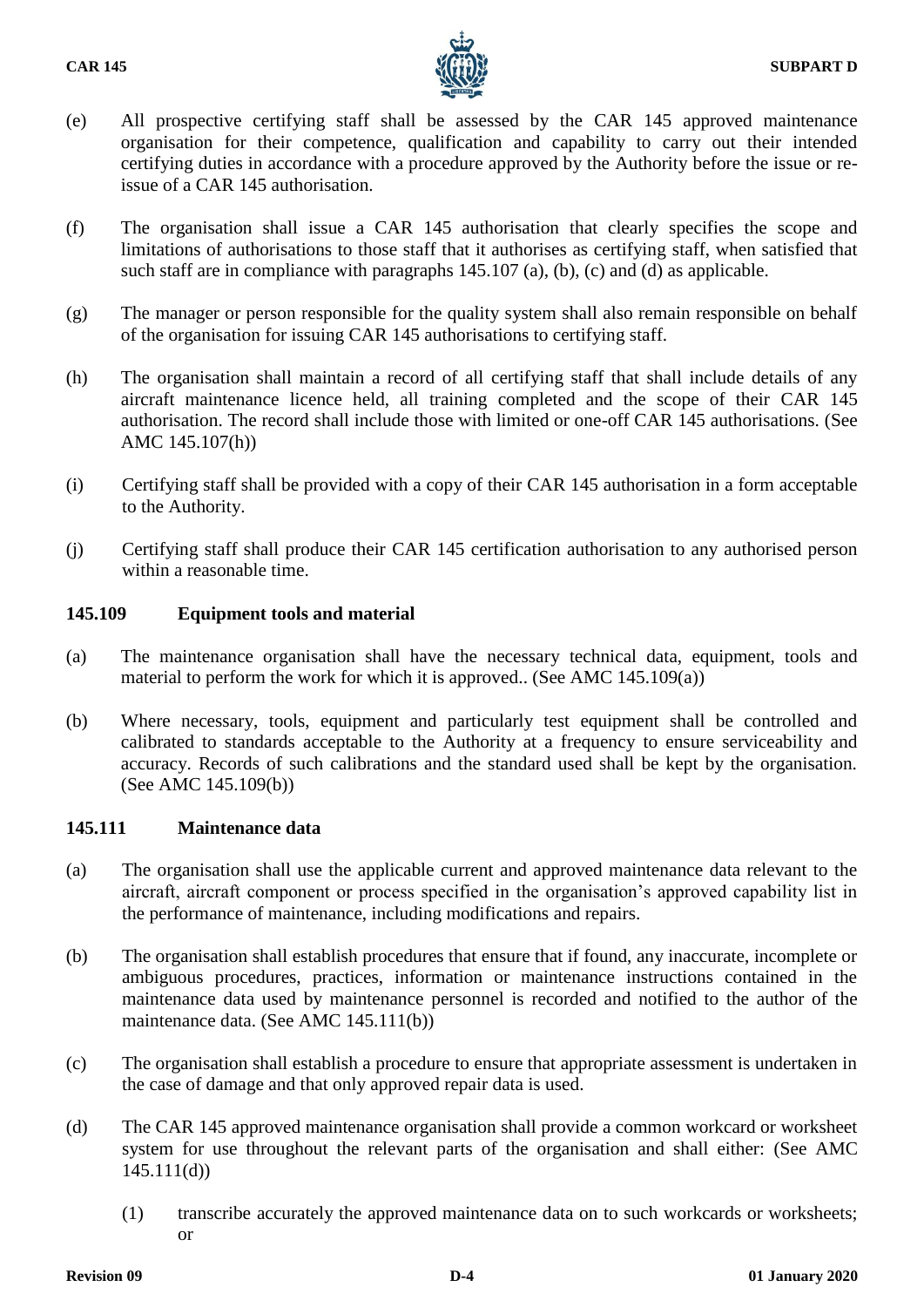- (2) make precise reference to the particular maintenance task(s) contained in such maintenance data.
- (e) Where the organisation provides a maintenance service to an aircraft operator who requires their workcard or worksheet system to be used then such workcard or worksheet system may be used. In this case the organisation shall establish a procedure to ensure maintenance personnel fully understand the completion requirements of the aircraft operator's workcards or worksheets.
- (f) The organisation shall ensure that all applicable maintenance data is readily available for use when required by maintenance personne[l. \(See AMC 145.111\(f\)\)](#page-46-3)
- (g) The organisation shall ensure that maintenance data controlled by the organisation is kept up to date. In the case of maintenance data controlled and provided by the operator or customer, the organisation shall have written confirmation from the operator or customer that all such maintenance data is up to date. (See AMC  $145.111(g)$ )

# <span id="page-24-0"></span>**145.113 Production planning**

- (a) The organisation shall have a system, appropriate to the amount and complexity of work to be undertaken, to plan the availability of all necessary personnel, tools, equipment, material, maintenance data and facilities in order to ensure the safe completion of the maintenance work. [\(See AMC 145.113\(a\)\)](#page-47-1)
- (b) The planning of maintenance tasks and the organising of shifts shall take into account human performance limitations. [\(See AMC 145.113\(b\)\)](#page-47-2)
- (c) When it is required to hand over the continuation or completion of a maintenance action for reasons of a shift or personnel changeover, relevant information shall be recorded between outgoing and incoming personnel in accordance with a procedure acceptable to the Authority. [\(See AMC 145.113\(c\)\)](#page-47-3)

# <span id="page-24-1"></span>**145.115 Certification of maintenance**

A maintenance release shall be completed and signed to certify that the maintenance work performed has been completed satisfactorily and in accordance with approved data and the procedure described in the maintenance organisation's Maintenance Organisation Exposition.

- (a) A certificate of release to service shall be completed as required by CAR GEN Subpart C and signed to certify that the maintenance work performed has been completed satisfactorily in accordance with approved data and the procedures described in the maintenance organisation exposition. [\(See AMC 145.115\(a\)\).](#page-48-0)
- (b) A certificate of release to service shall be issued by appropriately authorised certifying staff on behalf of the CAR 145 approved maintenance organisation when satisfied that:
	- (1) all required maintenance has been properly carried out; and
	- (2) that all maintenance tasks have been carried out in accordance with the procedures specified in the approved maintenance organisation exposition; and
	- (3) all maintenance tasks have been accomplished in accordance with maintenance data specified in paragraph 145.111.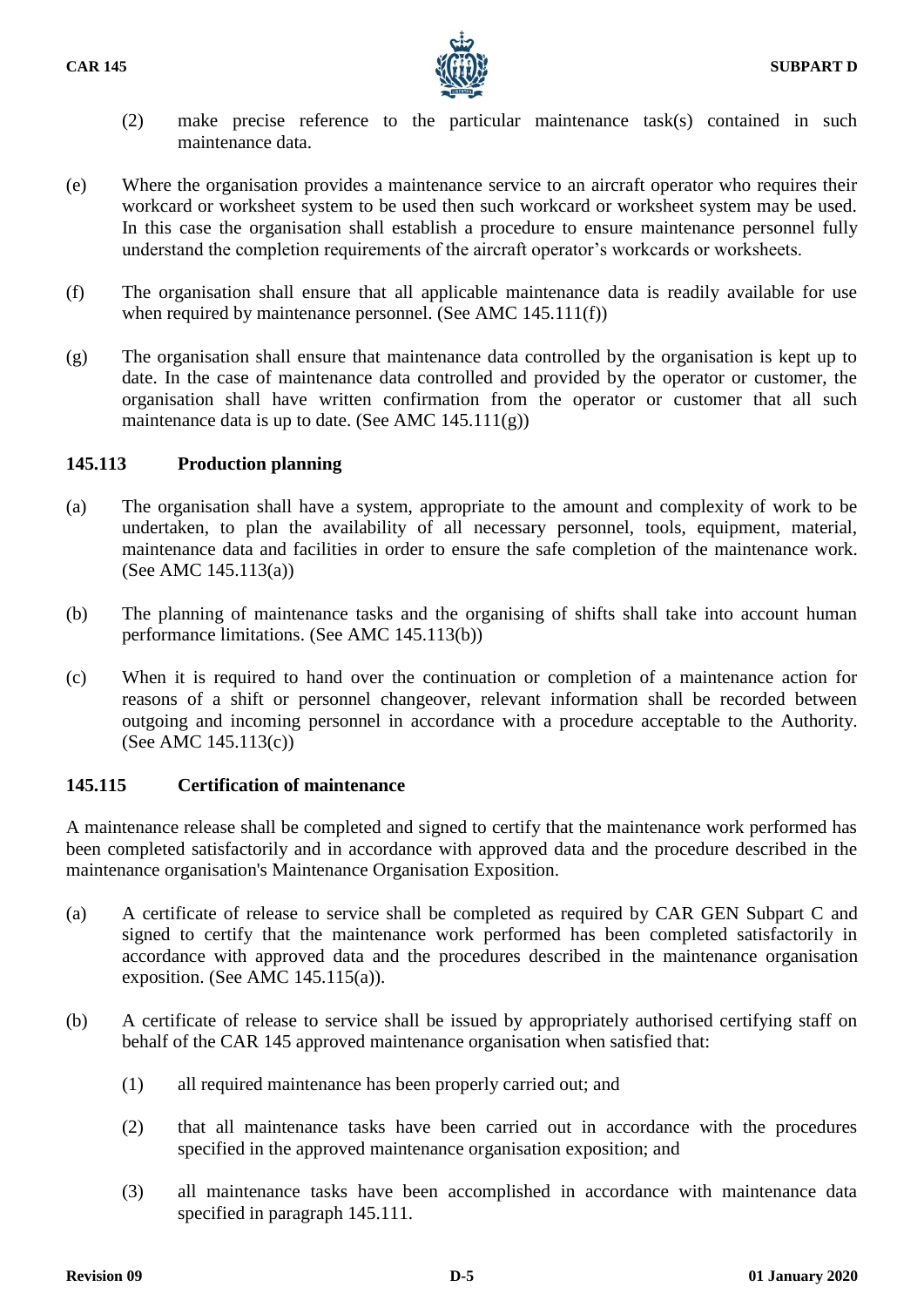

- (c) A certificate of release to service issued by appropriately authorised certifying staff shall be required for the fitment of an aircraft component which may be fitted temporarily when an aircraft is grounded at a location other than the main line station or main maintenance base due to the nonavailability of an aircraft component with the appropriate release certificate, subject to:
	- (1) evidence that the appropriate release certificate will be made available; and
	- (2) the component having a suitable serviceable tag; and
	- (3) the fitment being limited to a maximum of 30 flight hours or until the aircraft first returns to the main line station or main maintenance base, whichever is the sooner; and
	- (4) the aircraft component being replaced by the specified time unless an appropriate release certificate has been obtained in the meantime.

# <span id="page-25-0"></span>**145.117 Maintenance records**

- (a) The maintenance organisation shall retain detailed maintenance records in the English language to show that all requirements for the signing of a maintenance release have been met.
- (b) The organisation shall provide a copy of each certificate of release to service to the aircraft operator, together with a copy of all supporting documentation and any approved repair or modification data used.
- (c) The CAR 145 approved maintenance organisation must retain a copy of all detailed maintenance records and any associated maintenance data referred to in paragraph 145.117(a) for a minimum period of one year from the date the aircraft or aircraft component to which the work relates was signed as released to service.
- (d) Records shall be maintained in a form and format that ensures readability, security and integrity of the records at all times.

*Note: The form and format of the records may include, for example, paper records, film records, electronic records or any combination thereof.*

(e) Records shall be retained in a manner that protects them from environmental damage and hazards such as fire, floods and sabotage. Additionally, in the case of electronic coded records, suitable and verifiable back up storage arrangements and safeguards, including data alteration traceability features, should be made which are acceptable to the Authority.

# <span id="page-25-1"></span>**145.119 Occurrence reporting**

- (a) The organisation shall establish an occurrence reporting system. [\(See AMC 145.119\(a\)\)](#page-48-1)
- (b) Where the organisation is contracted by an operator to carry out maintenance, the CAR 145 approved maintenance organisation shall report to the operator any condition affecting the operator's aircraft or aircraft component.

## <span id="page-25-2"></span>**145.121 Maintenance procedures and quality system**

(a) The organisation shall establish a safety and quality policy for the organisation which shall be included in the organisation's exposition.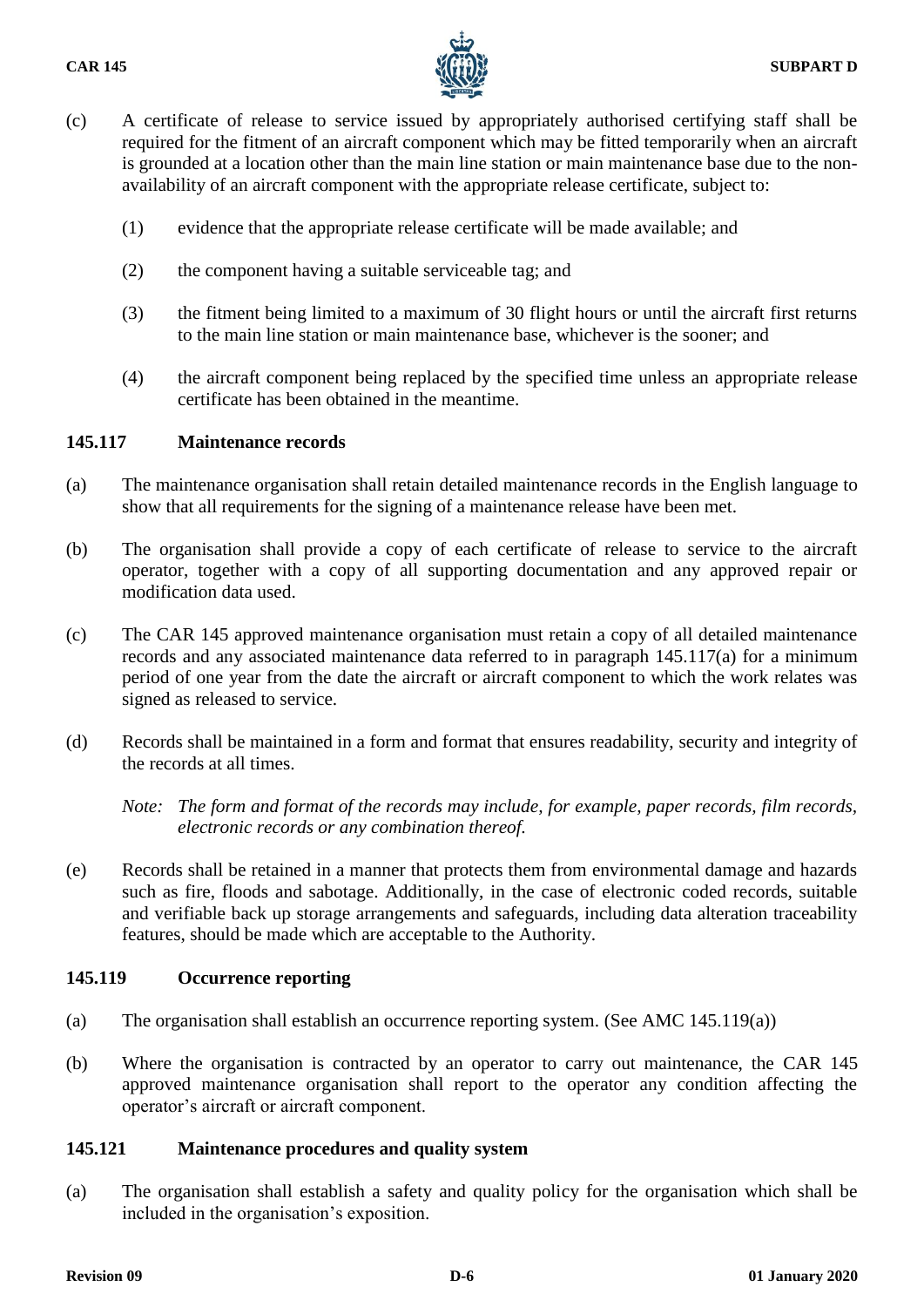- (b) The organisation shall establish procedures acceptable to the Authority taking into account human factors and human performance to ensure good maintenance practices and compliance with all relevant requirements that shall include:
	- (1) a clear work order or contract; and
	- (2) that aircraft shall be released to service in accordance with paragraph 145.115.
- (c) The organisation shall ensure compliance with (b) above by either establishing an independent quality assurance system to monitor compliance with, and an adequacy of, the maintenance procedures or by providing a system of inspection to ensure that all maintenance is properly performed: [\(See AMC 145.121\(c\)\)](#page-48-2)
- (d) The organisation shall have a quality feedback reporting system to the person or group of persons specified in paragraph 145.105(a) and ultimately to the accountable manager.
- (e) The organisation shall ensure proper and timely corrective action is taken in response to reports resulting from the independent audits; and
- (f) In small organisations that have fewer than 15 personnel actively involved in maintenance, the independent audit part of the quality system may be contracted to another CAR 145 approved maintenance organisation or a person with appropriate technical knowledge and proven satisfactory audit experience, in a manner acceptable to the Authority.

# <span id="page-26-0"></span>**145.123 Maintenance organisation exposition**

- (a) The maintenance organisation shall provide for the use and guidance of maintenance personnel concerned a Maintenance Organisation Exposition which may be issued in separate parts containing the following information;
	- (1) a statement signed by the accountable manager confirming that the maintenance organisation exposition and any referenced associated manuals that defines the organisation's compliance with CAR 145 and CAR GEN will be complied with at all times. When the accountable manager is not the chief executive officer of the organisation then such chief executive officer shall countersign the statement; and
	- (2) the organisations safety and quality policy; and
	- (3) the title(s) and name(s) of the senior person(s) referenced in paragraph 145.105(b) that are approved by the Authority; and
	- (4) the duties and responsibilities of the senior person(s) specified in paragraph  $145.123(a)(3)$ including matters on which they may deal directly with the Authority on behalf of the organisation; and
	- (5) an organisation chart showing associated lines of responsibility of the senior person(s) specified in paragraph 145.105(b); and
	- (6) a list of certifying staff; and
	- (7) a general description of manpower resources; and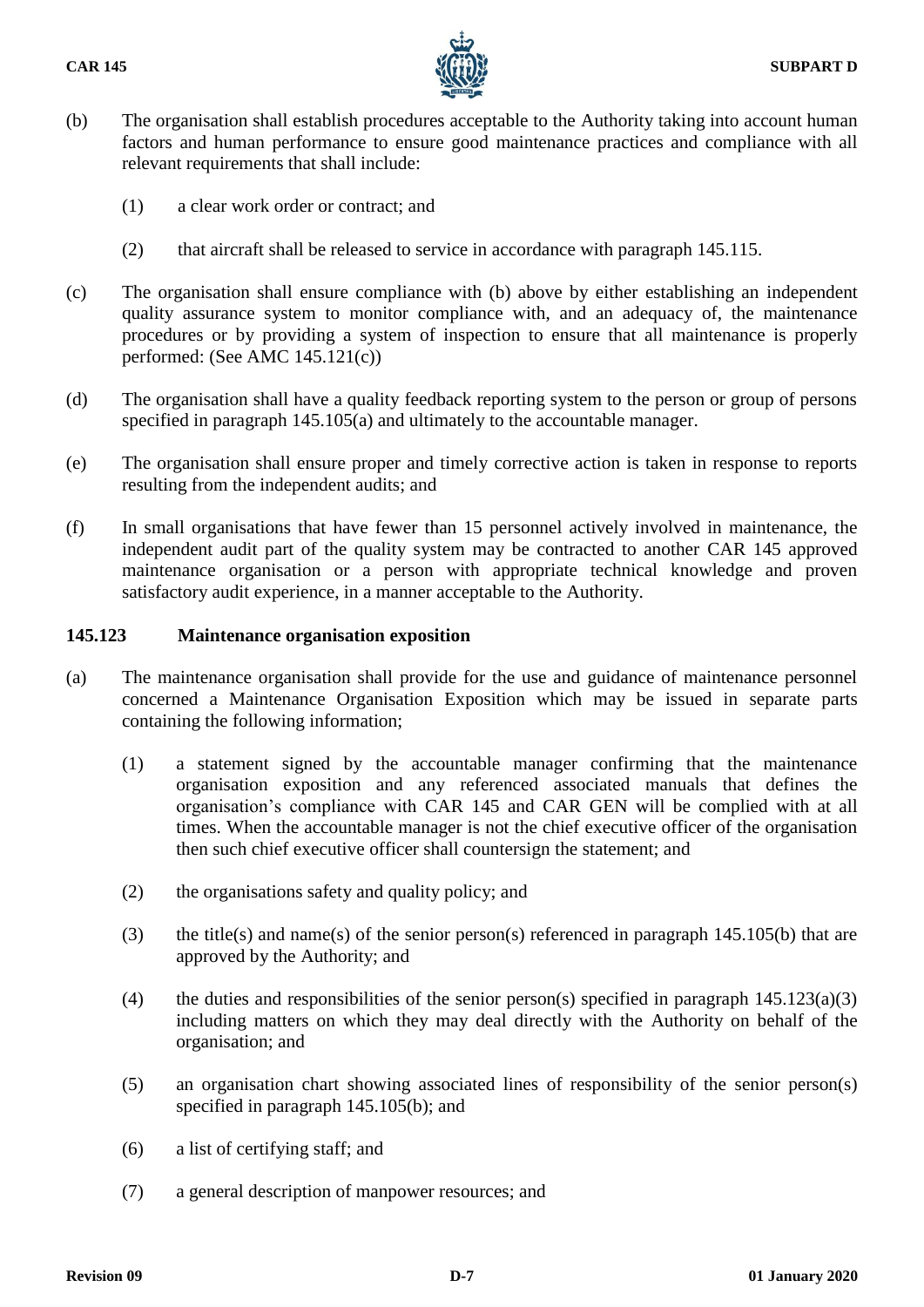- (8) a general description of the facilities located at each address specified in the approved maintenance organisation's approval certificate; and
- (9) a specification of the organisation's scope of work relevant to the extent of approval; and
- (10) the notification procedure required by paragraph 145.55 for changes made to the approved maintenance organisation; and
- (11) the maintenance organisation exposition amendment procedure encompassing paragraph 145.123 that constitutes the management part of the maintenance organisation exposition; and
- (12) the organisation's procedures and quality system as required by paragraphs 145.103 to 145.125 inclusive; and
- (13) a list of organisations, if appropriate, as specified in paragraph  $145.125(a)(2)$ ; and
- (14) a list of line stations, if appropriate, as specified in paragraph 145.125(a)(4).
- (15) a general description of the scope of work authorized under the organisation's terms of approval;
- (16) a description of the procedures used to establish the competence of the maintenance certifying staff;
- (17) a description of the method used for the completion and retention of the maintenance records required by 145.117;
- (18) a description of the procedures for preparing the maintenance release and the circumstances under which the release is to be signed;
- (19) the personnel authorised to sign the maintenance release and the scope of their authorisation;
- (20) a description, when applicable, of contracted activities;
- (21) a description, when applicable, of the additional procedures for complying with an operator's maintenance procedures and requirements;
- (22) a description of the procedures for providing and complying with the information reporting requirements of CAR GEN 205(f)  $\&$  (g);
- (23) a description of the procedure for receiving, assessing, amending and distributing within the maintenance organisation all necessary airworthiness data from the organisation responsible for the type design; and
- (24) a description of the procedures for implementing changes affecting the approval of the maintenance organisation.
- (b) The information specified in paragraphs  $145.123(a)(6)$  and  $145.123(a)(12)$  to  $(14)$  inclusive, whilst a part of the maintenance organisation exposition, may be kept as separate documents or on separate electronic data files subject to the management part of said exposition containing a clear cross reference to such documents or electronic data files.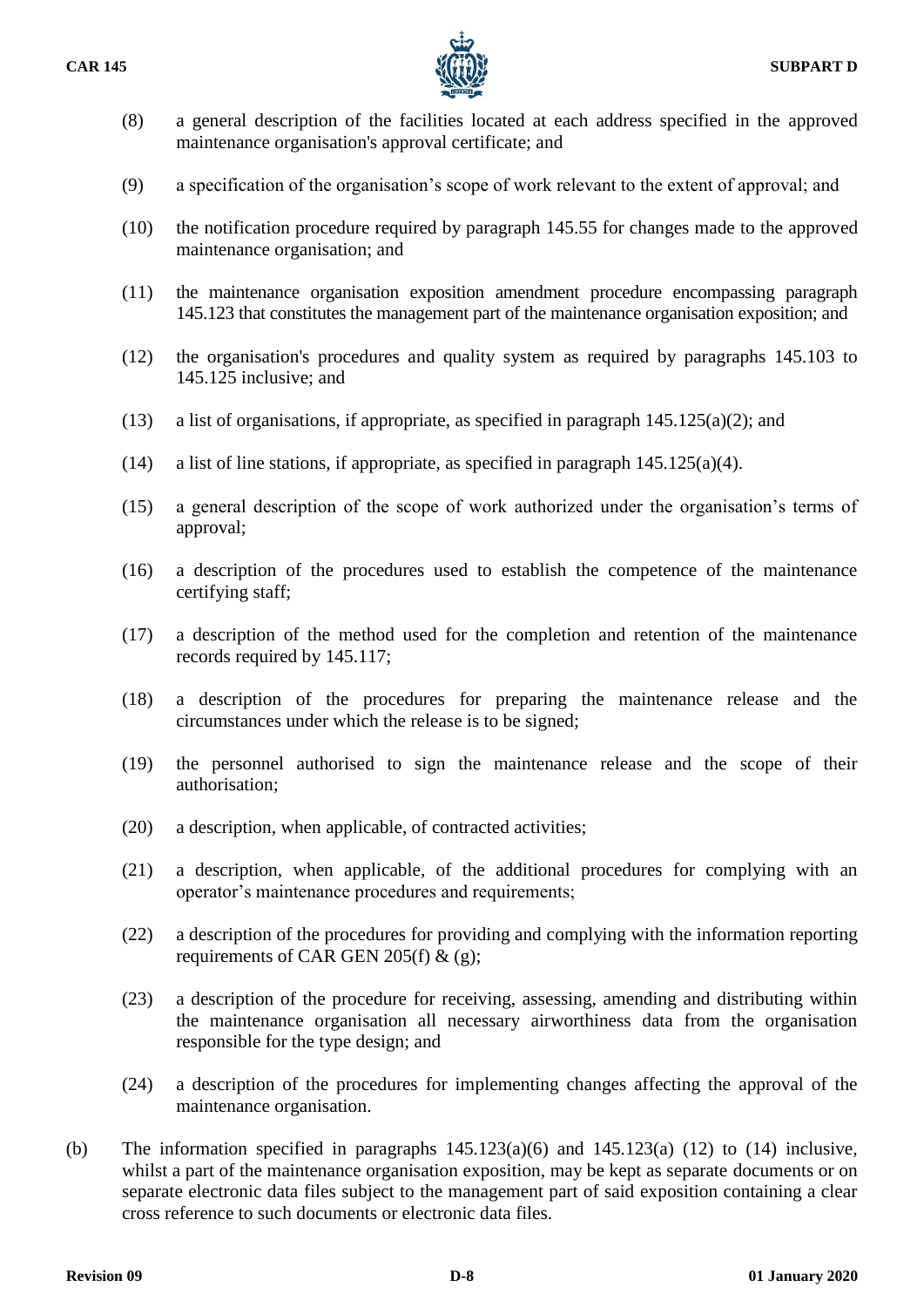

- (c) The maintenance organisation exposition and any subsequent amendments shall be approved by the Authority and furnished promptly to all organisations or persons to whom the manual has been issued.
- (d) The maintenance organisation shall ensure that the maintenance organisation exposition is amended as necessary to keep the information contained therein up to date.

## <span id="page-28-0"></span>**145.125 Privileges of the approval**

[\(See AMC 145.125\(a\)\(3\)](#page-50-0)

- (a) The CAR 145 approved maintenance organisation may only carry out the following as permitted by and in accordance with the approved maintenance organisation exposition:
	- (1) maintenance of any aircraft for which it is approved at the locations identified in the approval certificate and/or in the approved maintenance organisation exposition.
	- (2) make arrangements for the maintenance of any aircraft within the limitations of paragraph  $145.125(a)(1)$  and  $145.125(b)$  for which it is approved at another organisation that is working under the quality system of the CAR 145 approved maintenance organisation.
	- (3) maintenance of any aircraft for which it is approved at any location subject to the need for such maintenance arising either from the unserviceability of the aircraft or from the necessity of supporting occasional line maintenance subject to the conditions specified in a procedure acceptable to the Authority and included in the approved maintenance organisation exposition.
	- (4) maintenance of any aircraft for which it is approved at a location identified as a line maintenance location capable of supporting minor maintenance and only if the approved maintenance organisation exposition both permits such activity and lists such locations.
	- (5) the issue of certificates of release to service in respect of paragraphs  $145.125(a)$  (1) to (4) on completion of maintenance in accordance with paragraph 145.115.
	- (6) maintenance of an aircraft for which it is approved only when all necessary facilities, equipment, tooling, material, maintenance data and certifying staff are available.
- (b) Another organisation working under the quality system of an appropriately approved CAR 145 maintenance organisation is limited to the work scope permitted by the procedures identified in paragraph 145.121 and may not carry out a base maintenance check of an aircraft or a complete workshop maintenance check.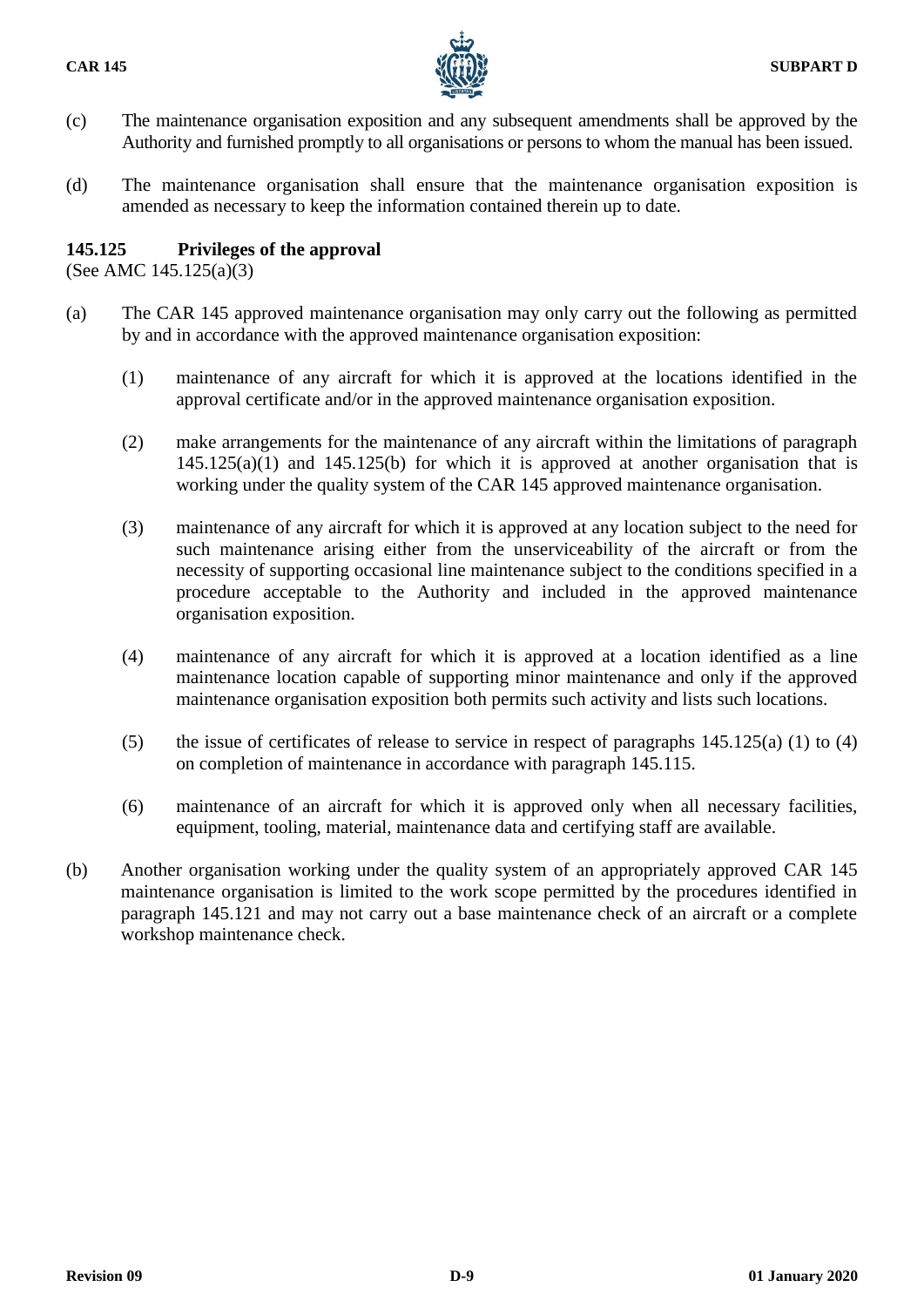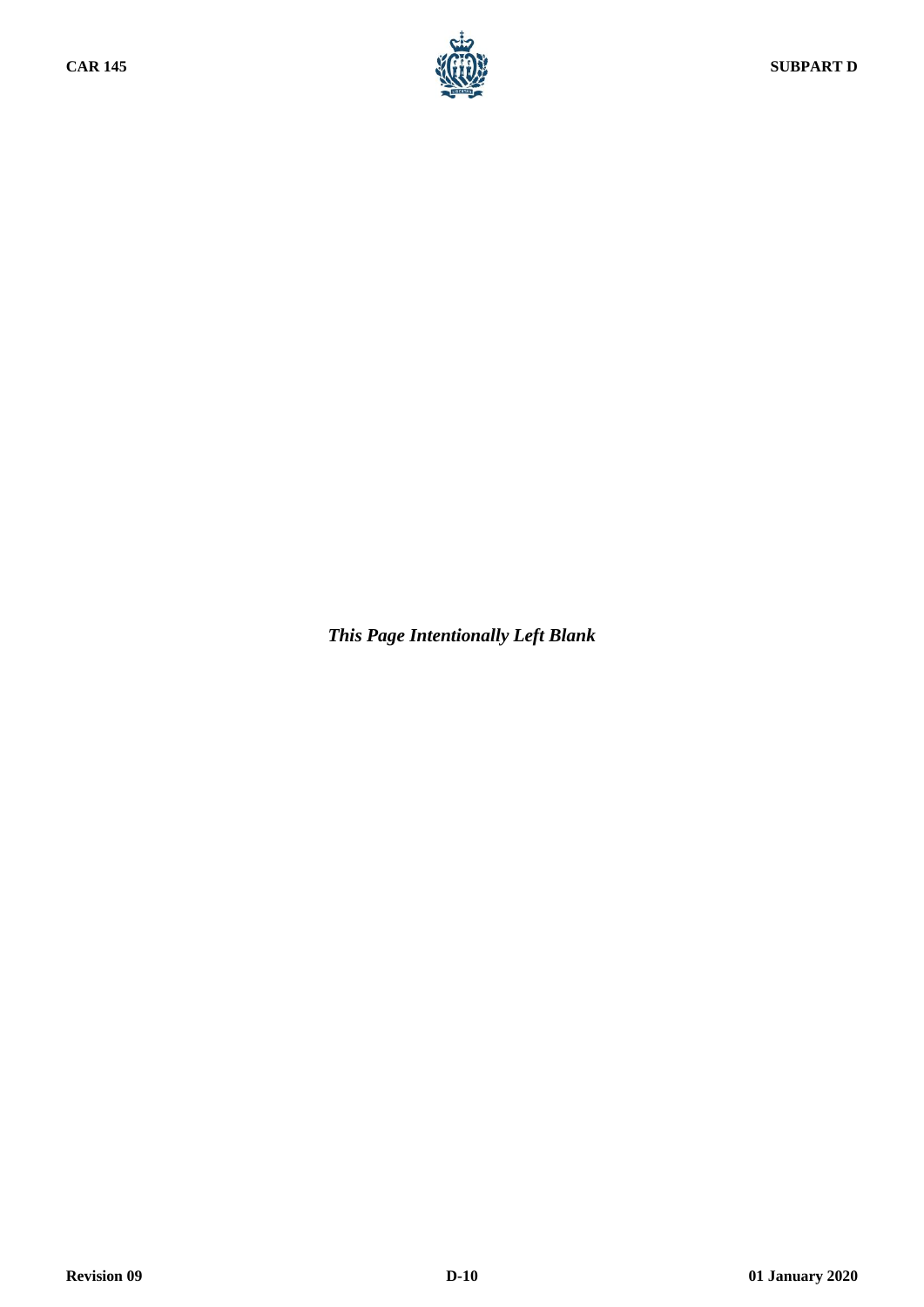

#### **SECTION 2**

#### **ACCEPTABLE MEANS OF COMPLIANCE (AMC)**

- <span id="page-30-0"></span>1 *GENERAL*
- 1.1 This Section contains Acceptable Means of Compliance (AMC) that has been agreed for inclusion in CAR 145.
- 1.2 Where a particular paragraph does not have an Acceptable Means of Compliance, it is considered that no supplementary material is required.
- 2 *PRESENTATION*
- 2.1 A numbering system has been used in which the Acceptable Means of Compliance uses the same number as the paragraph to which it refers. The number is introduced by the letters AMC to distinguish the material from the regulation itself.
- 2.2 *Acceptable Means of Compliance (AMC)* illustrates a means, or several alternative means, but not necessarily the only possible means by which a requirement can be met.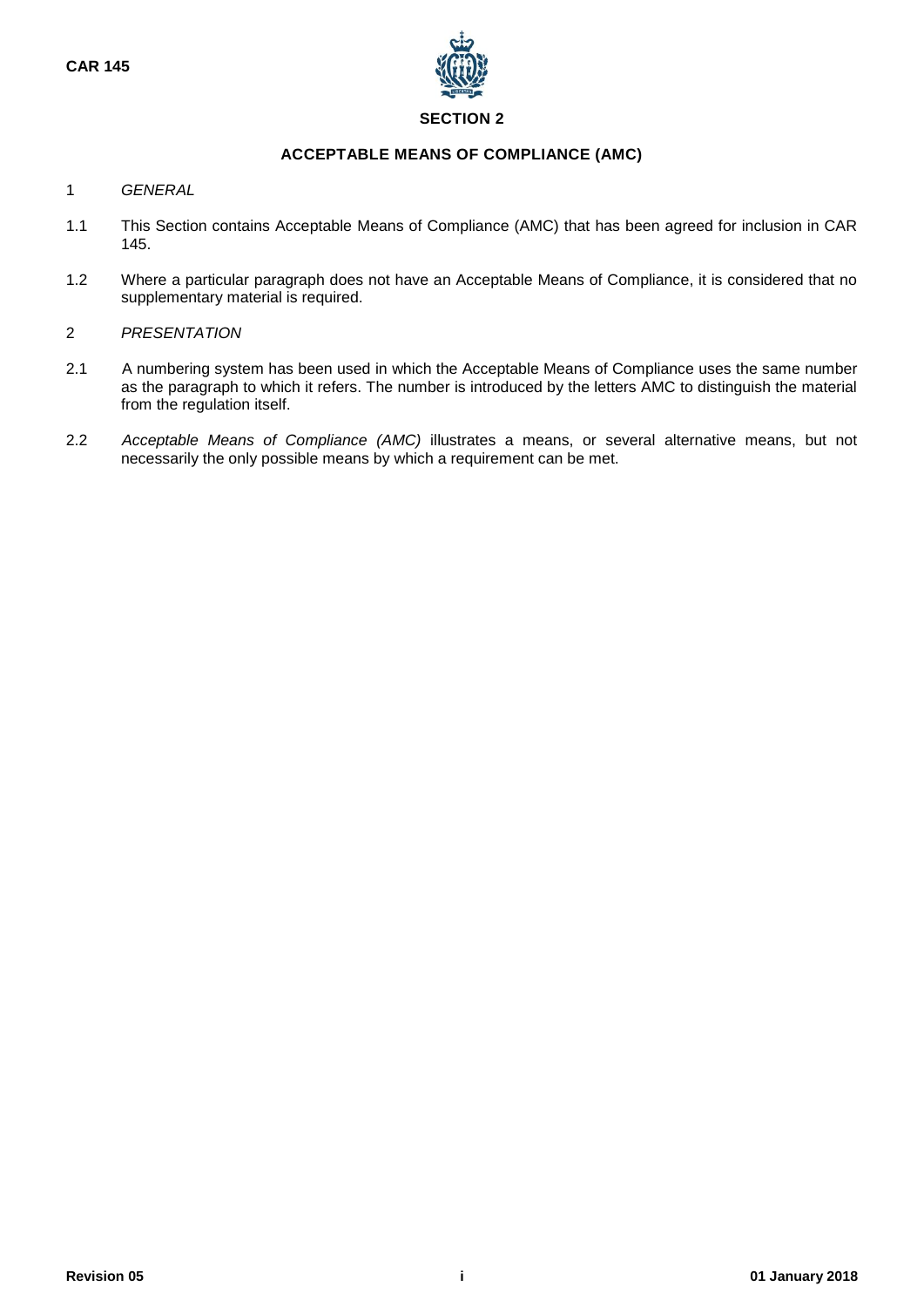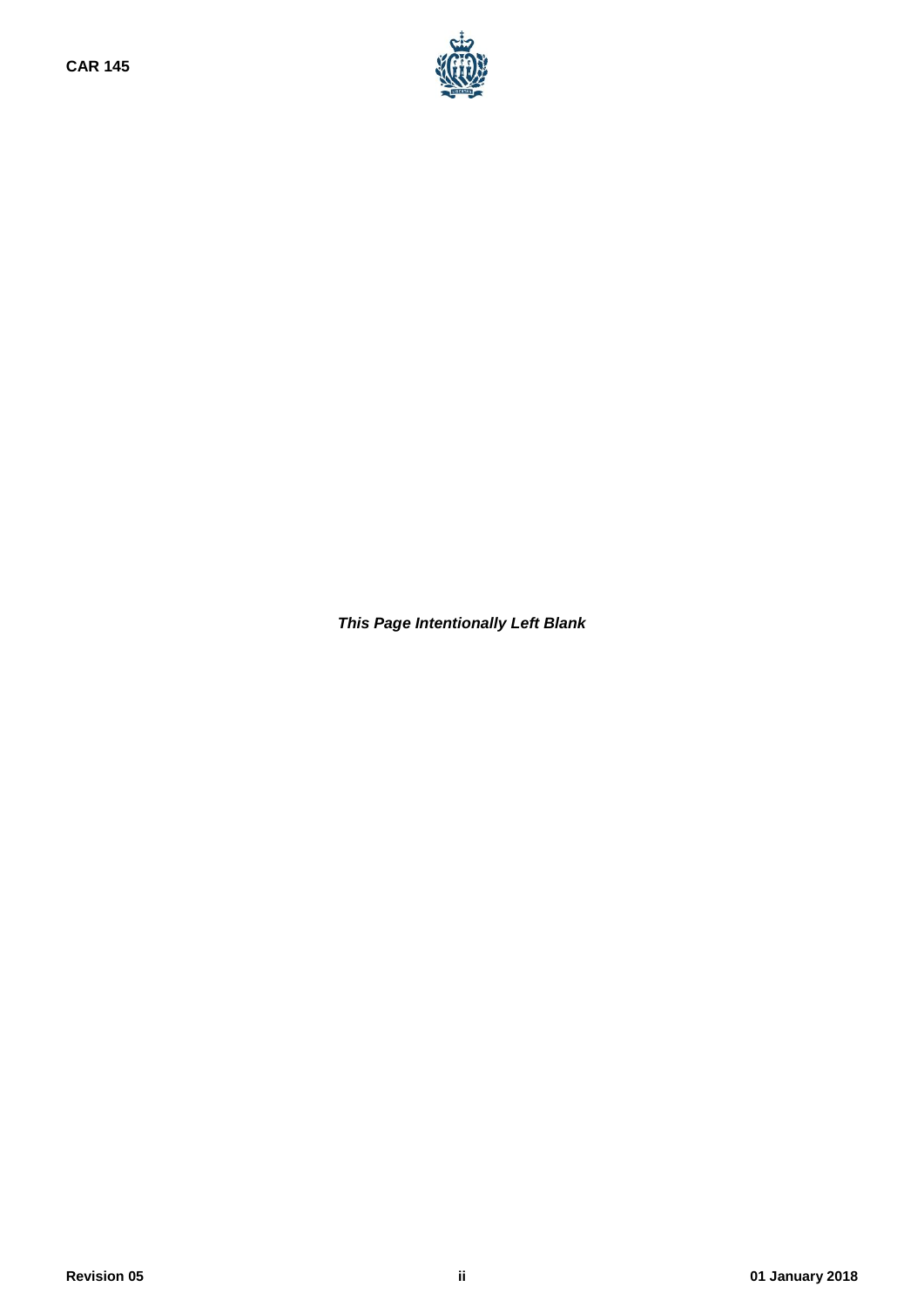

#### **SUBPART A**

#### **GENERAL**

#### <span id="page-32-1"></span><span id="page-32-0"></span>**AMC 145.19 Licences and type ratings See CAR 145.19**

- 1. With respect to the CAA acceptance of aircraft type training to release to service in accordance with CAR 145.115, this is expected to be an ATA 104 Level 3 standard.
- 2. With respect to certifying staff having an acceptable amount of practical experience. It is intended that a candidate certifying staff person has a minimum amount of practical experience of working on the specific aircraft before being granted an authorisation for that aircraft type. The maintenance organisation exposition should include the minimum amount of experience a candidate certifying staff person shall have before being considered for an authorisation.

#### Applicable as of 05 November 2020

- 3. With respect to task trained staff in accordance with 145.105(h). If the person is non-licensed they must be able to demonstrate a level of knowledge relevant to the privileges to be granted and appropriate to the responsibilities of certifying staff in at least the following subjects and in accordance with a procedure acceptable to the Authority:
	- a. Air law and airworthiness requirements:

Rules and regulations relevant to an aircraft maintenance licence holder including applicable airworthiness requirements governing certification and continuing airworthiness of aircraft and approved aircraft maintenance organisation and procedures;

b. Natural science and aircraft general knowledge:

Basic mathematics, units of measurement, fundamental principles and theory of physics and chemistry applicable to aircraft maintenance.

c. Aircraft engineering:

Characteristics and applications of the materials of aircraft construction including principles of construction and functioning of aircraft structures, fastenings techniques, engines and their associated systems, mechanical, fluid, electrical and electronic power sources, aircraft instrument and display systems, aircraft control systems and airborne navigation and communication systems.

d. Aircraft maintenance:

Tasks required to ensure the continuing airworthiness of an aircraft including methods and procedures for the overhaul, repair, inspection, replacement, modification or defect rectification of aircraft structures, components and systems in accordance with the methods prescribed in the relevant Maintenance Manuals and the applicable Standards of airworthiness.

e. Human performance:

Human performance, including the principles of threat and error management relevant to aircraft maintenance.

4. With respect to the minimum experience for task trained staff in accordance with 145.105(h), the person must have four years' experience in the inspection, servicing and maintenance of aircraft prior to being granted an authorisation to certify a release to service.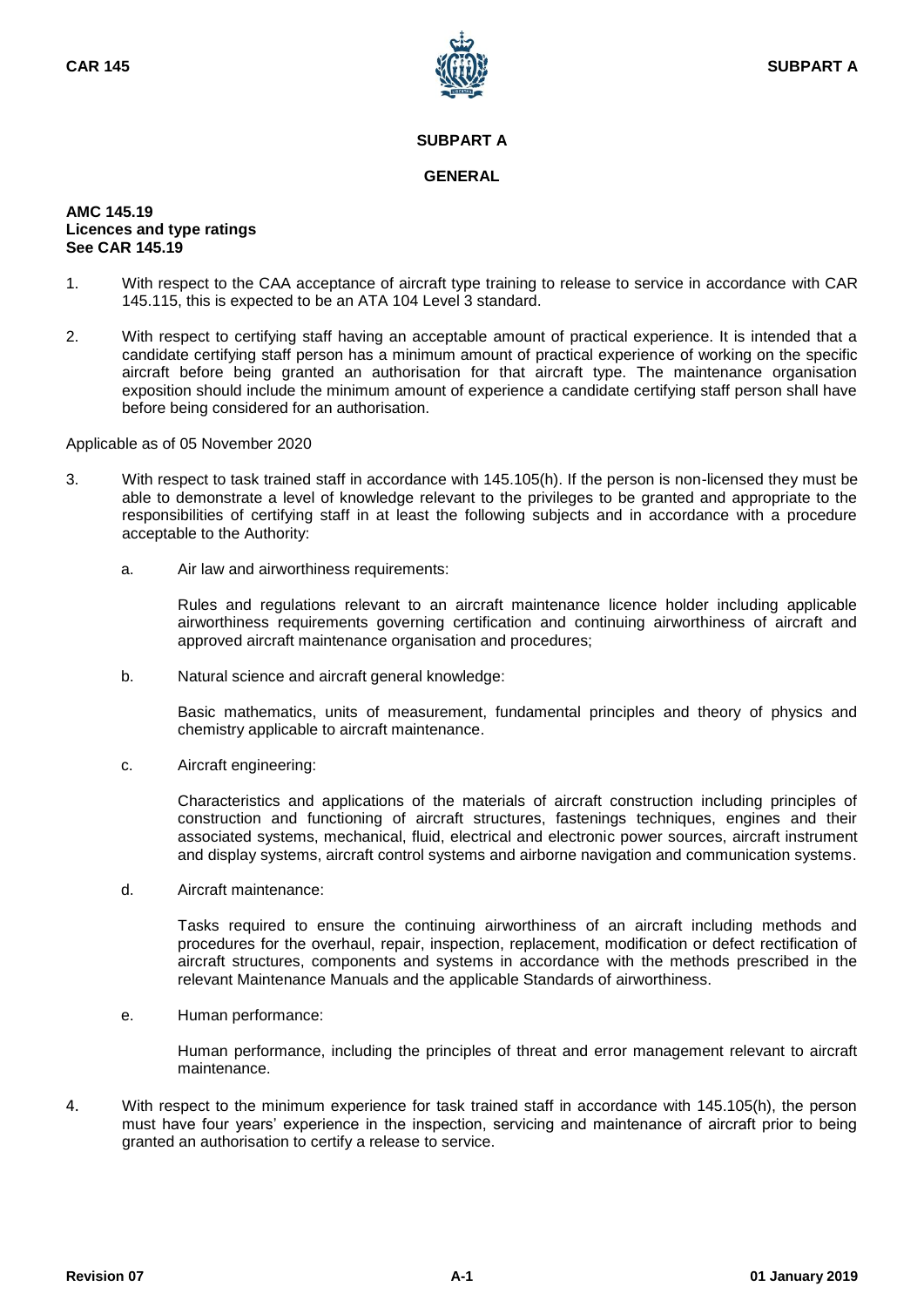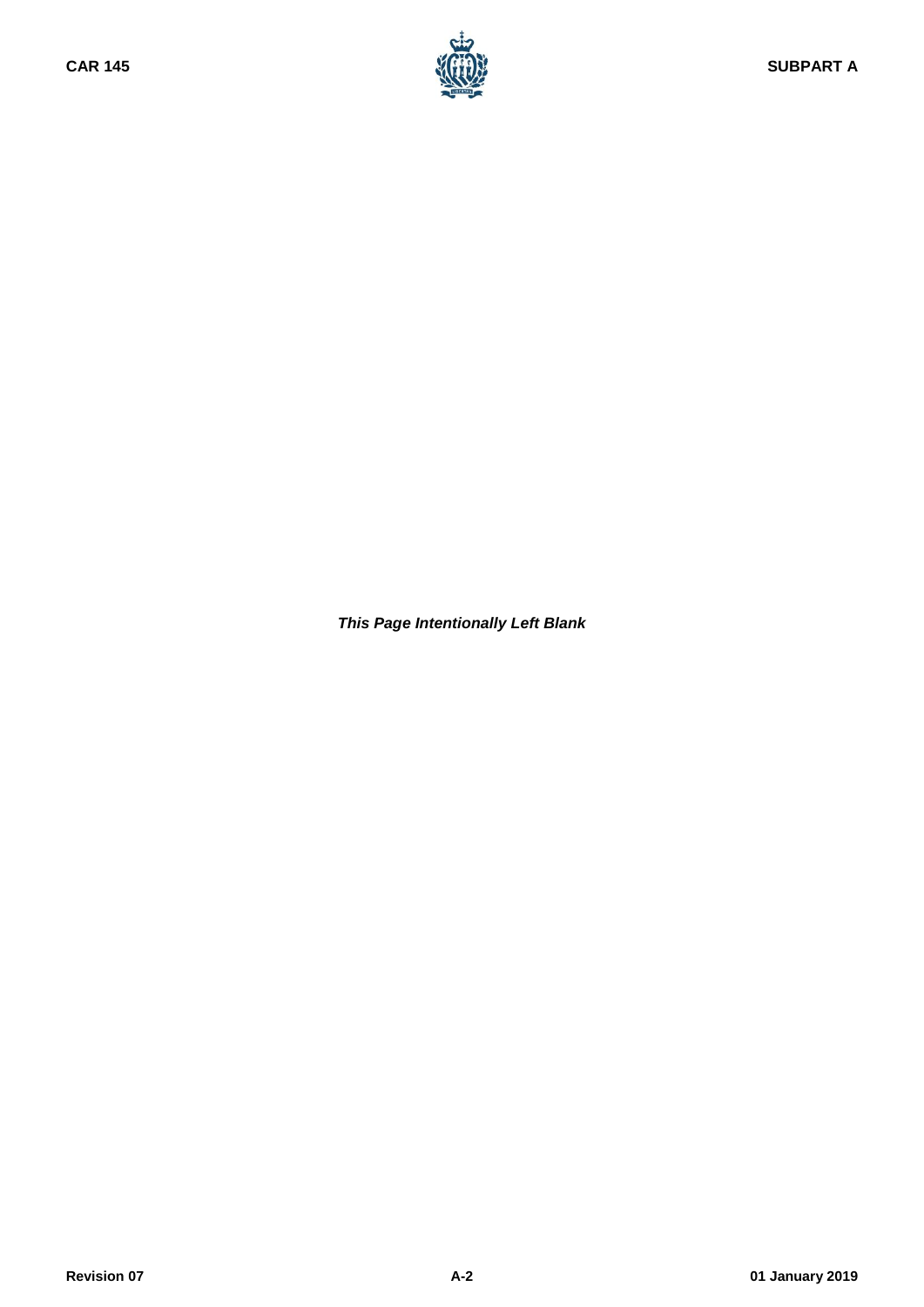

# **[SUBPART B](#page-12-2)**

# **[SAFETY MANAGEMENT SYSTEM](#page-12-2)**

<span id="page-34-1"></span><span id="page-34-0"></span>**AMC 145.25 Applicability See CAR 145.25**

1. Reference should be made to CAP 15, Safety Management Systems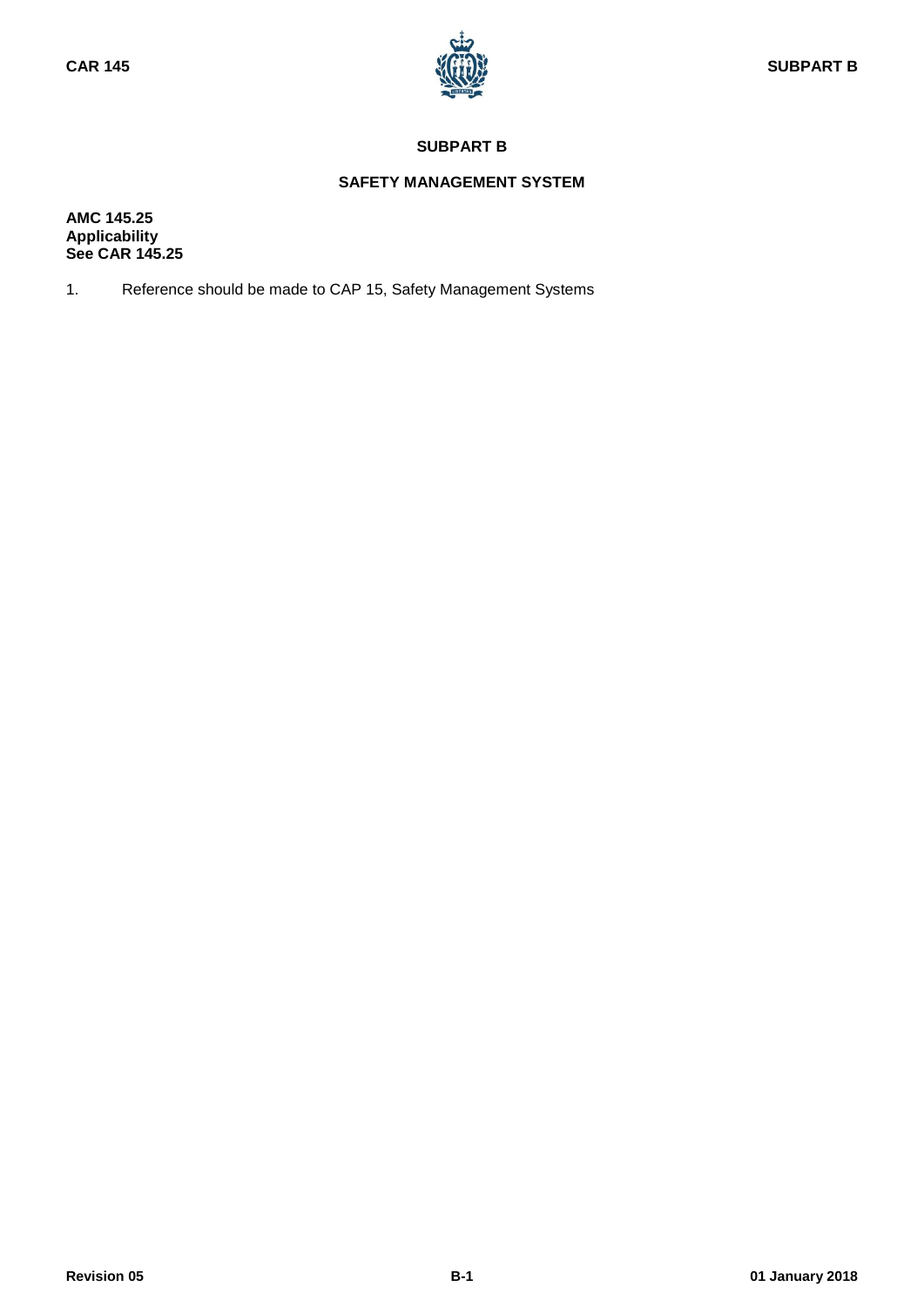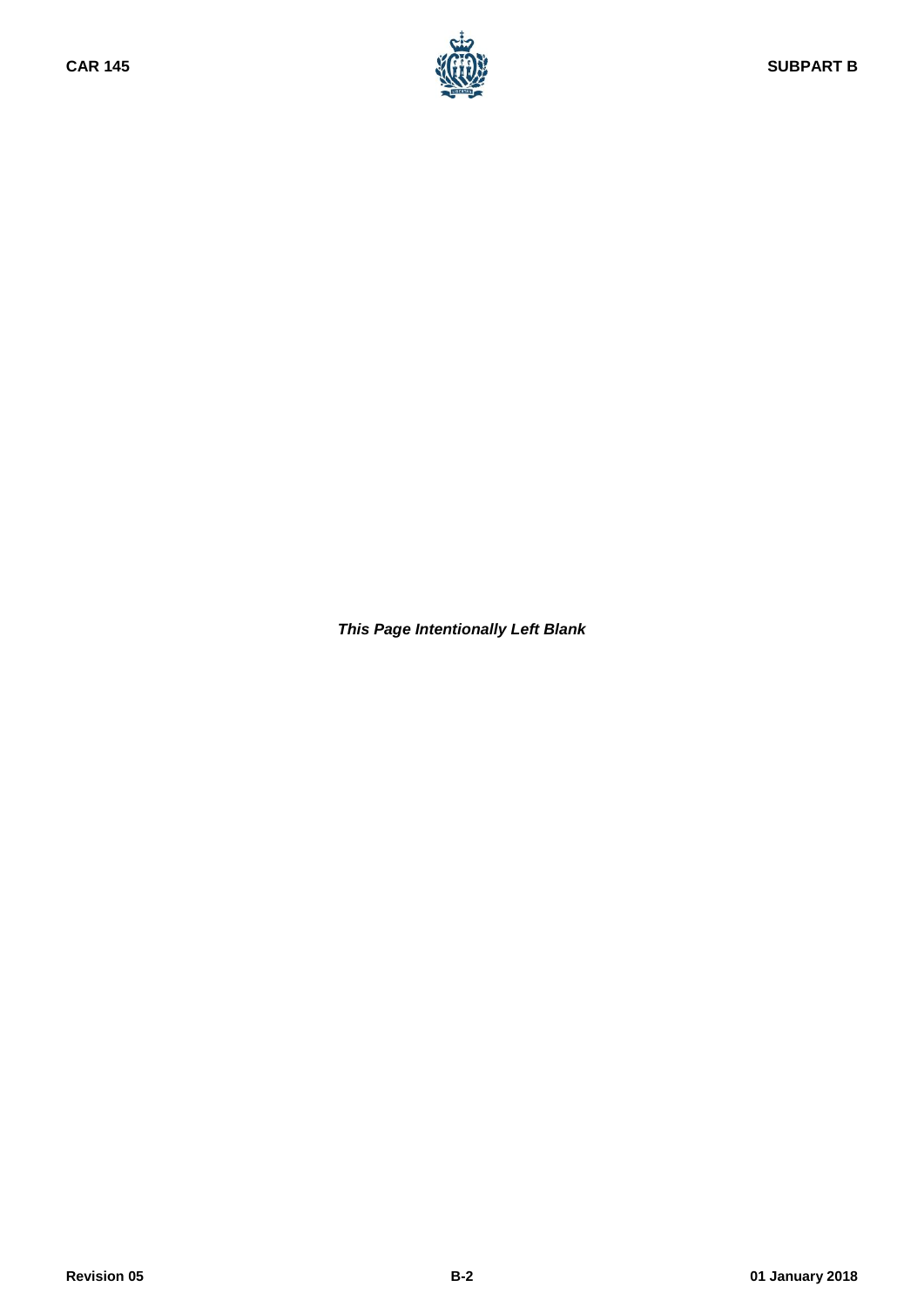

### **SUBPART C**

#### **APPROVAL REQUIREMENTS**

<span id="page-36-1"></span><span id="page-36-0"></span>**AMC 145.59(b) Aircraft and aircraft parts See CAR 145.59(b)**

1. Guidance and the process for the reporting of unapproved parts is found in CAP 21, Mandatory Occurrence Reporting.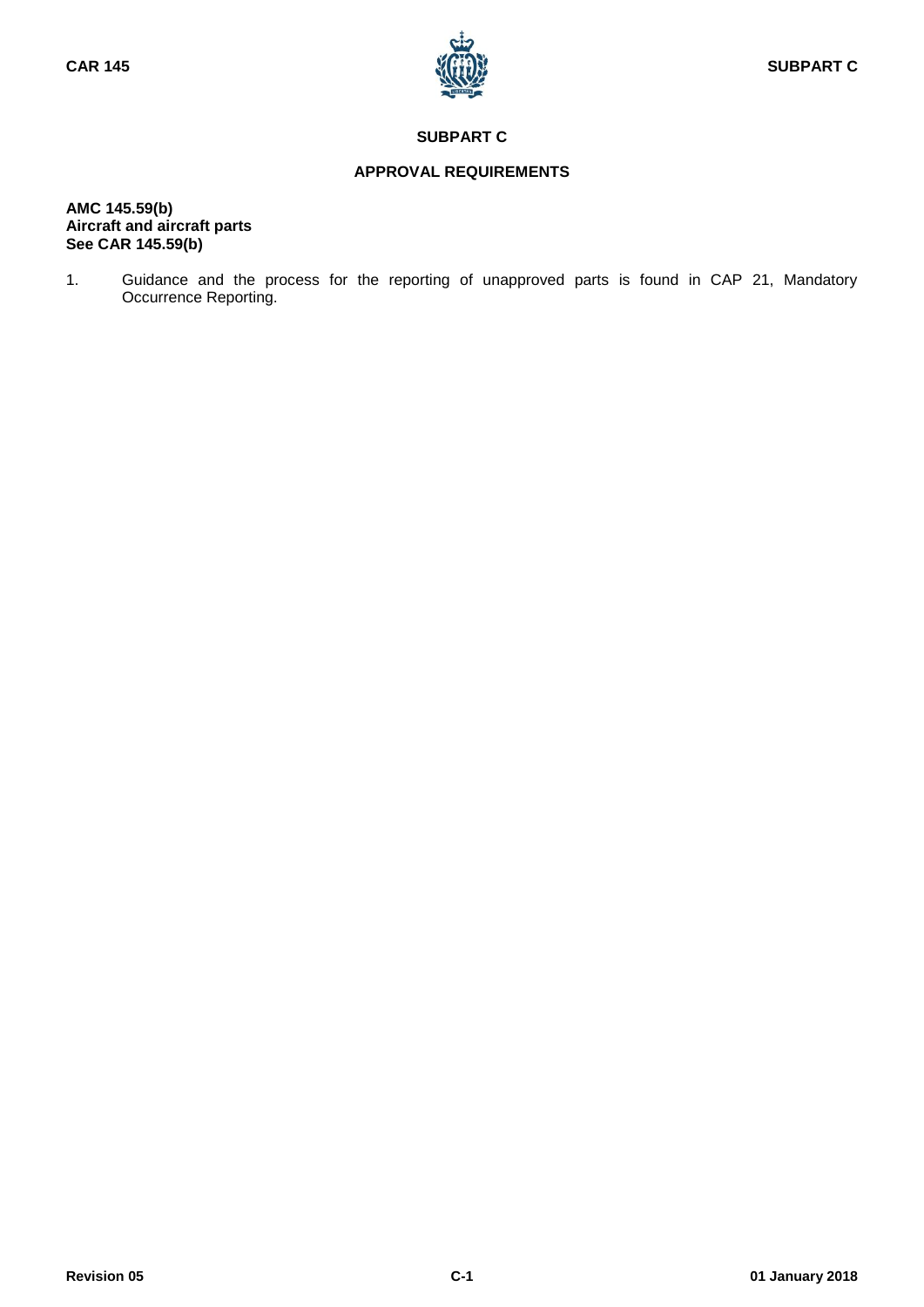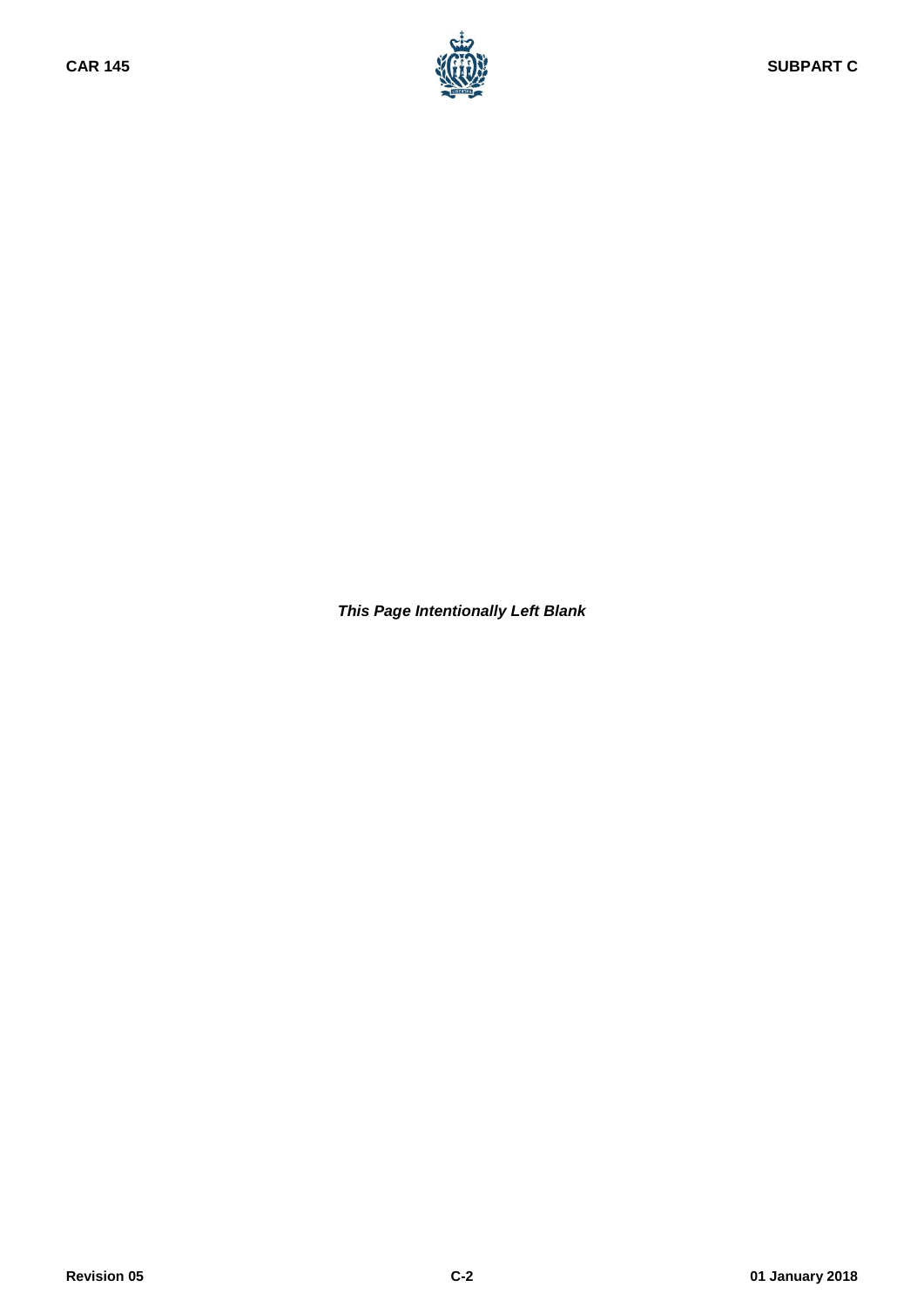

#### **SUBPART D**

#### **REQUIREMENTS**

#### <span id="page-38-1"></span><span id="page-38-0"></span>**AMC 145.103(a) Facilities requirements See CAR 145.103(a)**

- 1. Where the hangar is not owned by the organisation, it may be necessary to establish proof of tenancy.
- 2. Protection from the weather elements relates to the normal prevailing local weather elements that are expected throughout any twelve-month period. Aircraft hangar and component workshop structures should prevent the ingress of rain, hail, ice, snow, wind and dust etc.
- 3. A hangar is not required where the approved scope of work is limited to:
	- a. Troubleshooting
	- b. Defect rectification
	- c. Component replacement, including engines and propellers, with use of external test equipment if required.
	- d. Scheduled maintenance and/or checks including visual inspections that will detect obvious unsatisfactory conditions/discrepancies but do not require extensive in-depth inspection, including internal structure, systems and powerplant items which are visible through quick opening access panels/doors.
	- e. Minor repairs and modifications which do not require extensive disassembly and can be accomplished by simple means.

Maintenance tasks falling outside these criteria require the organisation to have a hangar as part of the approved facilities.

4. Aircraft maintenance staff should be provided with an area where they may study maintenance instructions and complete maintenance records in a proper manner.

#### <span id="page-38-2"></span>**AMC 145.103(b) Facilities requirements See CAR 145.103(b)**

1. It is acceptable to combine any, or all, of the office accommodation requirements into one office subject to the staff having sufficient room to carry out the assigned tasks. In addition, as part of the office accommodation, aircraft maintenance staff should be provided with an area where they may study maintenance instructions and complete maintenance records in a proper manner.

#### <span id="page-38-3"></span>**AMC 145.103(e) Facilities requirements See CAR 145.103(e)**

- 1. Storage facilities for serviceable aircraft components should be clean, well ventilated and maintained at a constant dry temperature to minimise the effects of condensation. Manufacturer's storage recommendations should be followed for those aircraft components identified in such published recommendations.
- 2. Storage racks should be strong enough to hold aircraft components and provide sufficient support for large aircraft components such that the component is not distorted during storage.
- <span id="page-38-4"></span>3. All aircraft components, wherever practicable, should remain packaged in protective material to minimise damage and corrosion during storage.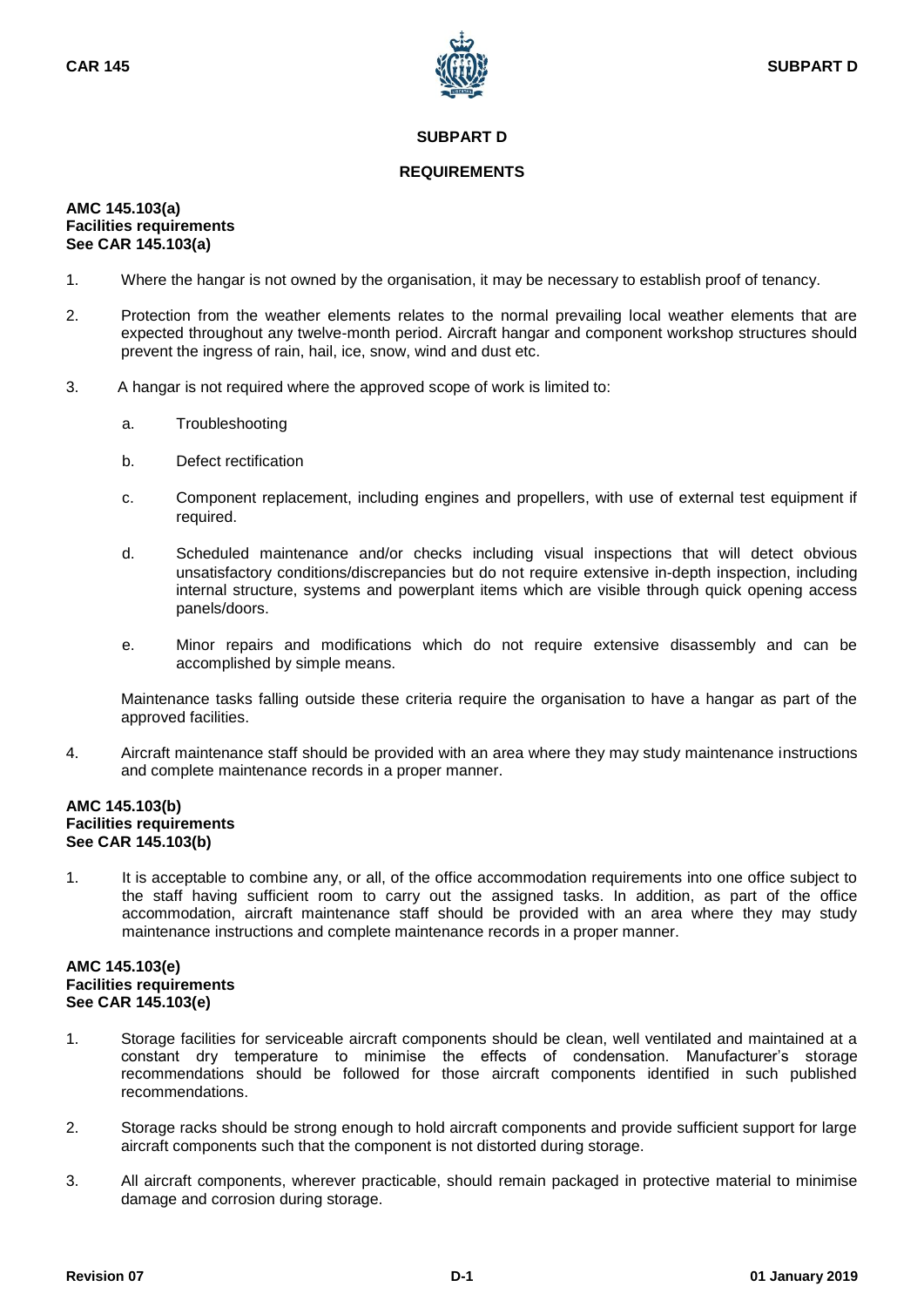

#### **AMC 145.105(a) Personnel requirements See CAR 145.105(a)**

- 1. The CAR 145 approved maintenance organisation shall appoint an accountable manager who has corporate authority for ensuring that all maintenance required by the customer can be financed and carried out to the standard required by CAR 145 requirements. The accountable manager shall:
	- a. ensure that all necessary resources are available to accomplish maintenance in accordance with the CAR 145 requirements and the organisation's exposition.
	- b. have ultimate responsibility for operational standards and compliance with the relevant regulations
	- c. have appropriate authority for financial matters
	- d. have appropriate authority for human resources
	- e. have final responsibility for all safety and quality functions and standards
	- f. establish and promote the safety and quality policy specified in CAR 145.121(a).
	- g. demonstrate a basic understanding of CAR 145 requirements.
	- h. ensure the establishment of an effective safety management system.
- 2. The Authority's formal acceptance of the accountable manager is through their approval of the maintenance organisation exposition that includes the signed statement required by CAR 145.123(1).
- 3. With regard to the accountable manager, it is normally intended to mean the chief executive officer of the CAR 145 approved maintenance organisation, who by virtue of position has overall (including in particular financial) responsibility for running the organisation. The accountable manager may be the accountable manager for more than one organisation and is not required to be necessarily knowledgeable on technical matters as the maintenance organisation exposition defines the maintenance standards. When the accountable manager is not the chief executive officer, the Authority will need to be assured that such an accountable manager has direct access to chief executive officer and has a sufficiency of 'maintenance funding' allocation.

#### <span id="page-39-0"></span>**AMC 145.105(b) Personnel requirements See CAR 145.105(b)**

- 1. Notwithstanding the example paragraphs 1, 2, 3 and 4 titles, the CAR 145 approved maintenance organisation may adopt any title for the foregoing managerial positions but should identify to the Authority, through a description in the Maintenance Organisation Exposition, the titles and persons chosen to carry out these functions.
- 2. The CAR 145 approved maintenance organisation should specify the minimum qualifications and experience of the managers.
- 3. In determining the acceptability of the Quality Manager by the Authority, the following is taken into consideration;
	- a. the receipt of training on quality management systems;
	- b. the receipt of training on quality audit techniques;
	- c. positions previously held within the Quality Assurance department of an organisation;
	- d. detailed knowledge of the approved organisation's procedures that describe the means, methods and practices of compliance with the San Marino regulations and requirements.
- <span id="page-39-1"></span>4. Nominated persons shall submit a Form SM 54A for the Authority to review and their acceptance.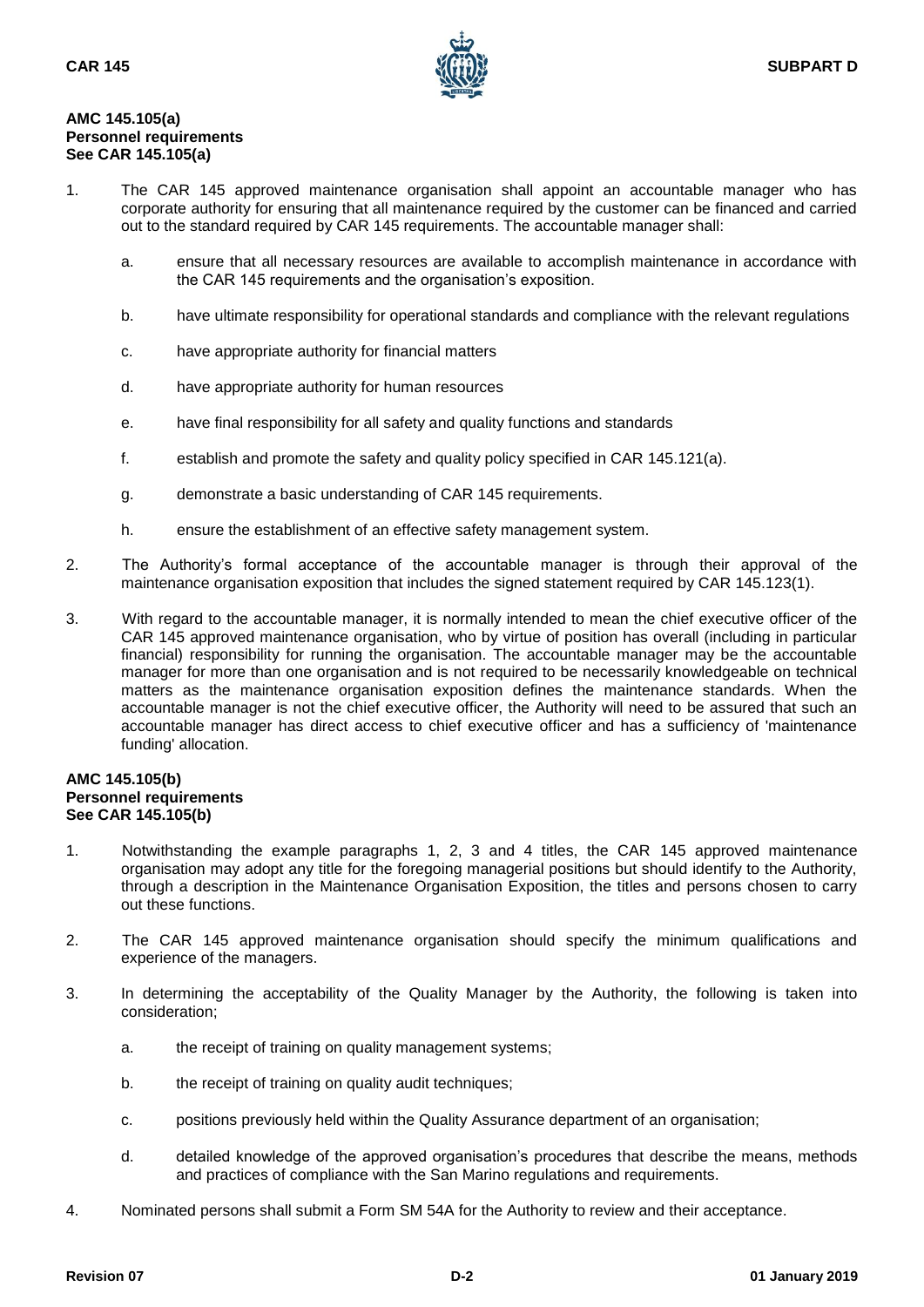

#### **AMC 145.105(c) Personnel requirements See CAR 145.105(c)**

1. Where a CAR 145 approved maintenance organisation chooses to appoint managers for all or any combination of the identified CAR 145(b) functions because of the size of the undertaking, it is necessary that these managers' report ultimately through either the production, planning manager, procurement manager or quality manager, as appropriate, to the accountable manager.

#### <span id="page-40-0"></span>**AMC 145.105(e) Personnel requirements See CAR 145.105(e)**

1. Has sufficient staff means that the CAR 145 approved maintenance organisation employs or contracts competent staff, as detailed in the manhour plan, of which at least half the staff that perform maintenance in each workshop, hangar or flight line on any shift should be employed to ensure organisational stability.

For the purpose of meeting a specific operational necessity, a temporary increase of the proportion of contracted staff may be permitted to the organisation by the Authority, in accordance with an approved procedure which should describe the extent, specific duties, and responsibilities for ensuring adequate organisation stability. Contract staff, being part time or full time should be made aware that when working for the CAR 145 approved maintenance organisation they are subjected to compliance with the organisation's procedures specified in the maintenance organisation exposition relevant to their duties. For the purpose of this paragraph, employed means the person is directly employed as an individual by the CAR 145 approved maintenance organisation, whereas contracted means the person is employed by another organisation and contracted by that organisation to the CAR 145 approved maintenance organisation.

- 2. The maintenance manhour plan should take into account any maintenance carried out on aircraft from outside the approved location and should also take into account all work carried out outside the scope of the CAR 145 approval. The planned absence (for training, vacations, etc.) should be considered when developing the manhour plan.
- 3. The maintenance manhour plan should relate to the anticipated maintenance workload except that when the CAR 145 approved maintenance organisation cannot predict such workload, due to the short-term nature of its contracts, then such plan should be based upon the minimum maintenance workload needed for commercial viability. Maintenance workload includes all necessary work such as, but not limited to, planning, maintenance record checks, production of worksheets/cards in paper or electronic form, accomplishment of maintenance, inspection and the completion of maintenance records.
- 4. In the case of aircraft base maintenance, the maintenance manhour plan should relate to the aircraft hangar visit plan as specified in AMC 145.105(e).
- 5. The quality monitoring compliance function manhours should be sufficient to meet the requirement of CAR 145.121(c) which means taking into account where quality monitoring staff perform other functions. The time allocated to such functions needs to be considered when determining quality monitoring staff numbers.
- 6. The maintenance manhour plan should be reviewed at least every 3 months and updated when necessary.
- 7. Significant deviation from the maintenance manhour plan should be reported through the departmental manager to the quality manager and the accountable manager for review. Significant deviation means more than a 25% shortfall in available manhours during a calendar month for any one of the functions specified in CAR 145.105(e).

#### <span id="page-40-1"></span>**AMC 145.105(f) Personnel requirements See CAR 145.105(f)**

1. Competence should be defined as a measurable skill or standard of performance, knowledge and understanding, taking into consideration attitude and behaviour.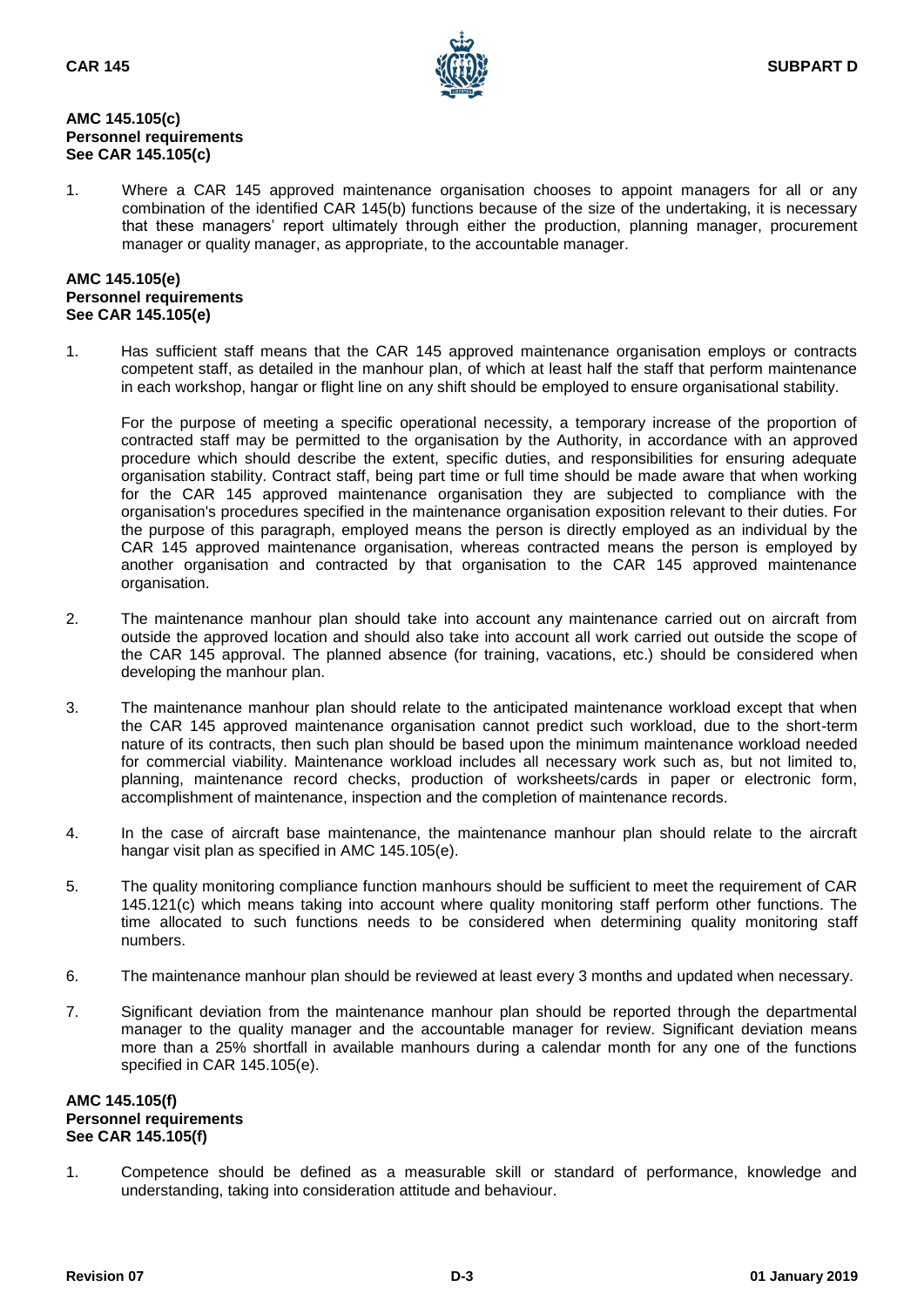

2. The referenced competence assessment procedure requires amongst others that planners, unlicensed aircraft engineers, specialised services staff, supervisors, certifying staff and support staff, whether employed or contracted, are assessed for competence before unsupervised work commences and competence is controlled on a continuous basis.

As a result of the competence assessment, an individual's qualification should determine:

- what level of ongoing supervision would be required or whether unsupervised work could be permitted.
- whether there is a need for additional training.
- 3. A record of such qualifications and competence assessment should be kept. This should include copies of all documents that attest to qualification, such as the licence and/or any authorisation held, as applicable.
- 4. Human factors training may be conducted by the CAR 145 approved maintenance organisation itself, or independent trainers or any training organisations acceptable to the Authority. Computer based training (CBT) is not acceptable for initial human factors training
- 5. The human factors training procedure, including the syllabus, should be specified in the maintenance organisation exposition.
- 6. In respect to the awareness of the application of human factors and human performance issues, all CAR 145 approved maintenance organisation personnel should have received initial human factors training. This should concern to a minimum:
	- Post-holders, managers, supervisors;
	- Certifying staff, technicians, and unlicensed engineers;
	- Technical support personnel such as planners, engineers, technical record staff;
	- Quality control /assurance staff;
	- Specialised services staff;
	- Human factors staff / human factors trainers;
	- Store department staff, purchasing department staff;
	- Ground equipment operators.

#### <span id="page-41-0"></span>**AMC 145.105(g) Personnel requirements See CAR 145.105(g)**

- 1. Continued airworthiness non-destructive testing (NDT) means such testing specified by the type certificate holder / aircraft or engine or propeller manufacturer in accordance with the maintenance data as specified in CAR 145.111 for in service aircraft for the purpose of determining the continued fitness of the product to operate safely.
- 2. Appropriately qualified means to Level 1, 2 or 3 as defined by European Standard EN 4179 or an equivalent standard.
- <span id="page-41-1"></span>3. Notwithstanding the fact that Level 3 personnel may be qualified via EN 4179 to establish and authorise methods, techniques, etc., this does not permit such personnel to deviate from methods and techniques published by the type certificate holder / manufacturer in the form of continued airworthiness data, such as in NDT manuals or service bulletins, unless the manual or service bulletin expressly permits such deviation.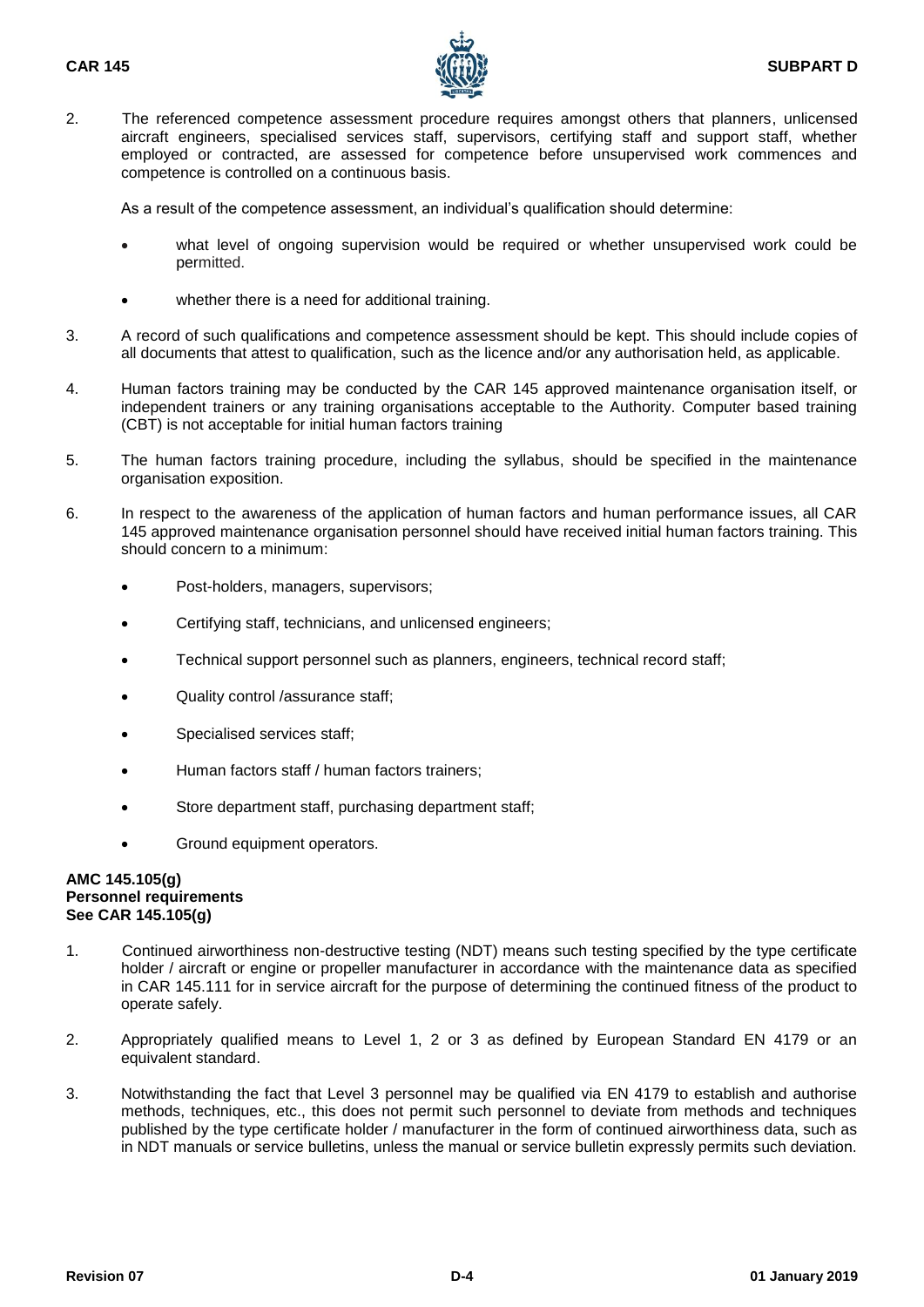

#### **AMC 145.105(h) Personnel requirements See CAR 145.105(h)**

- 1. Typical minor tasks and simple defect rectification permitted after appropriate task training are contained in the following list:
	- a. Replacement of wheel assemblies.
	- b. Replacement of wheel brake units.
	- c. Replacement of emergency equipment.
	- d. Replacement of ovens, boilers and beverage makers.
	- e. Replacement of internal and external lights, filaments and flash tubes.
	- f. Replacement of windscreen wiper blades.
	- g. Replacement of passenger and cabin crew seats, seat belts and harnesses.
	- h. Closing of cowlings and re-fitment of quick access inspection panels.
	- i. Replacement of toilet system components but excluding gate valves.
	- j. Simple repairs and replacement of internal compartment doors and placards but excluding doors forming part of a pressure structure.
	- k. Simple repairs and replacement of overhead storage compartment doors and cabin furnishing items.
	- l. Replacement of static wicks.
	- m. Replacement of aircraft main and APU aircraft batteries.
	- n. Replacement of in-flight entertainment system simple components other than public address.
	- o. Routine lubrication and replenishment of all system fluids and gases.
	- p. The de-activation only of sub-systems and aircraft components as permitted by the operator's minimum equipment list where such de-activation is agreed by the Authority as a simple task.
	- q. Inspection for and removal of de-icing/anti-icing fluid residues, including removal/closure of panels, cowls or covers or the use of special tools.
	- r. Any other task agreed by the Authority as a simple task for a particular aircraft type. This may include defect deferment when all the following conditions are met:
		- There is no need for troubleshooting; and
		- The task is in the MEL; and
		- The maintenance action required by the MEL is agreed by the Authority to be simple.
	- s. In the case of helicopters, and in addition to the items above, the following:
		- removal and installation of Helicopter Emergency Medical Service (HEMS) simple internal medical equipment.
		- removal and installation of external cargo provisions (i.e., external hook, mirrors) other than the hoist.
		- removal and installation of quick release external cameras and search lights.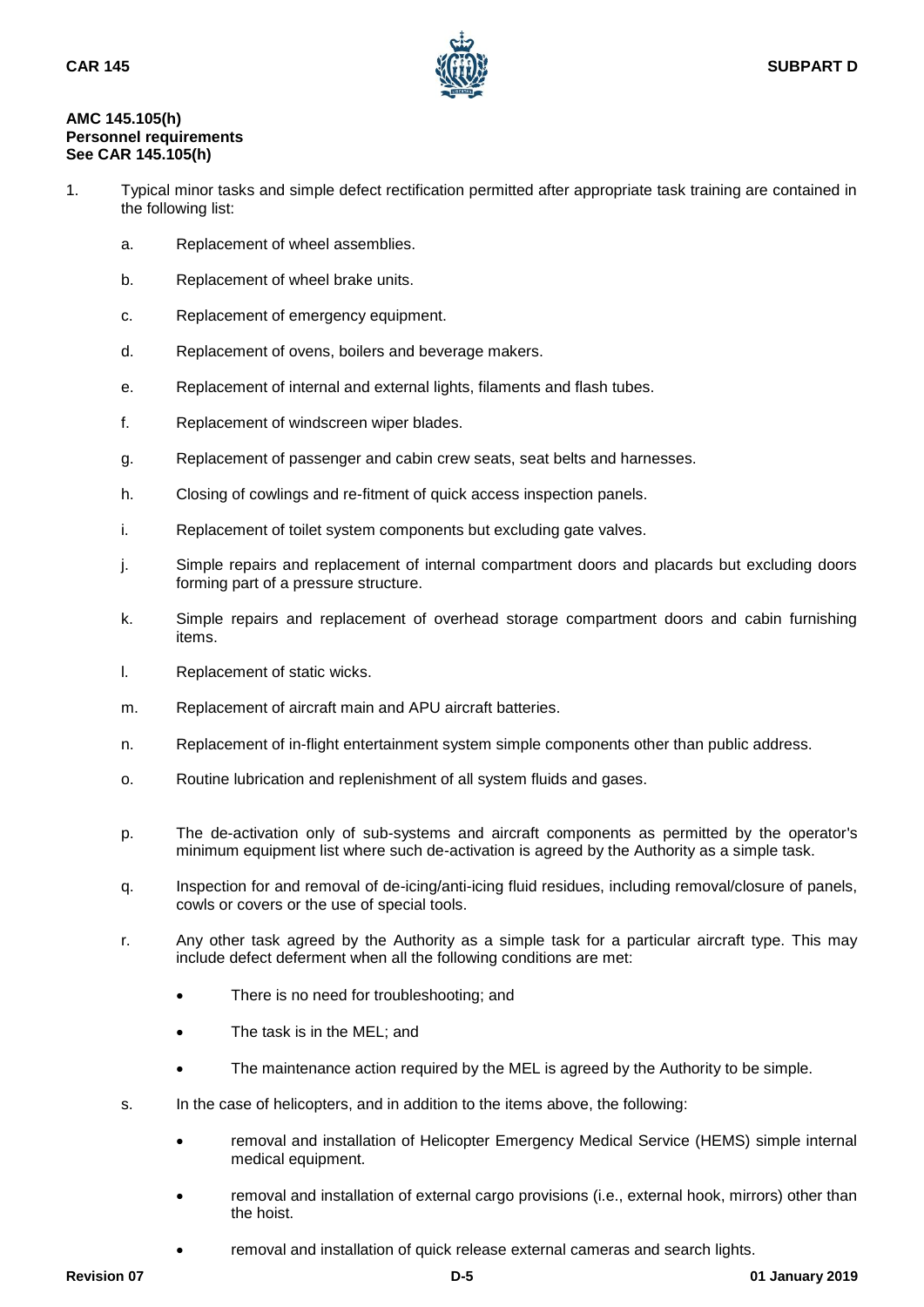

- removal and installation of emergency float bags, not including the bottles.
- removal and installation of external doors fitted with quick release attachments.
- removal and installation of snow pads/skid wear shoes/slump protection pads.

No task which requires troubleshooting should be part of the authorised maintenance actions. Release to service after rectification of deferred defects could be permitted as long as the task is listed above.

2. In the case of the issuance of a limited certification authorisation to the commander of an aircraft, the commander should hold either a valid air transport pilots license (ATPL) or commercial pilots license (CPL) on the aircraft type. In addition, the limited certification authorisation is subject to the maintenance organisation exposition containing procedures to address the personnel requirements of 145.107(f) and associated AMC.

Such procedures should include as a minimum:

- a Completion of adequate maintenance airworthiness regulation training.
- b Completion of adequate task training for the specific task on the aircraft. The task training should be of sufficient duration to ensure that the individual has a thorough understanding of the task to be completed and will involve training in the use of associated maintenance data.
- c. Completion of the procedural training as specified in CAR 145.

The above procedures should be specified in the maintenance organisation exposition and be accepted by the Authority.

Typical tasks that may be certified and/or carried out by the commander holding an ATPL or CPL are minor maintenance or simple checks included in the following list:

- Replacement of internal lights, filaments and flash tubes.
- Closing of cowlings and refitment of quick access inspection panels.
- Role changes e.g. stretcher fit, dual controls, FLIR, doors, photographic equipment etc.
- Inspection for and removal of de-icing/anti-icing fluid residues, including removal/closure of panels, cowls or covers that are easily accessible but not requiring the use of special tools.
- Any check / replacement involving simple techniques consistent with this AMC and as agreed by the Authority.
- 3. The authorisation should have a finite life of twelve months, renewable subject to satisfactory re-current training on the applicable aircraft type.

#### <span id="page-43-0"></span>**AMC 145.105(k) Personnel requirements See CAR 145.105(k)**

- 1. For the purposes of this paragraph "unforeseen" means that the aircraft grounding could not reasonably have been predicted by the operator because the defect was unexpected due to being part of a hitherto reliable system.
- 2. A one-off authorisation should only be considered for issue by the quality department of the CAR 145 approved maintenance organisation after it has made a reasoned judgement that such a requirement is appropriate under the circumstances and at the same time maintaining the required airworthiness standards. The organisation's quality department will need to assess each situation individually prior to the issuance of a one-off authorisation.
- 3. A one-off authorisation should not be issued where the level of certification required could exceed the knowledge and experience level of the person it is issued to. In all cases, due consideration should be given to the complexity of the work involved and the availability of required tooling and/or test equipment needed to complete the work.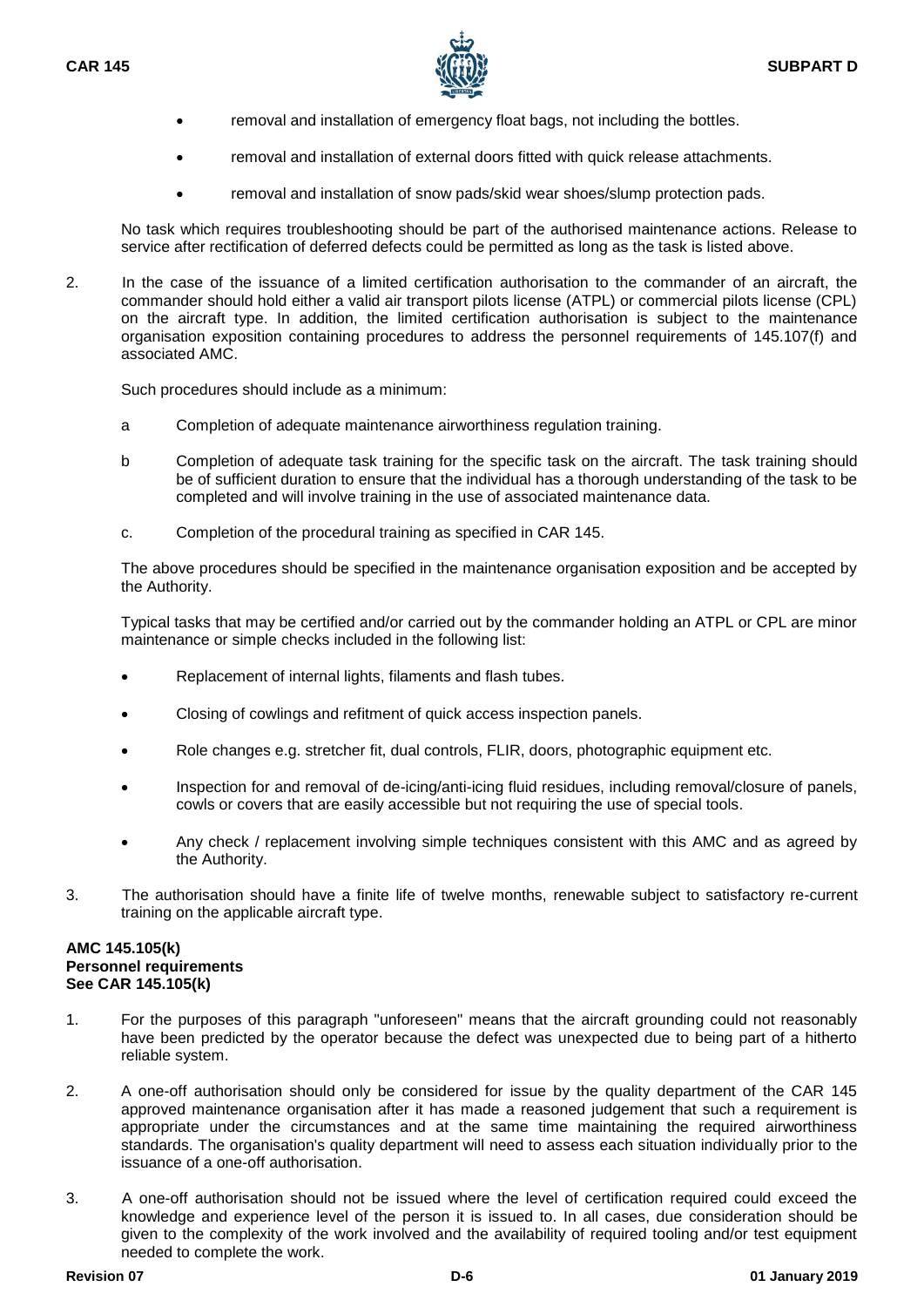

- 4. In those situations where the requirement for a one-off authorisation to issue a Certificate of Release to Service for a task on an aircraft type for which certifying staff does not hold a type-rated authorisation has been identified, the following procedure is recommended:
	- a. Flight crew should communicate full details of the defect to the operator's supporting CAR 145 approved maintenance organisation. If necessary, the supporting organisation will then request the use of a one-off authorisation from the quality department.
	- b When issuing a one-off authorisation, the quality department of the CAR 145 approved maintenance organisation should verify that:
		- i. Full technical details relating to the work required to be carried out have been established and passed to the certifying staff.
		- ii. The organisation has an approved procedure in place for coordinating and controlling the total maintenance activity undertaken at the location under the authority of the one-off authorisation.
		- iii. The person to whom a one-off authorisation is issued has been provided with all the necessary information and guidance relating to maintenance data and any special technical instructions associated with the specific task undertaken. A detailed step by step worksheet has been defined by the organisation, communicated to the one-off authorisation holder.
		- iv. The person holds authorisations of equivalent level and scope on other aircraft type of similar technology, construction and systems.

#### <span id="page-44-0"></span>**AMC 145.107(a) Certifying staff See CAR 145.107(a)**

- 1. The sentence "certifying staff shall have an adequate understanding of the relevant aircraft to be maintained together with the associated organisation procedures" means that the person has received training and has been successfully assessed on:
	- a. the type of aircraft or component;
	- b. the differences on the particular model/variant and the particular configuration.

The organisation should specifically ensure that the individual competencies have been established with regard to:

- a. relevant knowledge, skills and experience in the product type and configuration to be maintained, taking into account the differences between the generic aircraft type rating training that the person received and the specific configuration of the aircraft to be maintained.
- b. appropriate attitude towards safety and observance of procedures.
- c. knowledge of the associated organisation and operator procedures (i.e. handling and identification of components, MEL use, Technical Log use, independent checks, etc.).
- 2. Some special maintenance tasks may require additional specific training and experience including, but not limited to:
	- in-depth troubleshooting;
	- very specific adjustment or test procedures;
	- rigging;
	- engine run-up, starting and operating the engines, checking engine performance characteristics, normal and emergency engine operation, associated safety precautions and procedures;
	- borescope inspections;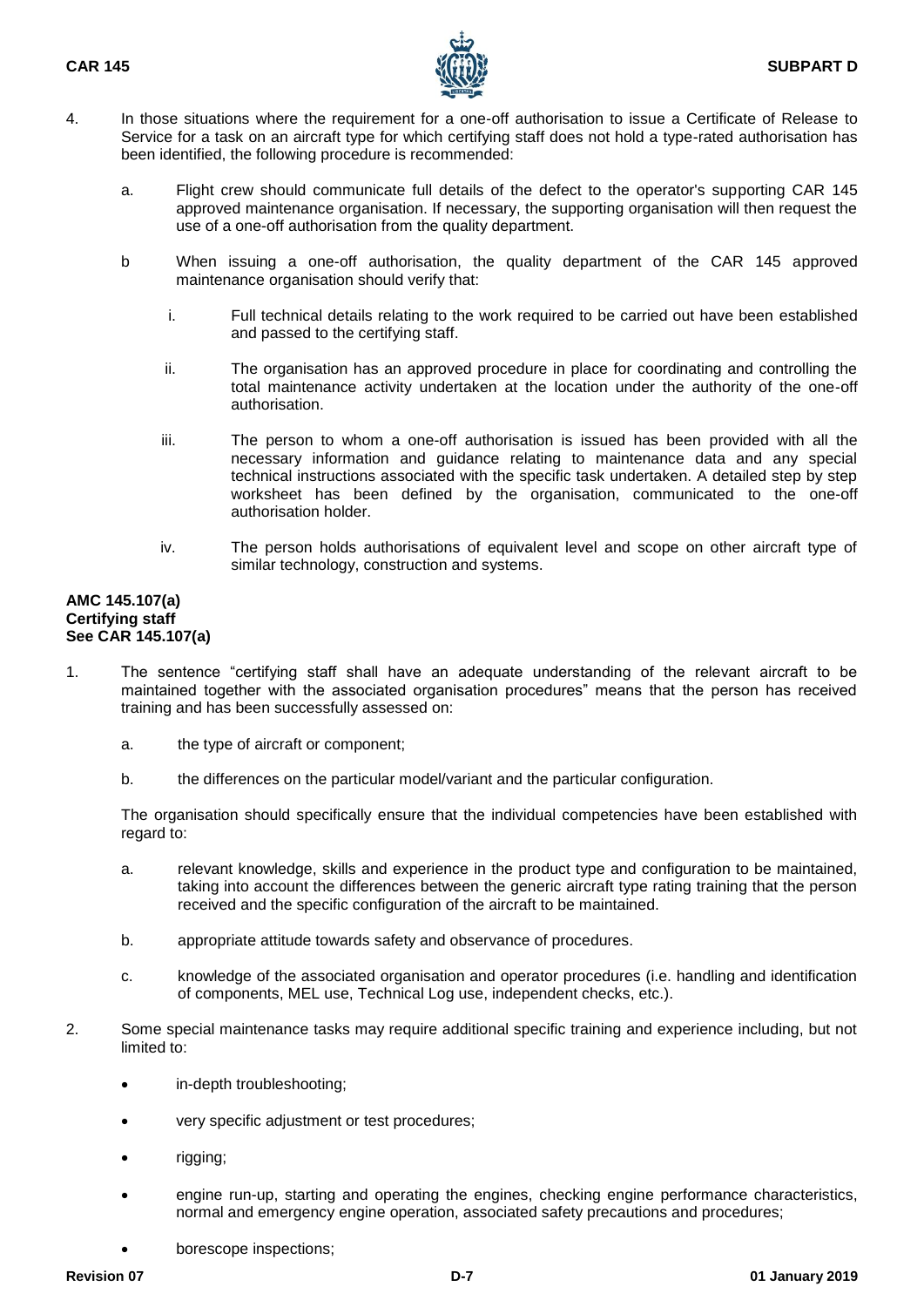

- extensive structural/system inspection and repair;
- aircraft taxying;
- aircraft towing;
- use of the aircraft's radio station;
- other specialised maintenance required by the maintenance programme.

#### <span id="page-45-0"></span>**AMC 145.107(h) Certifying staff See CAR 145.107(h)**

- 1. The following minimum information as applicable should be kept on record in respect of each person with certifying privileges.
	- a. Name
	- b. Date of Birth
	- c. Basic Training
	- d. Type Training
	- e. Continuation Training
	- f. Experience
	- g. Qualifications relevant to the authorisation
	- h. Scope of the authorisation
	- i. Date of first issue of the authorisation
	- j. If appropriate expiry date of the authorisation
	- k. Identification Number of the authorisation
- 2. The record may be kept in any format but should be controlled by the CAR 145 approved maintenance organisation's quality department.
- 3. Persons authorised to access the system should be maintained at a minimum to ensure that records cannot be altered in an unauthorised manner or that such confidential records become accessible to unauthorised persons.
- 4. The Authority is an authorised person when investigating the records system for initial and continued approval or when the Authority has cause to doubt the competence of a particular person.

#### <span id="page-45-1"></span>**AMC 145.109(a) Equipment tools and material See CAR 145.109(a)**

- 1. The CAR 145 approved maintenance organisation must be able to demonstrate that all required tools and equipment required to perform the maintenance within the scope of approved work can be made available when needed.
- 2. The availability of equipment and tools means permanent availability, except in the case of any tool or equipment that is so rarely needed that its permanent availability is not necessary. In such cases appropriate, formal arrangements, shall be made for the acquisition of such tooling or equipment in advance of its being required. Where these tools and equipment are required to be controlled in terms of servicing or calibration, evidence shall be available prior to their use that such controls have been undertaken.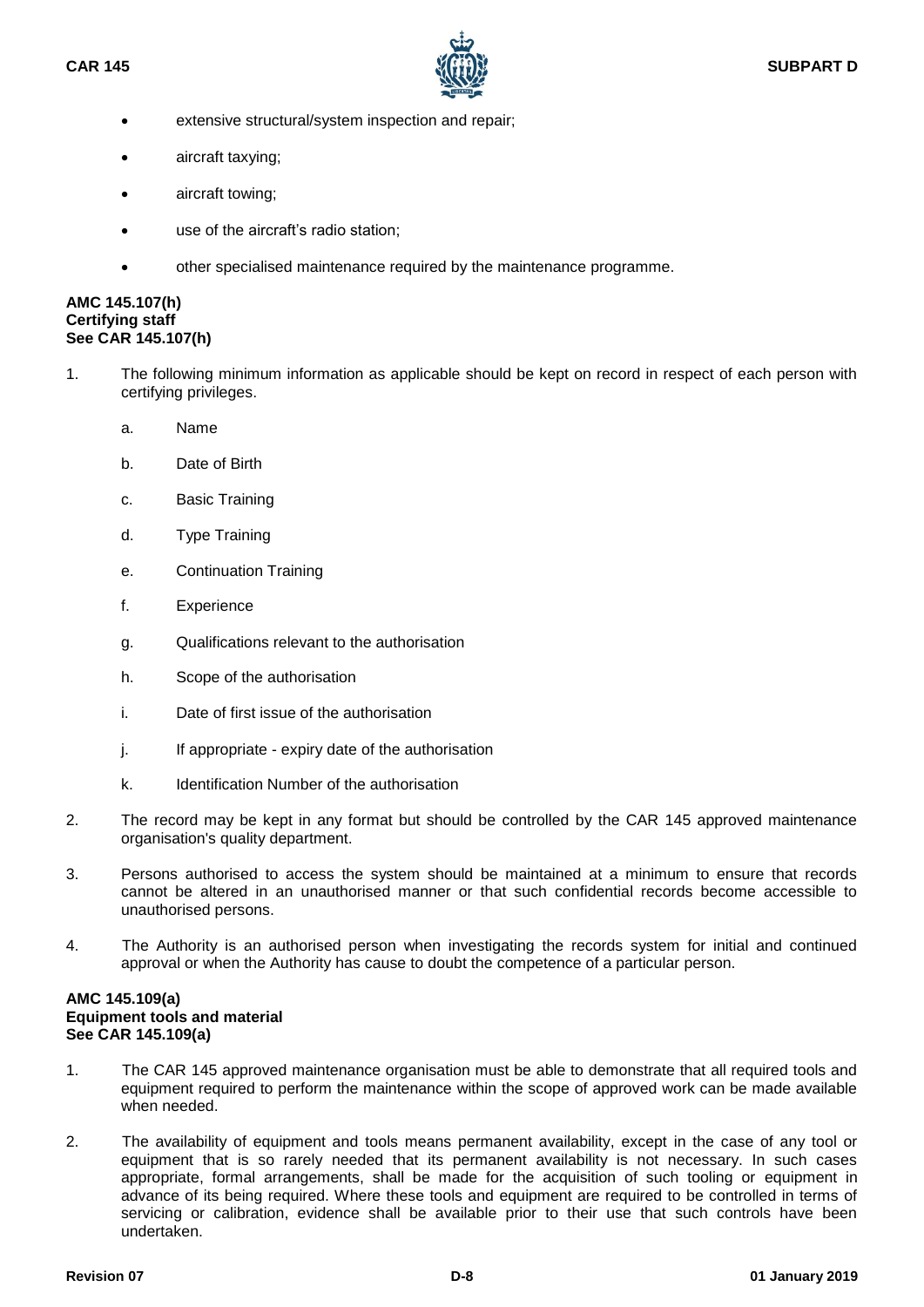

- 3. The CAR 145 approved maintenance organisation must have sufficient aircraft access equipment and inspection platforms/docking such that the aircraft may be properly maintained in accordance with the aircraft's maintenance programme and approved maintenance data.
- 4. Where the approved maintenance data specifies the use of a particular tool or equipment, that tool or equipment should be used unless otherwise agreed by the Authority in a particular case through a procedure specified in the maintenance organisation exposition to use alternative tooling/equipment.

#### <span id="page-46-0"></span>**AMC 145.109(b) Equipment tools and material See CAR 145.109(b)**

- 1. The control of these tools and equipment requires that the CAR 145 approved maintenance organisation has a procedure to inspect/service and, where appropriate, calibrate such items on a regular basis and indicate to users that the item is within any inspection or service or calibration time-limit. A clear system of labelling all tooling, equipment and test equipment is therefore necessary giving information on when the next inspection or service or calibration is due and if the item is unserviceable for any other reason where it may not be obvious. A register should be maintained for all precision tooling and equipment together with a record of calibrations and standards used.
- 2. Inspection, service or calibration on a regular basis should be in accordance with the equipment manufacturer's instructions except where the CAR 145 approved maintenance organisation can show by results that a different time period is appropriate in a particular case.

#### <span id="page-46-1"></span>**AMC 145.111(b) Maintenance data See CAR 145.111(b)**

- 1. The referenced procedure should ensure that when maintenance personnel discover inaccurate, incomplete or ambiguous information in the maintenance data they should record the details. The procedure should then ensure that the CAR 145 approved maintenance organisation notifies the problem to the author of the maintenance data in a timely manner. A record of such communications to the author of the maintenance data should be retained by the CAR 145 approved maintenance organisation until such time as the type certificate holder has clarified the issue by e.g. amending the maintenance data.
- 2. The referenced procedure should be specified in the maintenance organisation exposition.

#### <span id="page-46-2"></span>**AMC 145.111(d) Maintenance data See CAR 145.111(d)**

1. Where complex maintenance tasks are undertaken using a workcard system to record the maintenance activity, this should be subdivided into clear stages to ensure a record of the accomplishment of the maintenance task. Of particular importance is the need to differentiate and specify, when relevant, disassembly, accomplishment of task, reassembly and testing. In the case of a lengthy maintenance task involving a succession of personnel to complete such task, it may be necessary to use supplementary workcards or worksheets to indicate what was actually accomplished by each individual person.

#### <span id="page-46-3"></span>**AMC 145.111(f) Maintenance data See CAR 145.111(f)**

- 1. Maintenance data must be available to personnel maintaining aircraft and that the data should be available in close proximity to the aircraft being maintained for maintenance personnel to refer to. Consideration must also be given to situations where maintenance, repair and or defect rectification is being undertaken away from the approved sites. In these circumstances consideration must be made to ensure that those involved in such maintenance activities have appropriate ready access to any required data.
- 2. Where computer systems are used to display maintenance data, the number of computer terminals should be sufficient in relation to the size of the work programme to enable easy access, unless the computer system can produce paper copies. Where microfilm or microfiche readers/printers are used, a similar requirement is applicable.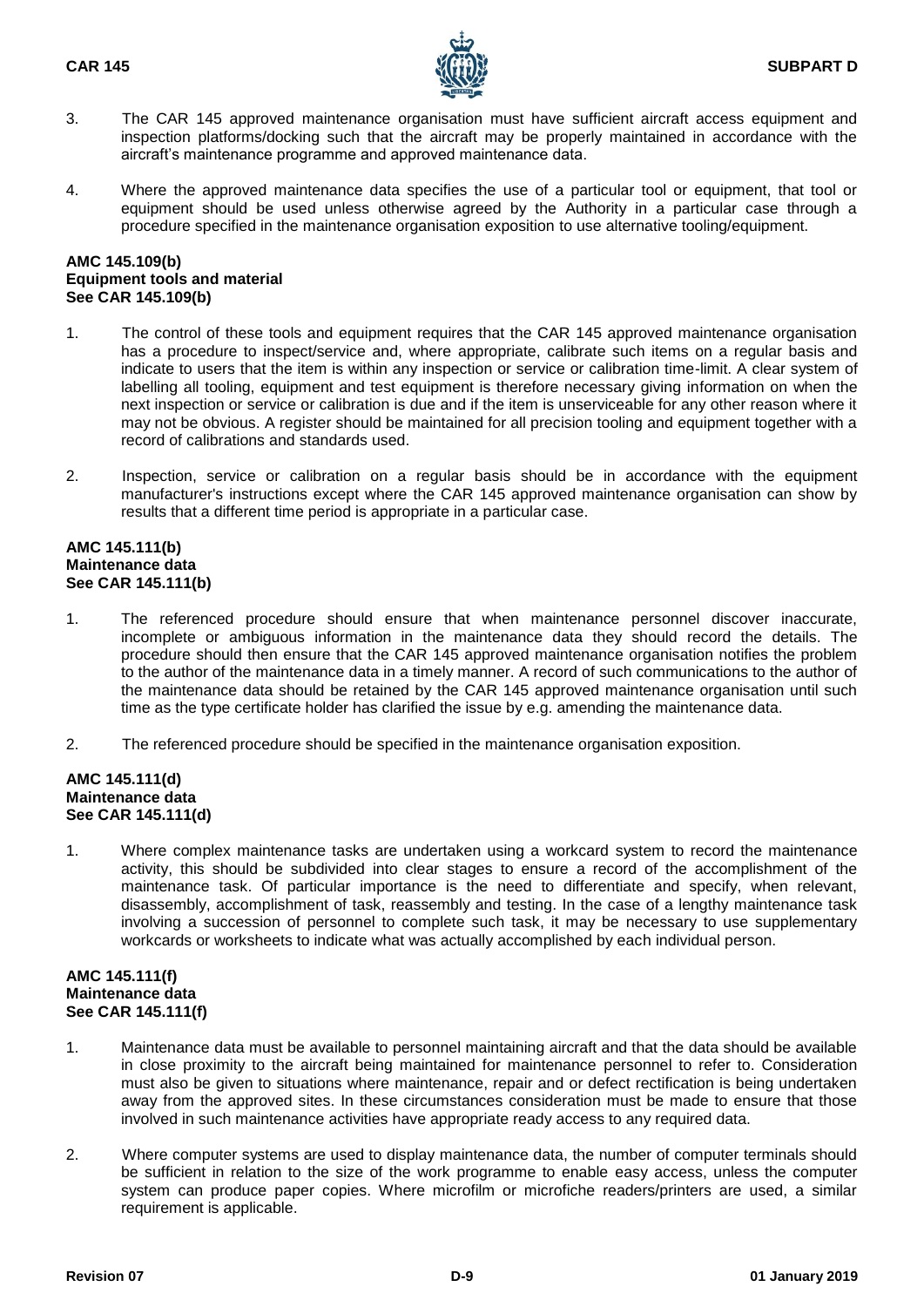

#### <span id="page-47-0"></span>**AMC 145.111(g) Maintenance data See CAR 145.111(g)**

- 1. To keep data up to date, a procedure should be set up to monitor the amendment status of all data and maintain a check that all amendments are being received by being a subscriber to any document amendment scheme. Special attention should be given to TC related data such as certification life-limited parts, airworthiness limitations and Airworthiness Limitation Items (ALI), etc.
- 2. Where an operator or customer provides maintenance data, this data should be verified for applicability and revision status. These arrangements should be identified in the works order contract. It is not necessary to continue to hold such provided data when the work order is completed; however, records of its use should be retained.

#### <span id="page-47-1"></span>**AMC 145.113(a) Production planning See CAR 145.113(a)**

- 1. Depending on the amount and complexity of work generally performed by the CAR 145 approved maintenance organisation, the planning system may range from a very simple procedure to a complex organisational set-up including a dedicated planning function in support of the production function.
- 2. For the purpose of the CAR 145 requirements, the production planning function includes two complementary elements:
	- Scheduling the maintenance work ahead, to ensure that it will not adversely interfere with other work as regards the availability of all necessary personnel, tools, equipment, material, maintenance data and facilities.
	- During maintenance work, organising maintenance teams and shifts and provide all necessary support to ensure the completion of maintenance without undue time pressure.
- 3. When establishing the production planning procedure, consideration should be given to the following:
	- a. logistics,
	- b. inventory control,
	- c. square meters of accommodation,
	- d. manhours estimation,
	- e. manhours availability,
	- f. preparation of work,
	- g. hangar availability,
	- h. environmental conditions (access, lighting standards and cleanliness),
	- i. co-ordination with internal and external suppliers, etc,
	- i. scheduling of safety-critical tasks during periods when staff are likely to be most alert.

#### <span id="page-47-2"></span>**AMC 145.113(b) Production planning See CAR 145.113(b)**

<span id="page-47-3"></span>1. Limitations of human performance, in the context of planning safety related tasks, refers to the upper and lower limits, and variations, of certain aspects of human performance (Circadian rhythm / 24 hours body cycle) which personnel should be aware of when planning work and shifts.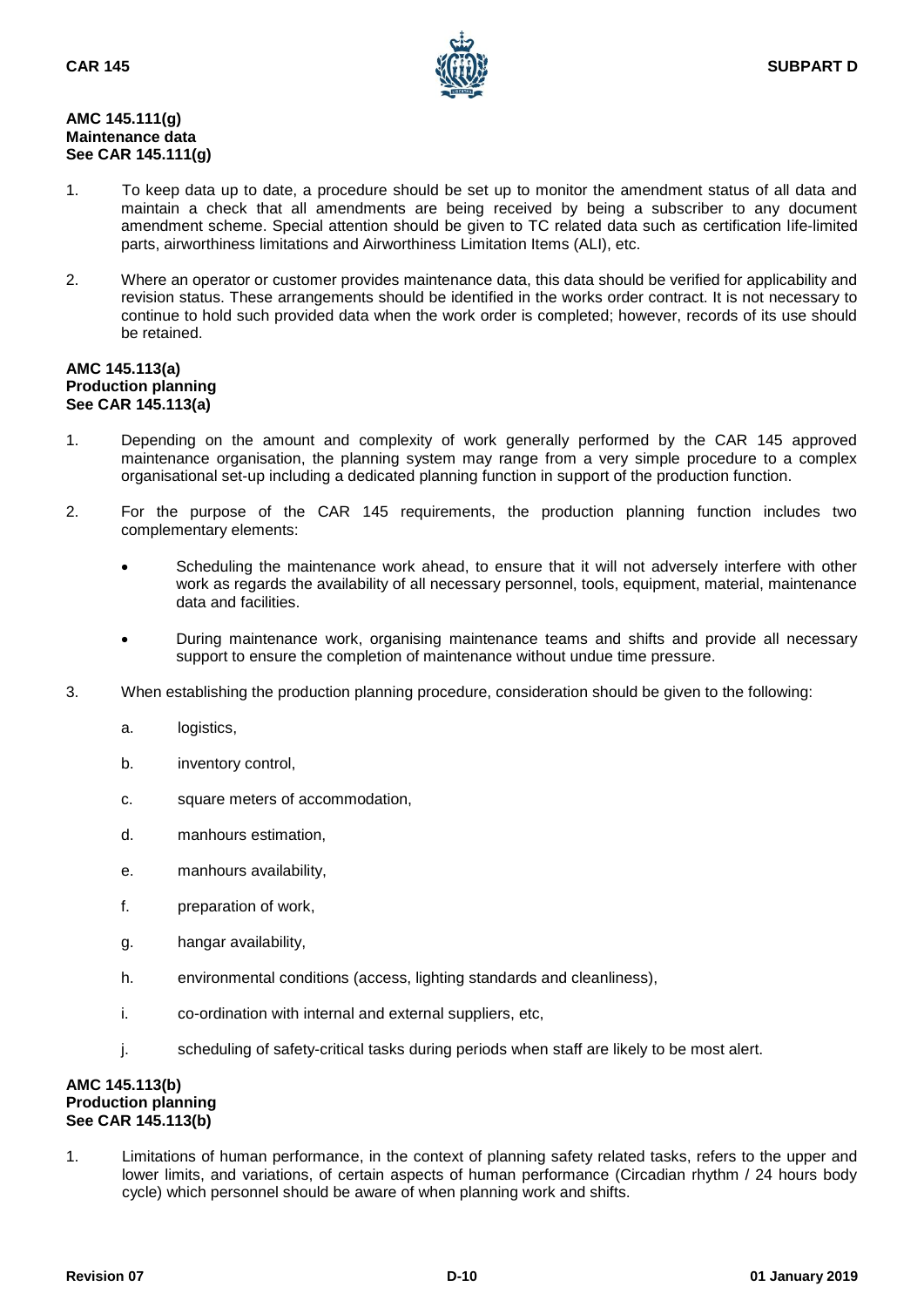

#### **AMC 145.113(c) Production planning See CAR 145.113(c)**

- 1. The primary objective of the changeover / handover information is to ensure effective communication at the point of handing over the continuation or completion of maintenance actions. Effective task and shift handover depends on three basic elements:
	- The outgoing person's ability to understand and communicate the important elements of the job or task being passed over to the incoming person.
	- The incoming person's ability to understand and assimilate the information being provided by the outgoing person.
	- A formalised process for exchanging information between outgoing and incoming persons and a planned shift overlap and a place for such exchanges to take place.

#### <span id="page-48-0"></span>**AMC 145.115(a) Certification of maintenance See CAR 145.115(a)**

1. The procedure should draw attention to the fact that CAR 145.115(a) does not normally permit the issue of a Certificate of Release to Service in the case of non-compliance and should state what action the maintenance staff should take to bring the matter to the attention of the relevant department or person responsible for technical co-ordination with the aircraft operator so that the issue may be discussed and resolved with the aircraft operator. In addition, the appropriate person(s) as specified in CAR 145.105(b) should be kept informed in writing of such possible non-compliance situations and this should be included in the procedure.

#### <span id="page-48-1"></span>**AMC 145.119(a) Occurrence reporting See CAR 145.119(a)**

1. Refer to CAP 21, Mandatory Occurrence Reporting, for interpretive material

#### <span id="page-48-2"></span>**AMC 145.121(c) Maintenance procedures and quality system See CAR 145.121(c)**

- 1. The primary objectives of the quality system are to enable the CAR 145 approved maintenance organisation to ensure that it can deliver a safe product and that organisation remains in compliance with the requirements.
- 2. An essential element of the quality system is the independent audit.
- 3. The independent audit is an objective process of routine sample checks of all aspects of the CAR 145 approved maintenance organisation's ability to carry out all maintenance to the required standards and includes some product sampling as this is the end result of the maintenance process. It represents an objective overview of the complete maintenance related activities and is intended to complement the CAR 145.115(a) requirement for certifying staff to be satisfied that all required maintenance has been properly carried out before issue of the Certificate of Release to Service. Independent audits should include a percentage of random audits carried out on a sample basis when maintenance is being carried out. This means some audits during the night for those organisations that work at night.
- 4. Except as specified in paragraphs 7 and 9, the independent audit should ensure that all aspects of CAR 145 compliance are checked at a frequency not exceeding 12 months and may be carried out as a complete single exercise or subdivided over the 12-month period in accordance with a scheduled plan. The independent audit does not require each procedure to be checked against each product line when it can be shown that the particular procedure is common to more than one product line and the procedure has been checked at a frequency not exceeding 12 months without resultant findings. Where findings have been identified, the particular procedure should be rechecked against other product lines until the findings have been rectified after which the independent audit procedure may revert back to a period not exceeding 12 months for the particular procedure.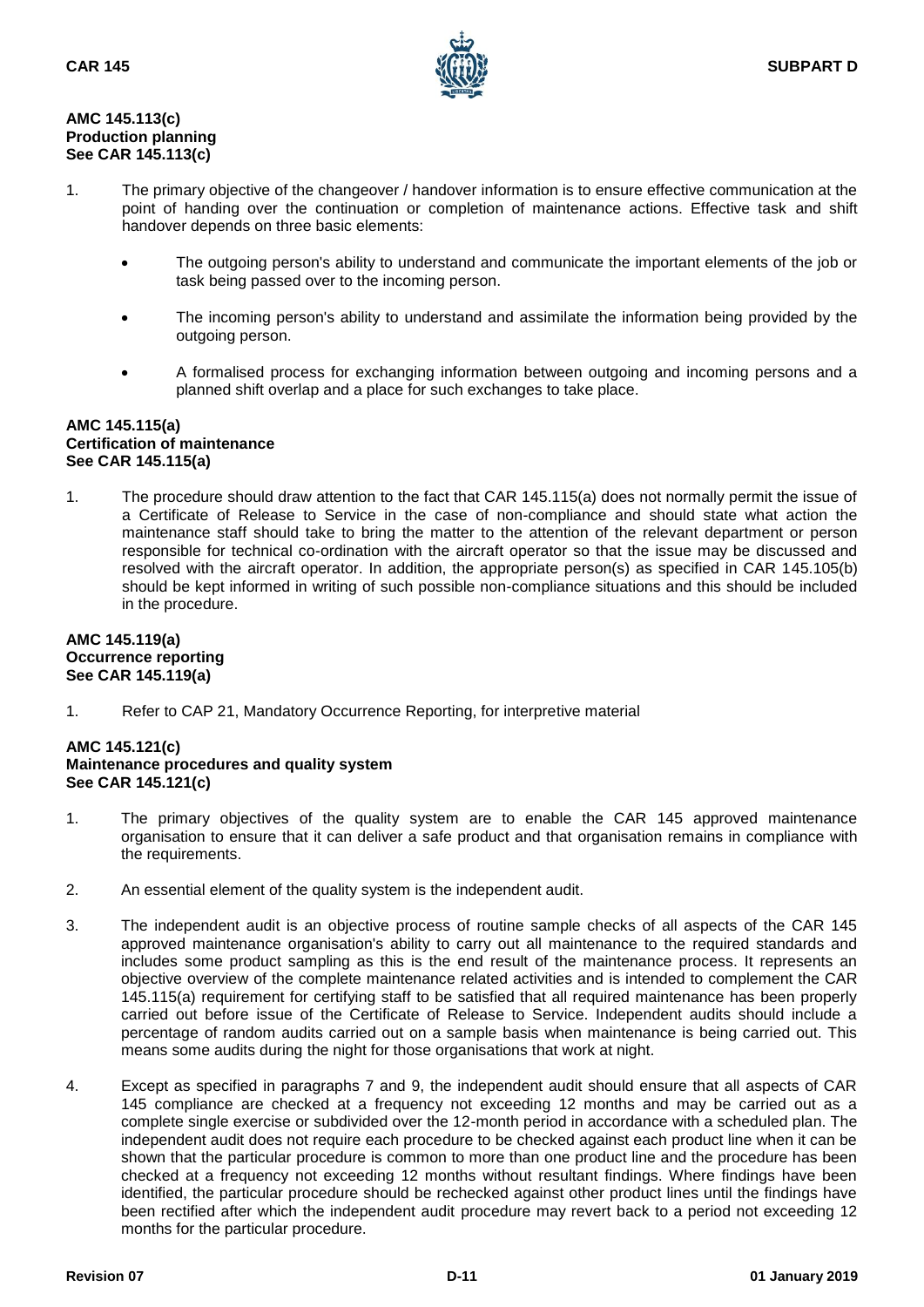

5. Except as specified otherwise in paragraph 7, the independent audit should sample check one product on each product line at a frequency not exceeding 12 months as a demonstration of the effectiveness of maintenance procedures compliance. It is recommended that procedures and product audits be combined by selecting a specific product example, such as an aircraft type and sample checking all the procedures and requirements associated with the specific product example to ensure that the end result should be an airworthy product.

For the purpose of the independent audit, a product line includes any product for which the CAR 145 organisation is approved.

- 6. The sample check of a product means to witness any relevant maintenance being performed and visually inspect the product and associated documentation. The sample check should not involve repeat disassembly or testing unless the sample check identifies findings requiring such action.
- 7. Except as specified otherwise in paragraph 9, where the smallest CAR 145 approved maintenance organisation, that is an organisation with a maximum of 15 personnel actively engaged in maintenance, chooses to contract the independent audit element of the quality system in accordance with CAR 145.121(f) it is conditional on the audit being carried out twice in every 12-month period.
- 8. Except as specified otherwise in paragraph 9, where the CAR 145 approved maintenance organisation has line stations listed as per CAR 145.125(4) the quality system should describe how these are integrated into the system and include a plan to audit each listed line station at a frequency consistent with the extent of flight activity at the particular line station. Except as specified otherwise in paragraph 9 the maximum period between audits of a particular line station should not exceed 24 months.
- 9. On a case by case basis the accountable manager may authorise a one month extension to a planned audit when satisfied as to the reason. A record of the authorisation must be kept on file. Any variation to extend the planned audit time periods in paragraph 4, 5, 7 and 8 beyond one month require specific approval from the Authority. Any approval will be based on the CAR 145 organisation demonstrating an absence of safety related findings and a good record of rectifying findings in a timely manner. A permanent change to the audit plan would require the foregoing plus a favourable safety risk analysis report by the organisation's safety management system.
- 10. A report should be raised each time an audit is carried out describing what was checked and the resulting findings against applicable requirements, procedures and products.
- 11. The independence of the audit should be established by always ensuring that audits are carried out by personnel not responsible for the function, procedure or products being checked. Where audits are conducted by persons other than the quality manager, responsibility for the planning and implementation must be under the responsibility and control of the quality manager.
- 12. CAR 145 approved maintenance organisations with a maximum of 15 maintenance staff actively engaged in carrying out maintenance may contract the independent audit element of the quality system to another CAR 145 approved maintenance organisation or a qualified and competent person acceptable to the Authority.
- 13. In small organisations that have fewer than 15 personnel actively involved in maintenance, the independent audit part of the quality system may be contracted to another CAR 145 approved maintenance organisation or a person with appropriate technical knowledge and proven satisfactory audit experience acceptable to the Authority. The name(s) of any contracted CAR 145 approved maintenance organisation or person must be defined in the exposition.
- 14. The quality feedback system may not be contracted to outside persons. The principal function of the quality feedback system is to ensure that all findings resulting from the independent quality audits of the organisation are properly investigated and corrected in a timely manner and to enable the accountable manager to be kept informed of any safety issues and the extent of compliance with CAR 145.
- 15. The independent quality audit reports referenced in AMC 145.121(c) paragraph 10 should be sent to the relevant department(s) for rectification action giving target rectification dates. Rectification dates should be discussed with such department(s) before the quality department or nominated quality auditor confirms such dates in the report. The relevant department(s) defined in CAR 145.121(d) are required to rectify findings and inform the quality department or nominated quality auditor of such rectification.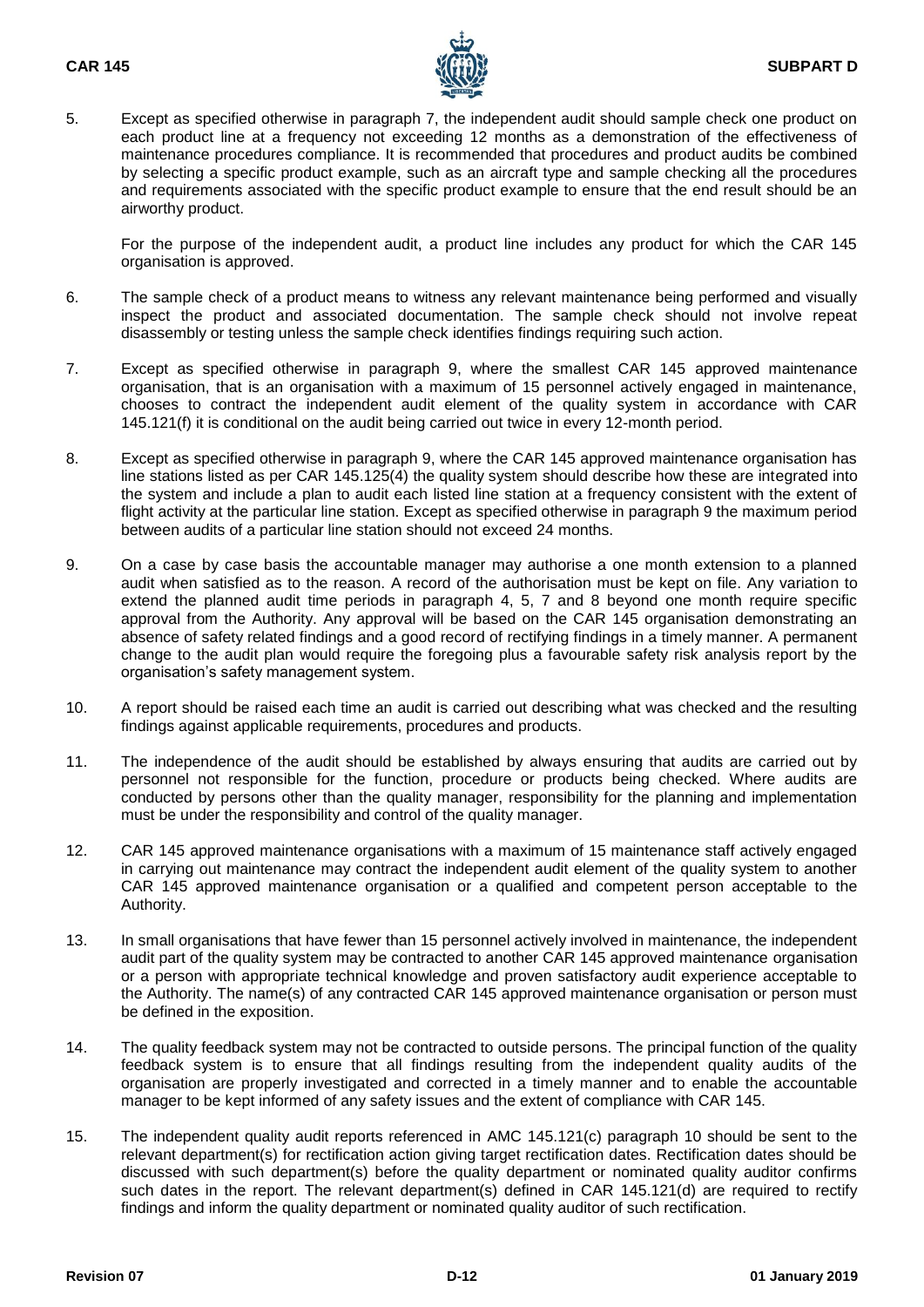

- 16. The accountable manager should hold regular meetings with staff to check progress on rectification except that in the large organisations such meetings may be delegated on a day to day basis to the quality manager subject to the accountable manager meeting at least twice per year with the senior staff involved to review the overall performance and receiving at least a half yearly summary report on findings of noncompliance.
- 17. All records pertaining to the independent quality audit and the quality feedback system should be retained for at least two years after the date of clearance of the finding to which they refer or for such periods as to support changes to the AMC 145.121(c) paragraph 9 audit time periods, whichever is the longer.

#### <span id="page-50-0"></span>**AMC 145.125(a)(3) Privileges of the approval See CAR 145.125(a)(3)**

- 1. Maintenance of any aircraft for which it is approved at any location in accordance with CAR 145.125(a)(3) is restricted to:
	- a. Troubleshooting
	- b. Component replacement including engines and propellers
	- c. Minor Scheduled Maintenance and/or checks including visual inspections that will detect obvious unsatisfactory conditions/discrepancies but do not require extensive in-depth inspection. It may also include internal structure, systems and powerplant items which are visible through quick opening access panels/doors.
	- d. Minor repairs and minor modifications which do not require extensive disassembly and can be accomplished by simple means, in an uncontrolled open environment on the Line and not requiring specialist equipment or tooling.
	- e. Airworthiness Directives and Service Bulletins that do not require extensive disassembly, specialised techniques, equipment, tooling or facilities and can be accomplished by simple means and in accordance with CAR GEN.103.